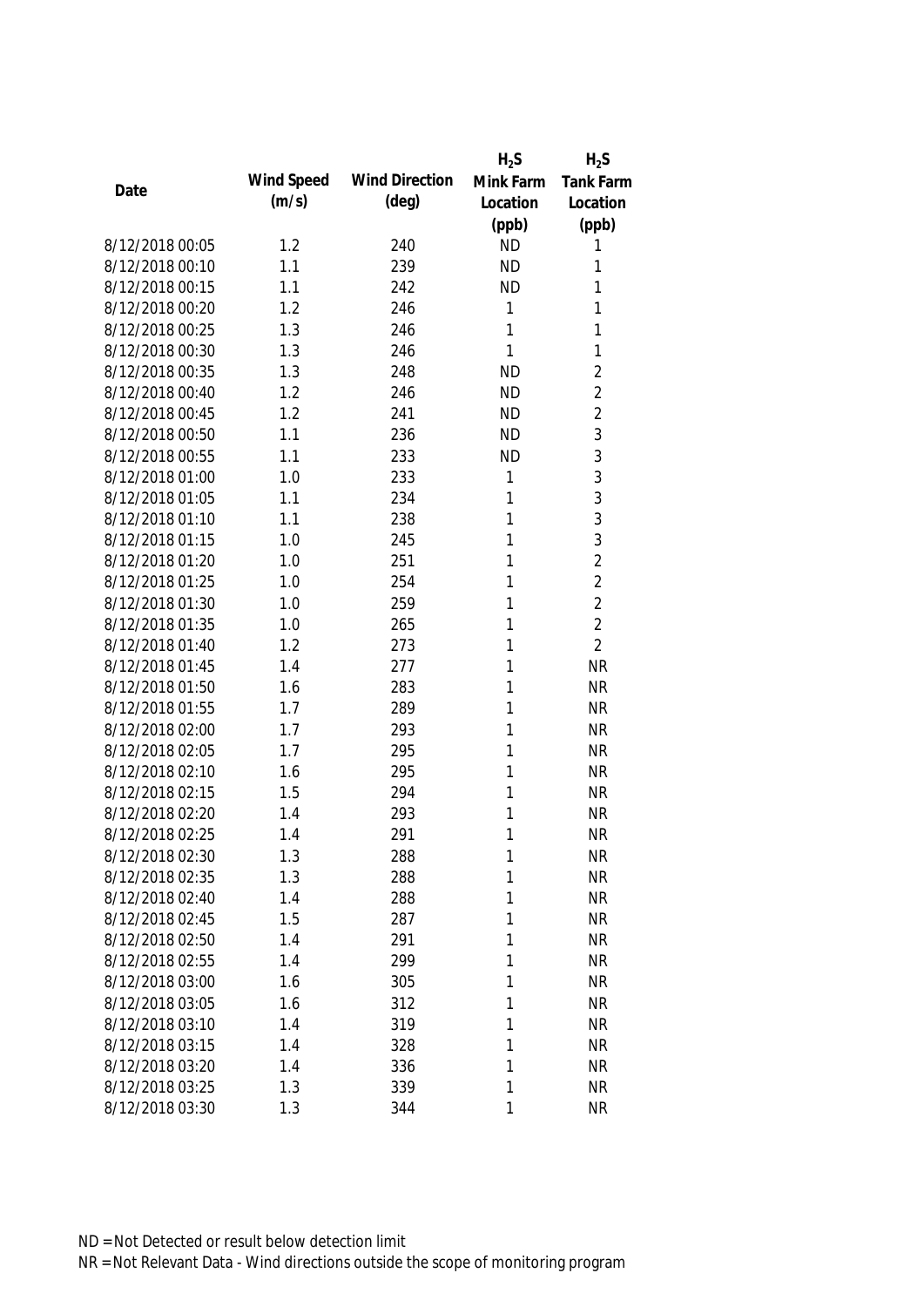|                 |            |                       | $H_2S$         | $H_2S$           |
|-----------------|------------|-----------------------|----------------|------------------|
| Date            | Wind Speed | <b>Wind Direction</b> | Mink Farm      | <b>Tank Farm</b> |
|                 | (m/s)      | $(\text{deg})$        | Location       | Location         |
|                 |            |                       | (ppb)          | (ppb)            |
| 8/12/2018 03:35 | 1.3        | 345                   | 1              | <b>NR</b>        |
| 8/12/2018 03:40 | 1.4        | 345                   | 1              | <b>NR</b>        |
| 8/12/2018 03:45 | 1.3        | 345                   | 1              | <b>NR</b>        |
| 8/12/2018 03:50 | 1.3        | 345                   | 1              | <b>NR</b>        |
| 8/12/2018 03:55 | 1.3        | 349                   | 1              | <b>NR</b>        |
| 8/12/2018 04:00 | 1.4        | 351                   | 1              | <b>NR</b>        |
| 8/12/2018 04:05 | 1.3        | 351                   | 1              | <b>NR</b>        |
| 8/12/2018 04:10 | 1.2        | 354                   | 1              | <b>NR</b>        |
| 8/12/2018 04:15 | 1.1        | 355                   | 1              | <b>NR</b>        |
| 8/12/2018 04:20 | 1.0        | 354                   | 1              | <b>NR</b>        |
| 8/12/2018 04:25 | 1.0        | 350                   | 1              | <b>NR</b>        |
| 8/12/2018 04:30 | 1.1        | 351                   | 1              | <b>NR</b>        |
| 8/12/2018 04:35 | 1.2        | 357                   | 1              | <b>NR</b>        |
| 8/12/2018 04:40 | 1.3        | 358                   | 1              | <b>NR</b>        |
| 8/12/2018 04:45 | 1.5        | 358                   | 1              | <b>NR</b>        |
| 8/12/2018 04:50 | 1.7        | 359                   | 1              | <b>NR</b>        |
| 8/12/2018 04:55 | 1.8        | 359                   | 1              | <b>NR</b>        |
| 8/12/2018 05:00 | 1.8        | 359                   | 1              | <b>NR</b>        |
| 8/12/2018 05:05 | 1.8        | 357                   | 1              | <b>NR</b>        |
| 8/12/2018 05:10 | 1.9        | 358                   | 1              | <b>NR</b>        |
| 8/12/2018 05:15 | 1.8        | 359                   | 1              | <b>NR</b>        |
| 8/12/2018 05:20 | 1.9        | 359                   | 1              | <b>NR</b>        |
| 8/12/2018 05:25 | 1.9        | 360                   | 1              | <b>NR</b>        |
| 8/12/2018 05:30 | 1.8        | 358                   | 1              | <b>NR</b>        |
| 8/12/2018 05:35 | 1.7        | 356                   | 1              | <b>NR</b>        |
| 8/12/2018 05:40 | 1.7        | 356                   | 1              | <b>NR</b>        |
| 8/12/2018 05:45 | 1.7        | 355                   | 1              | <b>NR</b>        |
| 8/12/2018 05:50 | 1.7        | 356                   | 1              | <b>NR</b>        |
| 8/12/2018 05:55 | 1.6        | 354                   | 1              | <b>NR</b>        |
| 8/12/2018 06:00 | 1.6        | 356                   | 1              | <b>NR</b>        |
| 8/12/2018 06:05 | 1.6        | 357                   | 1              | <b>NR</b>        |
| 8/12/2018 06:10 | 1.5        | 356                   | 1              | <b>NR</b>        |
| 8/12/2018 06:15 | 1.3        | 358                   | 1              | <b>NR</b>        |
| 8/12/2018 06:20 | 1.1        | 358                   | 1              | <b>NR</b>        |
| 8/12/2018 06:25 | 1.0        | 359                   | 1              | <b>NR</b>        |
| 8/12/2018 06:30 | 0.9        | 357                   | 1              | <b>NR</b>        |
| 8/12/2018 06:35 | 0.8        | 353                   | 1              | <b>NR</b>        |
| 8/12/2018 06:40 | 0.9        | 347                   | 2              | <b>NR</b>        |
| 8/12/2018 06:45 | 0.9        | 338                   | $\overline{2}$ | <b>NR</b>        |
| 8/12/2018 06:50 | 0.9        | 331                   | $\overline{2}$ | <b>NR</b>        |
| 8/12/2018 06:55 | 1.0        | 326                   | $\overline{2}$ | <b>NR</b>        |
| 8/12/2018 07:00 | 0.9        | 316                   | $\overline{2}$ | <b>NR</b>        |
|                 |            |                       |                |                  |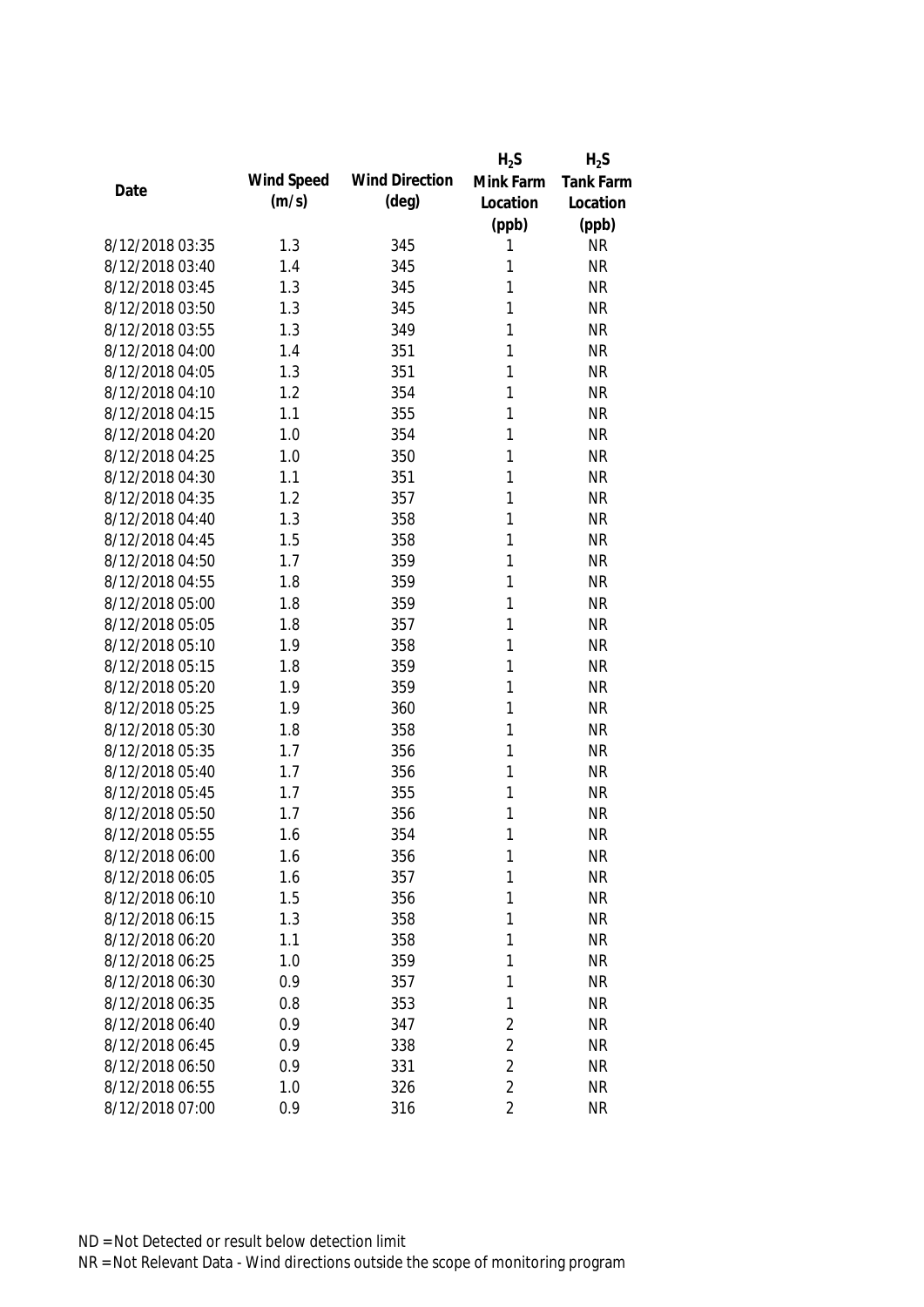|                 |            |                       | $H_2S$         | $H_2S$           |
|-----------------|------------|-----------------------|----------------|------------------|
| Date            | Wind Speed | <b>Wind Direction</b> | Mink Farm      | <b>Tank Farm</b> |
|                 | (m/s)      | $(\text{deg})$        | Location       | Location         |
|                 |            |                       | (ppb)          | (ppb)            |
| 8/12/2018 07:05 | 1.0        | 316                   | 2              | <b>NR</b>        |
| 8/12/2018 07:10 | 1.1        | 319                   | $\overline{2}$ | <b>NR</b>        |
| 8/12/2018 07:15 | 1.1        | 324                   | 1              | <b>NR</b>        |
| 8/12/2018 07:20 | 1.1        | 329                   | 1              | <b>NR</b>        |
| 8/12/2018 07:25 | 1.1        | 334                   | 1              | <b>NR</b>        |
| 8/12/2018 07:30 | 1.1        | 342                   | 1              | <b>NR</b>        |
| 8/12/2018 07:35 | 1.1        | 349                   | 1              | <b>NR</b>        |
| 8/12/2018 07:40 | 0.9        | 355                   | 1              | <b>NR</b>        |
| 8/12/2018 07:45 | 0.9        | $\mathbf 0$           | 1              | <b>NR</b>        |
| 8/12/2018 07:50 | 0.8        | 359                   | 1              | <b>NR</b>        |
| 8/12/2018 07:55 | 0.7        | 1                     | 1              | <b>NR</b>        |
| 8/12/2018 08:00 | 0.6        | $\overline{2}$        | 1              | <b>NR</b>        |
| 8/12/2018 08:05 | 0.5        | 3                     | 1              | <b>NR</b>        |
| 8/12/2018 08:10 | 0.6        | 6                     | 1              | <b>NR</b>        |
| 8/12/2018 08:15 | 0.6        | 13                    | 1              | <b>NR</b>        |
| 8/12/2018 08:20 | 0.8        | 21                    | 1              | <b>NR</b>        |
| 8/12/2018 08:25 | 1.0        | 23                    | 1              | <b>NR</b>        |
| 8/12/2018 08:30 | 1.2        | 24                    | 1              | <b>NR</b>        |
| 8/12/2018 08:35 | 1.3        | 24                    | 1              | <b>NR</b>        |
| 8/12/2018 08:40 | 1.4        | 22                    | 1              | <b>NR</b>        |
| 8/12/2018 08:45 | 1.6        | 19                    | 1              | <b>NR</b>        |
| 8/12/2018 08:50 | 1.6        | 17                    | 1              | <b>NR</b>        |
| 8/12/2018 08:55 | 1.6        | 16                    | 1              | <b>NR</b>        |
| 8/12/2018 09:00 | 1.6        | 15                    | 1              | <b>NR</b>        |
| 8/12/2018 09:05 | 1.6        | 16                    | <b>ND</b>      | <b>NR</b>        |
| 8/12/2018 09:10 | 1.6        | 15                    | <b>ND</b>      | <b>NR</b>        |
| 8/12/2018 09:15 | 1.6        | 13                    | <b>ND</b>      | <b>NR</b>        |
| 8/12/2018 09:20 | 1.6        | 11                    | 1              | <b>NR</b>        |
| 8/12/2018 09:25 | 1.5        | 10                    | 1              | <b>NR</b>        |
| 8/12/2018 09:30 | 1.7        | 12                    | 1              | <b>NR</b>        |
| 8/12/2018 09:35 | 1.9        | 11                    | 1              | <b>NR</b>        |
| 8/12/2018 09:40 | 2.0        | 16                    | 1              | <b>NR</b>        |
| 8/12/2018 09:45 | 2.0        | 19                    | 1              | <b>NR</b>        |
| 8/12/2018 09:50 | 2.1        | 24                    | 1              | <b>NR</b>        |
| 8/12/2018 09:55 | 2.2        | 24                    | 1              | <b>NR</b>        |
| 8/12/2018 10:00 | 2.1        | 18                    | 1              | <b>NR</b>        |
| 8/12/2018 10:05 | 2.0        | 17                    | 1              | <b>NR</b>        |
| 8/12/2018 10:10 | 2.0        | 11                    | 1              | <b>NR</b>        |
| 8/12/2018 10:15 | 2.0        | 9                     | 1              | <b>NR</b>        |
| 8/12/2018 10:20 | 2.1        | 7                     | 1              | <b>NR</b>        |
| 8/12/2018 10:25 | 2.2        | $\overline{7}$        | 1              | <b>NR</b>        |
| 8/12/2018 10:30 | 2.3        | 10                    | 1              | <b>NR</b>        |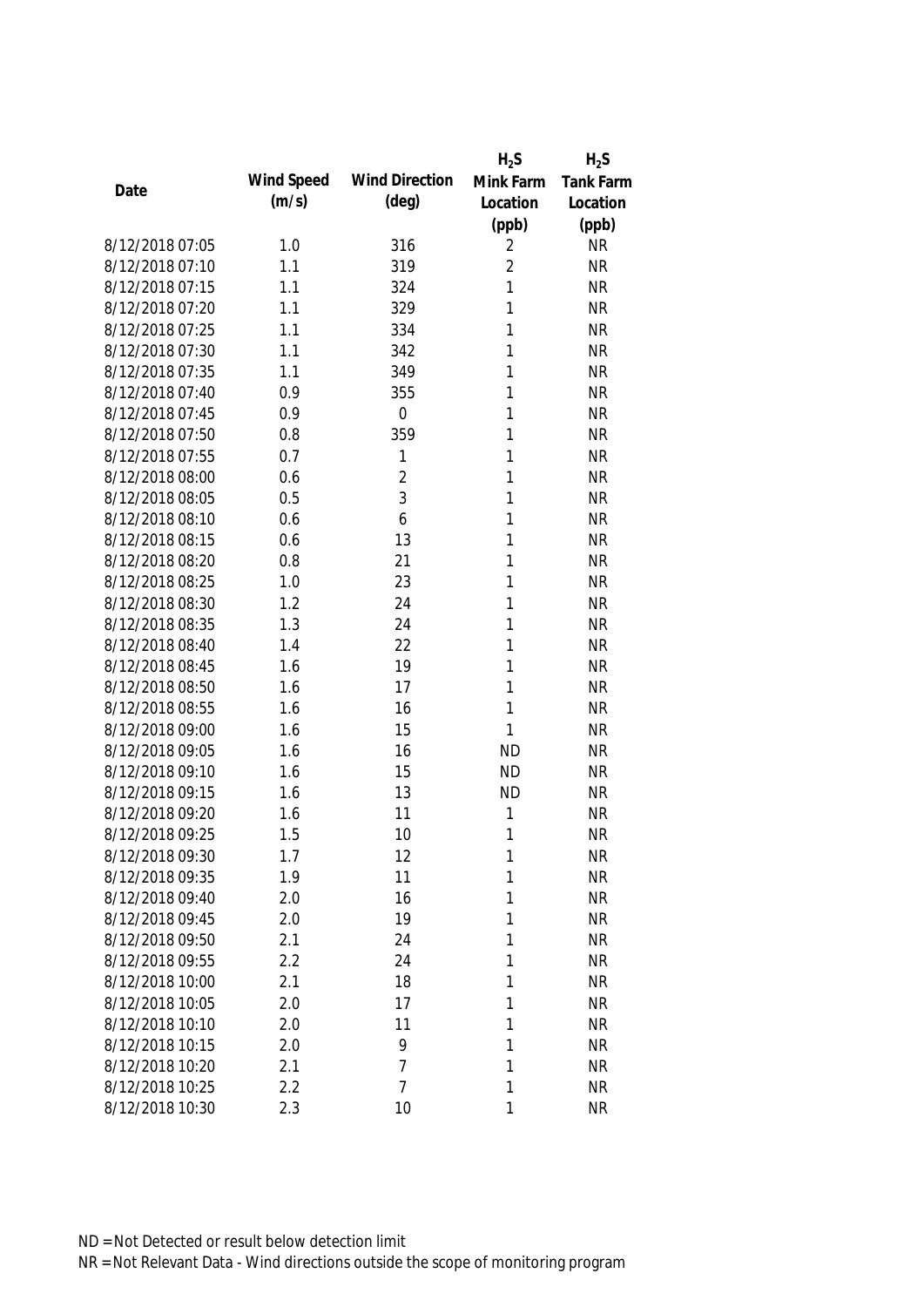|                 |            |                       | $H_2S$    | $H_2S$    |
|-----------------|------------|-----------------------|-----------|-----------|
| Date            | Wind Speed | <b>Wind Direction</b> | Mink Farm | Tank Farm |
|                 | (m/s)      | $(\text{deg})$        | Location  | Location  |
|                 |            |                       | (ppb)     | (ppb)     |
| 8/12/2018 10:35 | 2.4        | 14                    | 1         | <b>NR</b> |
| 8/12/2018 10:40 | 2.4        | 15                    | 1         | <b>NR</b> |
| 8/12/2018 10:45 | 2.2        | 15                    | 1         | <b>NR</b> |
| 8/12/2018 10:50 | 2.1        | 13                    | <b>ND</b> | <b>NR</b> |
| 8/12/2018 10:55 | 2.1        | 11                    | <b>ND</b> | <b>NR</b> |
| 8/12/2018 11:00 | 2.1        | 15                    | <b>ND</b> | <b>NR</b> |
| 8/12/2018 11:05 | 2.2        | 16                    | <b>ND</b> | <b>NR</b> |
| 8/12/2018 11:10 | 2.2        | 20                    | <b>ND</b> | <b>NR</b> |
| 8/12/2018 11:15 | 2.4        | 23                    | <b>ND</b> | <b>NR</b> |
| 8/12/2018 11:20 | 2.4        | 27                    | <b>ND</b> | <b>NR</b> |
| 8/12/2018 11:25 | 2.5        | 32                    | <b>ND</b> | <b>NR</b> |
| 8/12/2018 11:30 | 2.5        | 32                    | <b>ND</b> | <b>NR</b> |
| 8/12/2018 11:35 | 2.4        | 35                    | <b>ND</b> | <b>NR</b> |
| 8/12/2018 11:40 | 2.2        | 34                    | <b>ND</b> | <b>NR</b> |
| 8/12/2018 11:45 | 2.2        | 38                    | <b>NR</b> | <b>NR</b> |
| 8/12/2018 11:50 | 2.4        | 39                    | <b>ND</b> | <b>NR</b> |
| 8/12/2018 11:55 | 2.4        | 43                    | <b>NR</b> | <b>NR</b> |
| 8/12/2018 12:00 | 2.2        | 45                    | <b>NR</b> | <b>NR</b> |
| 8/12/2018 12:05 | 2.2        | 43                    | <b>NR</b> | <b>NR</b> |
| 8/12/2018 12:10 | 2.3        | 39                    | <b>ND</b> | <b>NR</b> |
| 8/12/2018 12:15 | 2.3        | 36                    | <b>ND</b> | <b>NR</b> |
| 8/12/2018 12:20 | 2.3        | 33                    | <b>ND</b> | <b>NR</b> |
| 8/12/2018 12:25 | 2.5        | 32                    | <b>ND</b> | <b>NR</b> |
| 8/12/2018 12:30 | 2.5        | 35                    | 1         | <b>NR</b> |
| 8/12/2018 12:35 | 2.6        | 35                    | 1         | <b>NR</b> |
| 8/12/2018 12:40 | 2.5        | 41                    | <b>NR</b> | <b>NR</b> |
| 8/12/2018 12:45 | 2.5        | 42                    | <b>NR</b> | <b>NR</b> |
| 8/12/2018 12:50 | 2.4        | 41                    | <b>NR</b> | <b>NR</b> |
| 8/12/2018 12:55 | 2.3        | 41                    | <b>NR</b> | <b>NR</b> |
| 8/12/2018 13:00 | 2.4        | 35                    | 1         | <b>NR</b> |
| 8/12/2018 13:05 | 2.4        | 33                    | 1         | <b>NR</b> |
| 8/12/2018 13:10 | 2.5        | 31                    | 1         | <b>NR</b> |
| 8/12/2018 13:15 | 2.5        | 29                    | 1         | <b>NR</b> |
| 8/12/2018 13:20 | 2.5        | 31                    | 1         | <b>NR</b> |
| 8/12/2018 13:25 | 2.6        | 28                    | 1         | <b>NR</b> |
| 8/12/2018 13:30 | 2.8        | 26                    | 1         | <b>NR</b> |
| 8/12/2018 13:35 | 2.8        | 29                    | 1         | <b>NR</b> |
| 8/12/2018 13:40 | 2.8        | 26                    | 1         | <b>NR</b> |
| 8/12/2018 13:45 | 2.7        | 27                    | 1         | <b>NR</b> |
| 8/12/2018 13:50 | 2.9        | 23                    | 1         | <b>NR</b> |
| 8/12/2018 13:55 | 3.0        | 22                    | 1         | <b>NR</b> |
| 8/12/2018 14:00 | 2.6        | 20                    | 1         | <b>NR</b> |
|                 |            |                       |           |           |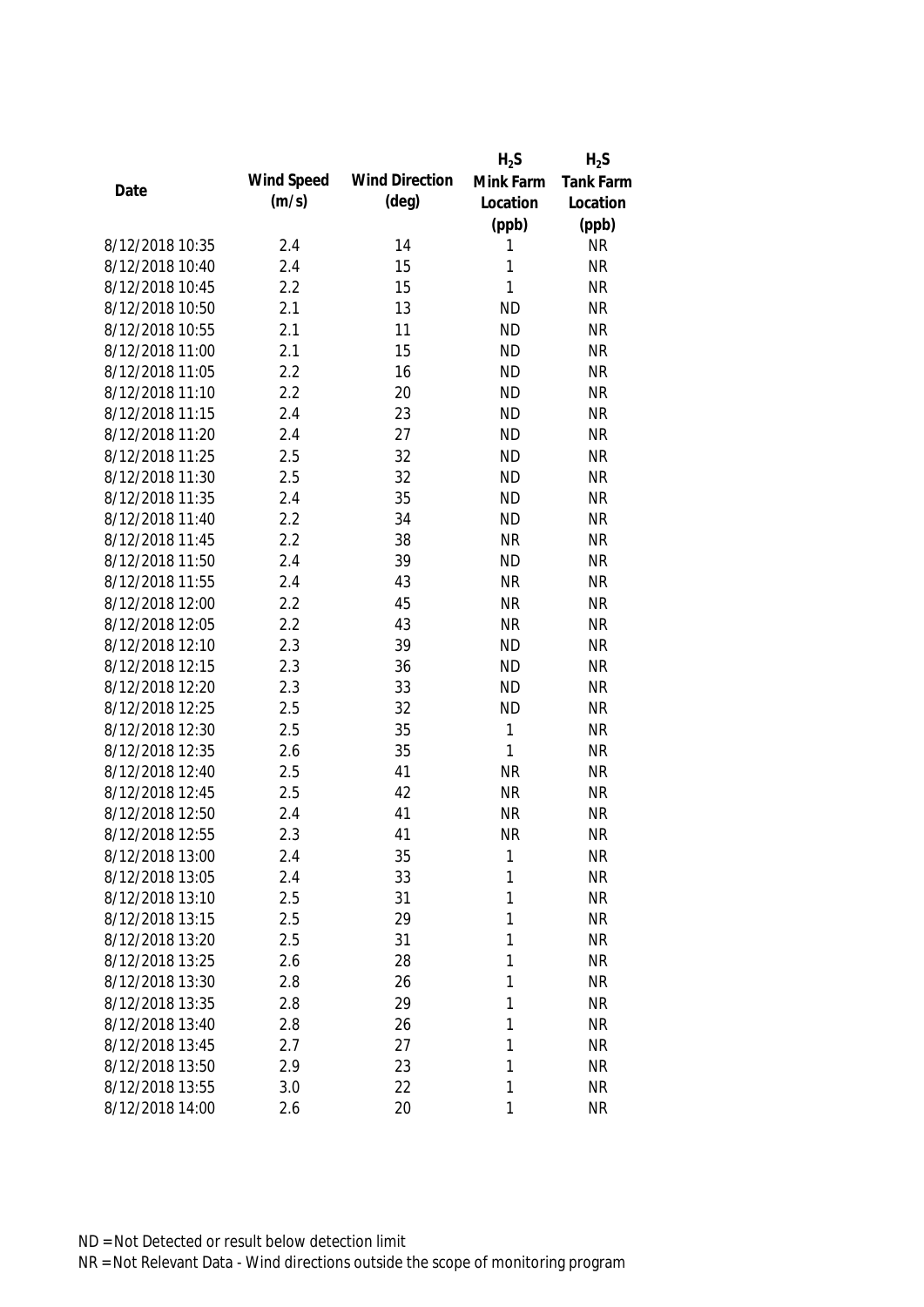|                 |            |                       | $H_2S$    | $H_2S$           |
|-----------------|------------|-----------------------|-----------|------------------|
| Date            | Wind Speed | <b>Wind Direction</b> | Mink Farm | <b>Tank Farm</b> |
|                 | (m/s)      | $(\text{deg})$        | Location  | Location         |
|                 |            |                       | (ppb)     | (ppb)            |
| 8/12/2018 14:05 | 2.6        | 13                    | 1         | <b>NR</b>        |
| 8/12/2018 14:10 | 2.9        | 11                    | 1         | <b>NR</b>        |
| 8/12/2018 14:15 | 2.9        | $\overline{7}$        | <b>ND</b> | <b>NR</b>        |
| 8/12/2018 14:20 | 2.9        | 10                    | <b>ND</b> | <b>NR</b>        |
| 8/12/2018 14:25 | 2.8        | 11                    | <b>ND</b> | <b>NR</b>        |
| 8/12/2018 14:30 | 2.9        | 8                     | <b>ND</b> | <b>NR</b>        |
| 8/12/2018 14:35 | 2.8        | 11                    | <b>ND</b> | <b>NR</b>        |
| 8/12/2018 14:40 | 2.8        | 16                    | <b>ND</b> | <b>NR</b>        |
| 8/12/2018 14:45 | 2.9        | 20                    | <b>ND</b> | <b>NR</b>        |
| 8/12/2018 14:50 | 2.8        | 21                    | <b>ND</b> | <b>NR</b>        |
| 8/12/2018 14:55 | 2.7        | 23                    | <b>ND</b> | <b>NR</b>        |
| 8/12/2018 15:00 | 2.7        | 30                    | <b>ND</b> | <b>NR</b>        |
| 8/12/2018 15:05 | 2.9        | 31                    | <b>ND</b> | <b>NR</b>        |
| 8/12/2018 15:10 | 2.7        | 33                    | <b>ND</b> | <b>NR</b>        |
| 8/12/2018 15:15 | 2.5        | 36                    | <b>ND</b> | <b>NR</b>        |
| 8/12/2018 15:20 | 2.5        | 36                    | <b>ND</b> | <b>NR</b>        |
| 8/12/2018 15:25 | 2.5        | 32                    | <b>ND</b> | <b>NR</b>        |
| 8/12/2018 15:30 | 2.7        | 31                    | 1         | <b>NR</b>        |
| 8/12/2018 15:35 | 2.5        | 33                    | 1         | <b>NR</b>        |
| 8/12/2018 15:40 | 2.6        | 30                    | 1         | <b>NR</b>        |
| 8/12/2018 15:45 | 2.8        | 27                    | <b>ND</b> | <b>NR</b>        |
| 8/12/2018 15:50 | 2.6        | 27                    | <b>ND</b> | <b>NR</b>        |
| 8/12/2018 15:55 | 2.8        | 30                    | <b>ND</b> | <b>NR</b>        |
| 8/12/2018 16:00 | 2.8        | 26                    | <b>ND</b> | <b>NR</b>        |
| 8/12/2018 16:05 | 3.0        | 23                    | <b>ND</b> | <b>NR</b>        |
| 8/12/2018 16:10 | 3.2        | 21                    | <b>ND</b> | <b>NR</b>        |
| 8/12/2018 16:15 | 3.2        | 19                    | <b>ND</b> | <b>NR</b>        |
| 8/12/2018 16:20 | 3.4        | 19                    | <b>ND</b> | <b>NR</b>        |
| 8/12/2018 16:25 | 3.3        | 21                    | <b>ND</b> | <b>NR</b>        |
| 8/12/2018 16:30 | 3.3        | 26                    | <b>ND</b> | <b>NR</b>        |
| 8/12/2018 16:35 | 3.4        | 29                    | <b>ND</b> | <b>NR</b>        |
| 8/12/2018 16:40 | 3.3        | 31                    | <b>ND</b> | <b>NR</b>        |
| 8/12/2018 16:45 | 3.0        | 33                    | <b>ND</b> | <b>NR</b>        |
| 8/12/2018 16:50 | 3.0        | 32                    | <b>ND</b> | <b>NR</b>        |
| 8/12/2018 16:55 | 3.2        | 32                    | <b>ND</b> | <b>NR</b>        |
| 8/12/2018 17:00 | 3.1        | 32                    | 1         | <b>NR</b>        |
| 8/12/2018 17:05 | 3.1        | 32                    | 1         | <b>NR</b>        |
| 8/12/2018 17:10 | 3.0        | 35                    | 1         | <b>NR</b>        |
| 8/12/2018 17:15 | 3.0        | 38                    | 1         | <b>NR</b>        |
| 8/12/2018 17:20 | 2.8        | 46                    | <b>NR</b> | <b>NR</b>        |
| 8/12/2018 17:25 | 2.5        | 47                    | <b>NR</b> | <b>NR</b>        |
| 8/12/2018 17:30 | 2.5        | 47                    | <b>NR</b> | <b>NR</b>        |
|                 |            |                       |           |                  |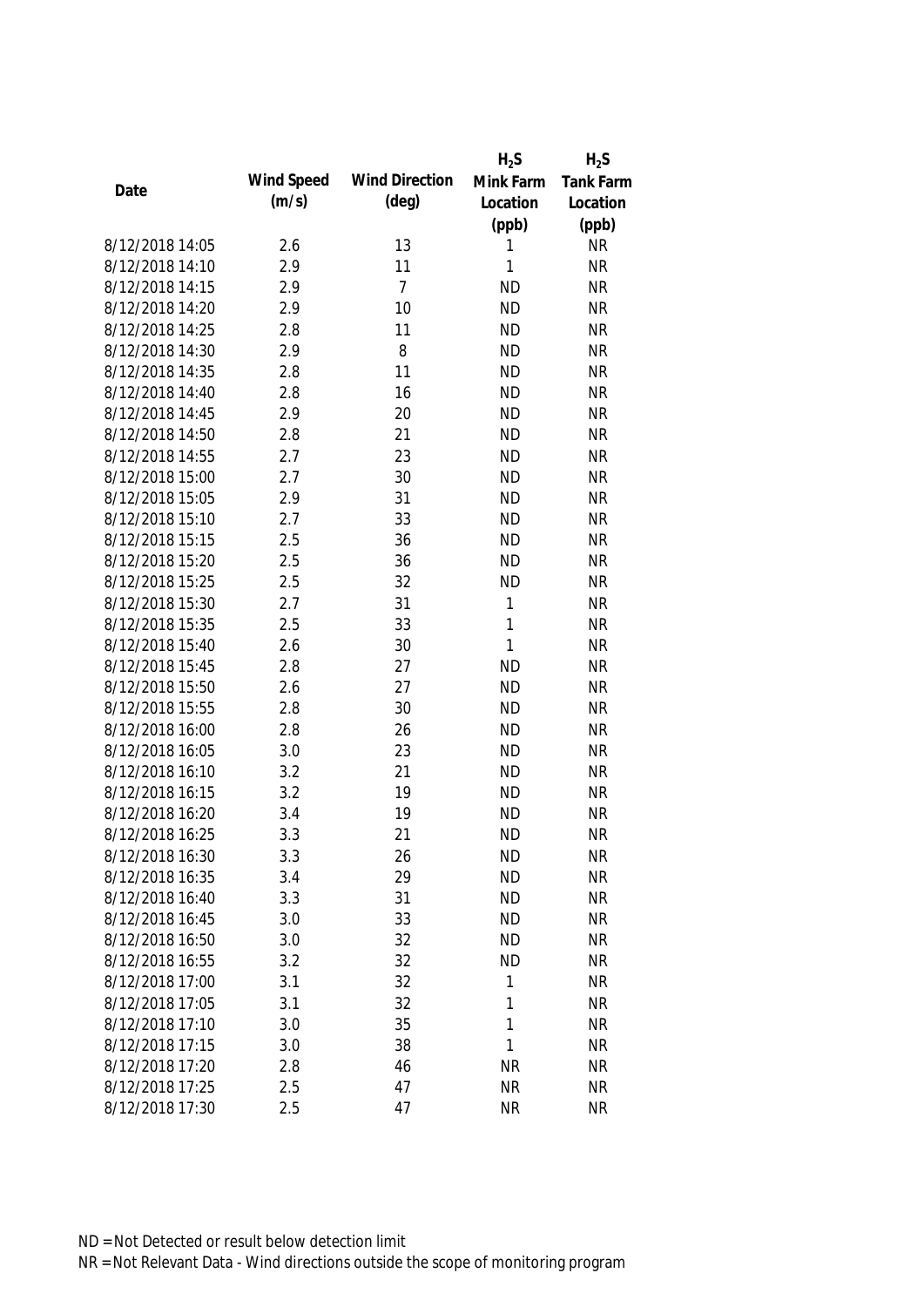|                 |            |                       | $H_2S$       | $H_2S$    |
|-----------------|------------|-----------------------|--------------|-----------|
|                 | Wind Speed | <b>Wind Direction</b> | Mink Farm    | Tank Farm |
| Date            | (m/s)      | $(\text{deg})$        | Location     | Location  |
|                 |            |                       | (ppb)        | (ppb)     |
| 8/12/2018 17:35 | 2.2        | 54                    | <b>NR</b>    | <b>NR</b> |
| 8/12/2018 17:40 | 2.1        | 58                    | <b>NR</b>    | <b>NR</b> |
| 8/12/2018 17:45 | 2.2        | 55                    | <b>NR</b>    | <b>NR</b> |
| 8/12/2018 17:50 | 2.4        | 46                    | <b>NR</b>    | <b>NR</b> |
| 8/12/2018 17:55 | 2.5        | 44                    | <b>NR</b>    | <b>NR</b> |
| 8/12/2018 18:00 | 2.5        | 44                    | <b>NR</b>    | <b>NR</b> |
| 8/12/2018 18:05 | 2.7        | 36                    | 1            | <b>NR</b> |
| 8/12/2018 18:10 | 2.8        | 32                    | <b>ND</b>    | <b>NR</b> |
| 8/12/2018 18:15 | 2.7        | 33                    | 1            | <b>NR</b> |
| 8/12/2018 18:20 | 2.7        | 35                    | 1            | <b>NR</b> |
| 8/12/2018 18:25 | 2.8        | 36                    | <b>ND</b>    | <b>NR</b> |
| 8/12/2018 18:30 | 2.6        | 35                    | 1            | <b>NR</b> |
| 8/12/2018 18:35 | 2.5        | 36                    | 1            | <b>NR</b> |
| 8/12/2018 18:40 | 2.5        | 37                    | 1            | <b>NR</b> |
| 8/12/2018 18:45 | 2.4        | 35                    | 1            | <b>NR</b> |
| 8/12/2018 18:50 | 2.3        | 35                    | $\mathbf{1}$ | <b>NR</b> |
| 8/12/2018 18:55 | 2.3        | 34                    | 1            | <b>NR</b> |
| 8/12/2018 19:00 | 2.3        | 35                    | $\mathbf{1}$ | <b>NR</b> |
| 8/12/2018 19:05 | 2.2        | 35                    | 1            | <b>NR</b> |
| 8/12/2018 19:10 | 2.1        | 36                    | <b>ND</b>    | <b>NR</b> |
| 8/12/2018 19:15 | 2.0        | 36                    | <b>ND</b>    | <b>NR</b> |
| 8/12/2018 19:20 | 2.0        | 36                    | <b>ND</b>    | <b>NR</b> |
| 8/12/2018 19:25 | 1.9        | 36                    | <b>ND</b>    | <b>NR</b> |
| 8/12/2018 19:30 | 1.9        | 35                    | <b>ND</b>    | <b>NR</b> |
| 8/12/2018 19:35 | 1.9        | 35                    | <b>ND</b>    | <b>NR</b> |
| 8/12/2018 19:40 | 1.8        | 35                    | <b>ND</b>    | <b>NR</b> |
| 8/12/2018 19:45 | 1.8        | 36                    | <b>ND</b>    | <b>NR</b> |
| 8/12/2018 19:50 | 1.8        | 35                    | <b>ND</b>    | <b>NR</b> |
| 8/12/2018 19:55 | 1.8        | 36                    | <b>ND</b>    | <b>NR</b> |
| 8/12/2018 20:00 | 1.7        | 36                    | <b>ND</b>    | <b>NR</b> |
| 8/12/2018 20:05 | 1.6        | 37                    | <b>ND</b>    | <b>NR</b> |
| 8/12/2018 20:10 | 1.3        | 38                    | <b>ND</b>    | <b>NR</b> |
| 8/12/2018 20:15 | 1.1        | 41                    | <b>NR</b>    | <b>NR</b> |
| 8/12/2018 20:20 | 1.0        | 44                    | <b>NR</b>    | <b>NR</b> |
| 8/12/2018 20:25 | 1.1        | 46                    | <b>NR</b>    | <b>NR</b> |
| 8/12/2018 20:30 | 1.2        | 46                    | <b>NR</b>    | <b>NR</b> |
| 8/12/2018 20:35 | 1.4        | 46                    | <b>NR</b>    | <b>NR</b> |
| 8/12/2018 20:40 | 1.6        | 44                    | <b>NR</b>    | <b>NR</b> |
| 8/12/2018 20:45 | 1.8        | 42                    | <b>NR</b>    | <b>NR</b> |
|                 |            |                       |              |           |
| 8/12/2018 20:50 | 1.8        | 39                    | <b>ND</b>    | <b>NR</b> |
| 8/12/2018 20:55 | 1.8        | 39                    | <b>ND</b>    | <b>NR</b> |
| 8/12/2018 21:00 | 1.7        | 40                    | <b>ND</b>    | <b>NR</b> |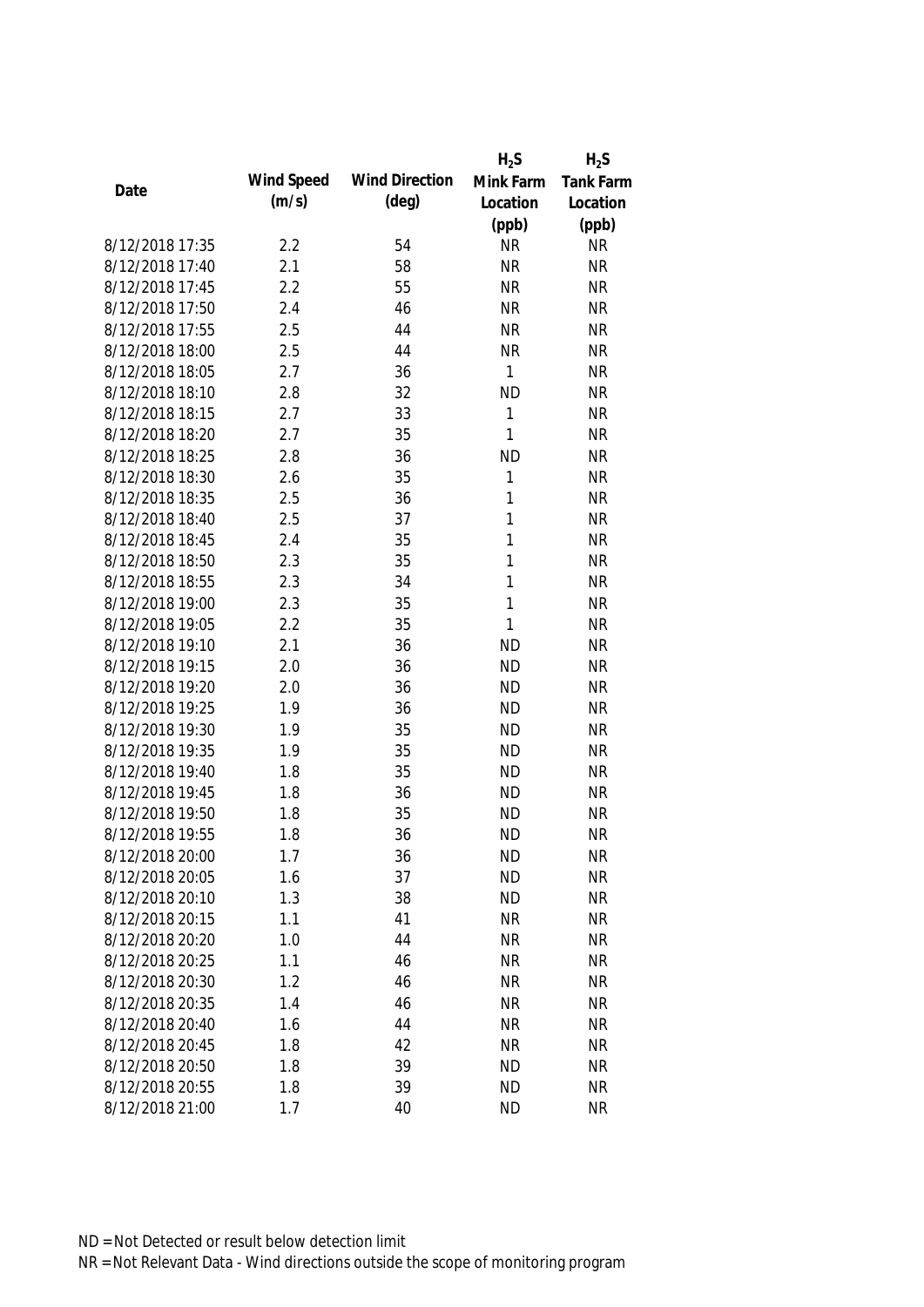|      |                 |            |                       | $H_2S$    | $H_2S$    |
|------|-----------------|------------|-----------------------|-----------|-----------|
|      |                 | Wind Speed | <b>Wind Direction</b> | Mink Farm | Tank Farm |
| Date |                 | (m/s)      | $(\text{deg})$        | Location  | Location  |
|      |                 |            |                       | (ppb)     | (ppb)     |
|      | 8/12/2018 21:05 | 1.6        | 42                    | <b>NR</b> | <b>NR</b> |
|      | 8/12/2018 21:10 | 1.7        | 42                    | <b>NR</b> | <b>NR</b> |
|      | 8/12/2018 21:15 | 1.6        | 42                    | <b>NR</b> | <b>NR</b> |
|      | 8/12/2018 21:20 | 1.4        | 42                    | <b>NR</b> | <b>NR</b> |
|      | 8/12/2018 21:25 | 1.3        | 45                    | <b>NR</b> | <b>NR</b> |
|      | 8/12/2018 21:30 | 1.2        | 44                    | <b>NR</b> | <b>NR</b> |
|      | 8/12/2018 21:35 | 1.0        | 44                    | <b>NR</b> | <b>NR</b> |
|      | 8/12/2018 21:40 | 0.9        | 46                    | <b>NR</b> | <b>NR</b> |
|      | 8/12/2018 21:45 | 0.7        | 49                    | <b>NR</b> | <b>NR</b> |
|      | 8/12/2018 21:50 | 0.8        | 56                    | <b>NR</b> | <b>NR</b> |
|      | 8/12/2018 21:55 | 0.9        | 62                    | <b>NR</b> | <b>NR</b> |
|      | 8/12/2018 22:00 | 1.0        | 73                    | <b>NR</b> | <b>NR</b> |
|      | 8/12/2018 22:05 | 1.1        | 81                    | <b>NR</b> | <b>NR</b> |
|      | 8/12/2018 22:10 | 1.2        | 88                    | <b>NR</b> | <b>NR</b> |
|      | 8/12/2018 22:15 | 1.4        | 91                    | <b>NR</b> | <b>NR</b> |
|      | 8/12/2018 22:20 | 1.5        | 96                    | <b>NR</b> | <b>NR</b> |
|      | 8/12/2018 22:25 | 1.5        | 99                    | <b>NR</b> | <b>NR</b> |
|      | 8/12/2018 22:30 | 1.5        | 97                    | <b>NR</b> | <b>NR</b> |
|      | 8/12/2018 22:35 | 1.5        | 94                    | <b>NR</b> | <b>NR</b> |
|      | 8/12/2018 22:40 | 1.6        | 92                    | <b>NR</b> | <b>NR</b> |
|      | 8/12/2018 22:45 | 1.6        | 93                    | <b>NR</b> | <b>NR</b> |
|      | 8/12/2018 22:50 | 1.5        | 89                    | <b>NR</b> | <b>NR</b> |
|      | 8/12/2018 22:55 | 1.5        | 87                    | <b>NR</b> | <b>NR</b> |
|      | 8/12/2018 23:00 | 1.5        | 89                    | <b>NR</b> | <b>NR</b> |
|      | 8/12/2018 23:05 | 1.4        | 95                    | <b>NR</b> | <b>NR</b> |
|      | 8/12/2018 23:10 | 1.4        | 98                    | <b>NR</b> | <b>NR</b> |
|      | 8/12/2018 23:15 | 1.4        | 99                    | <b>NR</b> | <b>NR</b> |
|      | 8/12/2018 23:20 | 1.3        | 103                   | <b>NR</b> | <b>NR</b> |
|      | 8/12/2018 23:25 | 1.2        | 106                   | <b>NR</b> | <b>NR</b> |
|      | 8/12/2018 23:30 | 1.1        | 107                   | <b>NR</b> | <b>NR</b> |
|      | 8/12/2018 23:35 | 1.1        | 107                   | <b>NR</b> | <b>NR</b> |
|      | 8/12/2018 23:40 | 1.0        | 110                   | <b>NR</b> | <b>NR</b> |
|      | 8/12/2018 23:45 | 0.9        | 113                   | <b>NR</b> | <b>NR</b> |
|      | 8/12/2018 23:50 | 0.9        | 113                   | <b>NR</b> | <b>NR</b> |
|      | 8/12/2018 23:55 | 0.9        | 112                   | <b>NR</b> | <b>NR</b> |
|      | 8/12/2018 24:00 | 1.0        | 111                   | <b>NR</b> | <b>NR</b> |
|      | 8/13/2018 00:05 | 1.0        | 107                   | <b>NR</b> | <b>NR</b> |
|      | 8/13/2018 00:10 | 1.2        | 104                   | <b>NR</b> | <b>NR</b> |
|      | 8/13/2018 00:15 | 1.4        | 103                   | <b>NR</b> | <b>NR</b> |
|      | 8/13/2018 00:20 | 1.6        | 104                   | <b>NR</b> | <b>NR</b> |
|      | 8/13/2018 00:25 | 1.6        | 104                   | <b>NR</b> | <b>NR</b> |
|      | 8/13/2018 00:30 | 1.7        | 105                   | <b>NR</b> | <b>NR</b> |
|      |                 |            |                       |           |           |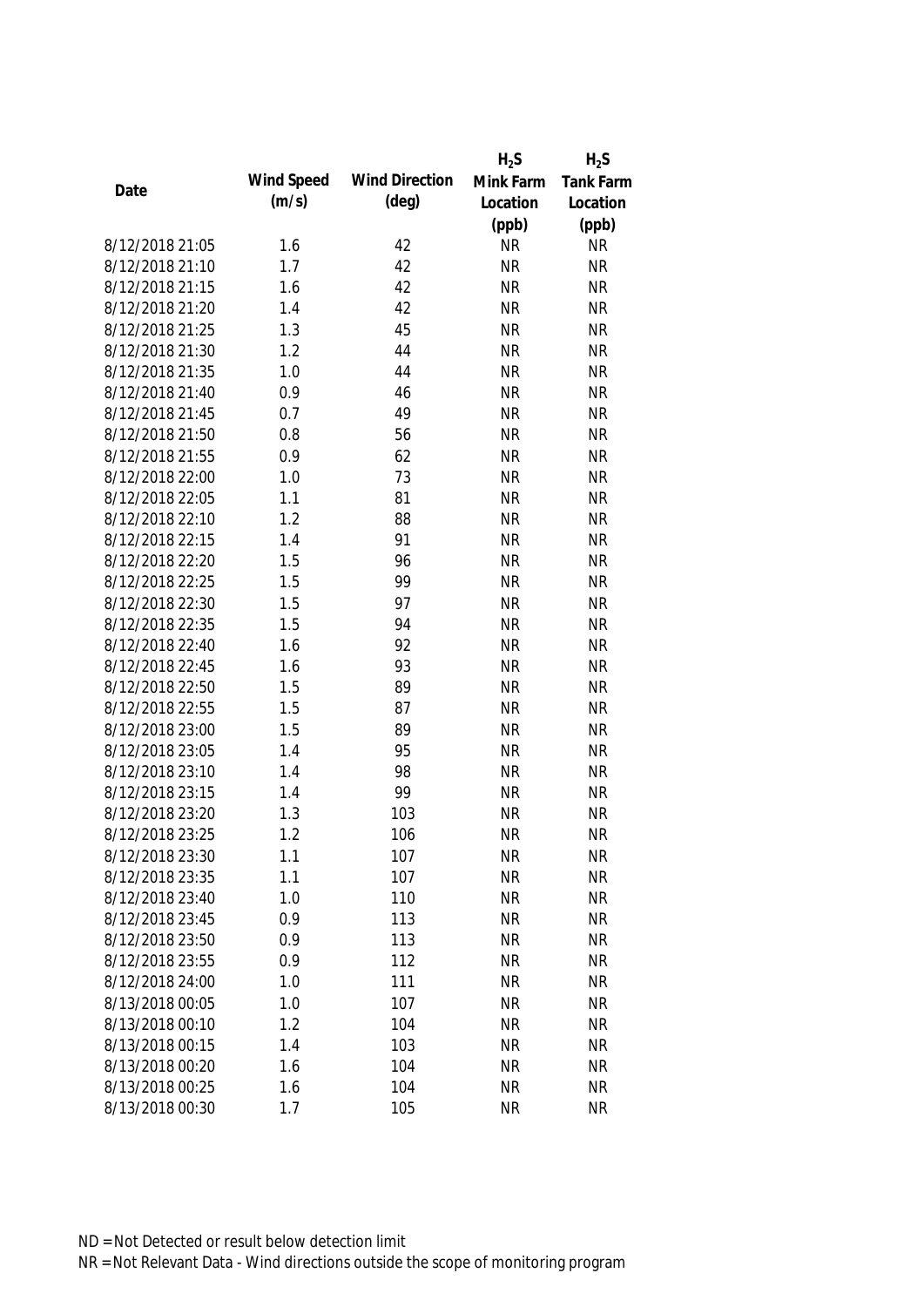|                 |            |                       | $H_2S$    | $H_2S$           |
|-----------------|------------|-----------------------|-----------|------------------|
| Date            | Wind Speed | <b>Wind Direction</b> | Mink Farm | <b>Tank Farm</b> |
|                 | (m/s)      | $(\text{deg})$        | Location  | Location         |
|                 |            |                       | (ppb)     | (ppb)            |
| 8/13/2018 00:35 | 1.8        | 107                   | <b>NR</b> | <b>NR</b>        |
| 8/13/2018 00:40 | 1.7        | 109                   | <b>NR</b> | <b>NR</b>        |
| 8/13/2018 00:45 | 1.6        | 111                   | <b>NR</b> | <b>NR</b>        |
| 8/13/2018 00:50 | 1.3        | 113                   | <b>NR</b> | <b>NR</b>        |
| 8/13/2018 00:55 | 1.1        | 119                   | <b>NR</b> | <b>NR</b>        |
| 8/13/2018 01:00 | 1.0        | 136                   | <b>NR</b> | <b>NR</b>        |
| 8/13/2018 01:05 | 0.7        | 154                   | <b>NR</b> | <b>NR</b>        |
| 8/13/2018 01:10 | 0.5        | 194                   | <b>NR</b> | <b>NR</b>        |
| 8/13/2018 01:15 | 0.4        | 225                   | <b>NR</b> | $\mathbf{1}$     |
| 8/13/2018 01:20 | 0.3        | 246                   | <b>ND</b> | $\mathbf{1}$     |
| 8/13/2018 01:25 | 0.3        | 233                   | <b>ND</b> | $\mathbf{1}$     |
| 8/13/2018 01:30 | 0.2        | 123                   | <b>NR</b> | <b>NR</b>        |
| 8/13/2018 01:35 | 0.2        | 94                    | <b>NR</b> | <b>NR</b>        |
| 8/13/2018 01:40 | 0.2        | 78                    | <b>NR</b> | <b>NR</b>        |
| 8/13/2018 01:45 | 0.3        | 69                    | <b>NR</b> | <b>NR</b>        |
| 8/13/2018 01:50 | 0.4        | 69                    | <b>NR</b> | <b>NR</b>        |
| 8/13/2018 01:55 | 0.4        | 66                    | <b>NR</b> | <b>NR</b>        |
| 8/13/2018 02:00 | 0.4        | 66                    | <b>NR</b> | <b>NR</b>        |
| 8/13/2018 02:05 | 0.4        | 67                    | <b>NR</b> | <b>NR</b>        |
| 8/13/2018 02:10 | 0.4        | 67                    | <b>NR</b> | <b>NR</b>        |
| 8/13/2018 02:15 | 0.4        | 75                    | <b>NR</b> | <b>NR</b>        |
| 8/13/2018 02:20 | 0.4        | 83                    | <b>NR</b> | <b>NR</b>        |
| 8/13/2018 02:25 | 0.3        | 85                    | <b>NR</b> | <b>NR</b>        |
| 8/13/2018 02:30 | 0.2        | 87                    | <b>NR</b> | <b>NR</b>        |
| 8/13/2018 02:35 | 0.2        | 87                    | <b>NR</b> | <b>NR</b>        |
| 8/13/2018 02:40 | 0.2        | 87                    | <b>NR</b> | <b>NR</b>        |
| 8/13/2018 02:45 | 0.3        | 66                    | <b>NR</b> | <b>NR</b>        |
| 8/13/2018 02:50 | 0.4        | 42                    | <b>NR</b> | <b>NR</b>        |
| 8/13/2018 02:55 | 0.6        | 48                    | <b>NR</b> | <b>NR</b>        |
| 8/13/2018 03:00 | 0.9        | 54                    | <b>NR</b> | <b>NR</b>        |
| 8/13/2018 03:05 | 1.0        | 56                    | <b>NR</b> | <b>NR</b>        |
| 8/13/2018 03:10 | 1.1        | 53                    | <b>NR</b> | <b>NR</b>        |
| 8/13/2018 03:15 | 1.1        | 51                    | <b>NR</b> | <b>NR</b>        |
| 8/13/2018 03:20 | 1.1        | 49                    | <b>NR</b> | <b>NR</b>        |
| 8/13/2018 03:25 | 1.1        | 41                    | <b>NR</b> | <b>NR</b>        |
| 8/13/2018 03:30 | 1.2        | 32                    | 1         | <b>NR</b>        |
| 8/13/2018 03:35 | 1.4        | 29                    | 1         | <b>NR</b>        |
| 8/13/2018 03:40 | 1.6        | 31                    | 1         | <b>NR</b>        |
| 8/13/2018 03:45 | 1.5        | 29                    | 1         | <b>NR</b>        |
| 8/13/2018 03:50 | 1.4        | 24                    | 1         | <b>NR</b>        |
| 8/13/2018 03:55 | 1.2        | 22                    | 1         | <b>NR</b>        |
| 8/13/2018 04:00 | 1.0        | 17                    | <b>ND</b> | <b>NR</b>        |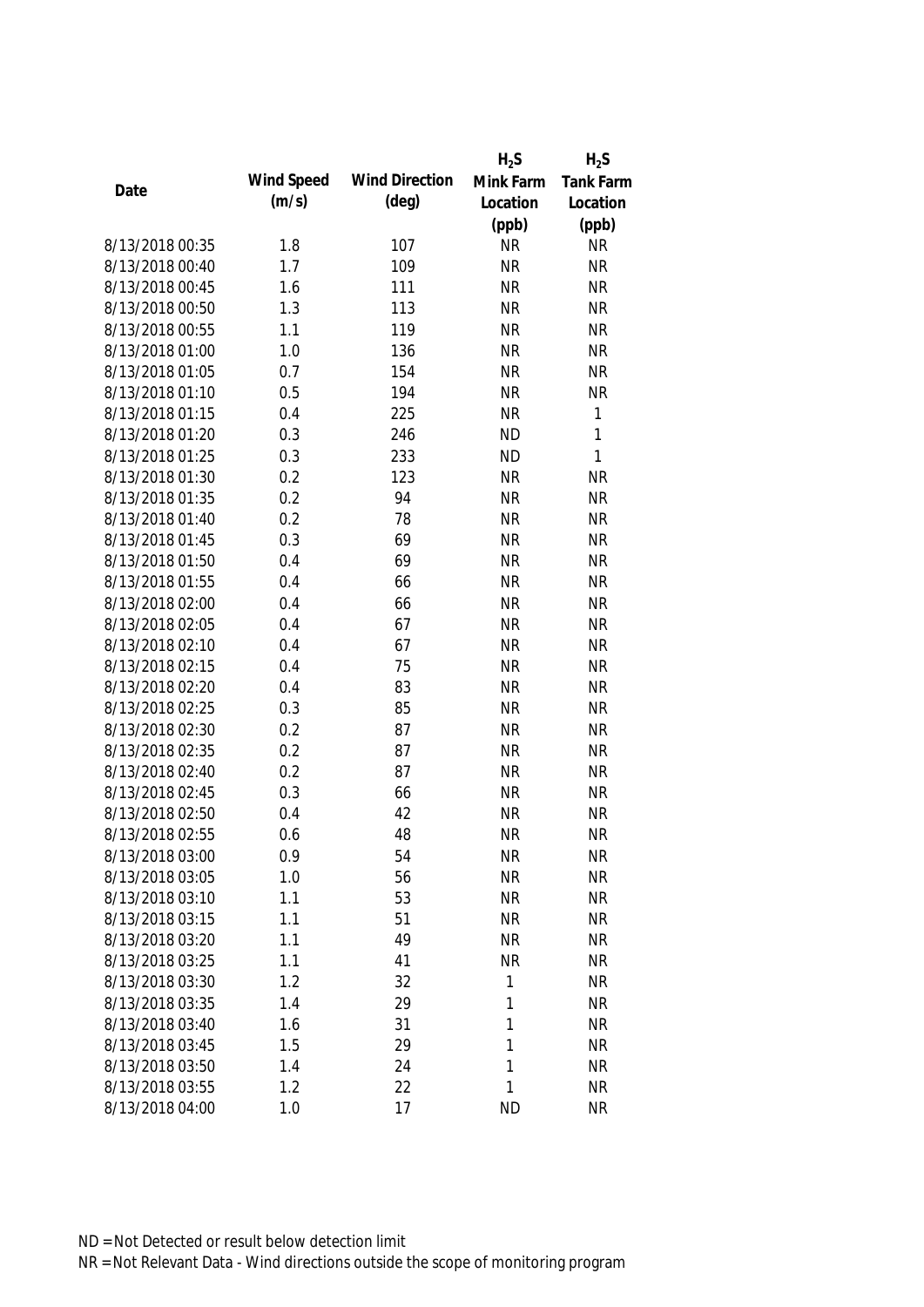|                 |            |                       | $H_2S$    | $H_2S$           |
|-----------------|------------|-----------------------|-----------|------------------|
| Date            | Wind Speed | <b>Wind Direction</b> | Mink Farm | <b>Tank Farm</b> |
|                 | (m/s)      | $(\text{deg})$        | Location  | Location         |
|                 |            |                       | (ppb)     | (ppb)            |
| 8/13/2018 04:05 | 0.6        | 5                     | <b>ND</b> | <b>NR</b>        |
| 8/13/2018 04:10 | 0.4        | 333                   | <b>ND</b> | <b>NR</b>        |
| 8/13/2018 04:15 | 0.5        | 285                   | <b>ND</b> | <b>NR</b>        |
| 8/13/2018 04:20 | 0.6        | 247                   | <b>ND</b> | $\mathbf{1}$     |
| 8/13/2018 04:25 | 0.6        | 241                   | 1         | 1                |
| 8/13/2018 04:30 | 0.5        | 243                   | 1         | $\mathbf{1}$     |
| 8/13/2018 04:35 | 0.5        | 243                   | 1         | $\overline{2}$   |
| 8/13/2018 04:40 | 0.5        | 242                   | 1         | $\overline{2}$   |
| 8/13/2018 04:45 | 0.3        | 239                   | 1         | $\overline{2}$   |
| 8/13/2018 04:50 | 0.3        | 287                   | 1         | <b>NR</b>        |
| 8/13/2018 04:55 | 0.2        | 305                   | 1         | <b>NR</b>        |
| 8/13/2018 05:00 | 0.3        | 311                   | 1         | <b>NR</b>        |
| 8/13/2018 05:05 | 0.4        | 316                   | 1         | <b>NR</b>        |
| 8/13/2018 05:10 | 0.4        | 316                   | 1         | <b>NR</b>        |
| 8/13/2018 05:15 | 0.5        | 305                   | 1         | <b>NR</b>        |
| 8/13/2018 05:20 | 0.4        | 300                   | 1         | <b>NR</b>        |
| 8/13/2018 05:25 | 0.4        | 300                   | 1         | <b>NR</b>        |
| 8/13/2018 05:30 | 0.3        | 299                   | 1         | <b>NR</b>        |
| 8/13/2018 05:35 | 0.2        | 270                   | 1         | $\mathbf{1}$     |
| 8/13/2018 05:40 | 0.1        | 260                   | 1         | $\overline{2}$   |
| 8/13/2018 05:45 | 0.0        | CALM                  | <b>NR</b> | <b>NR</b>        |
| 8/13/2018 05:50 | 0.0        | CALM                  | <b>NR</b> | <b>NR</b>        |
| 8/13/2018 05:55 | 0.0        | CALM                  | <b>NR</b> | <b>NR</b>        |
| 8/13/2018 06:00 | 0.0        | CALM                  | <b>NR</b> | <b>NR</b>        |
| 8/13/2018 06:05 | 0.0        | CALM                  | <b>NR</b> | <b>NR</b>        |
| 8/13/2018 06:10 | 0.0        | CALM                  | <b>NR</b> | <b>NR</b>        |
| 8/13/2018 06:15 | 0.0        | CALM                  | <b>NR</b> | <b>NR</b>        |
| 8/13/2018 06:20 | 0.0        | CALM                  | <b>NR</b> | <b>NR</b>        |
| 8/13/2018 06:25 | 0.1        | 272                   | 1         | $\mathbf{1}$     |
| 8/13/2018 06:30 | 0.1        | 271                   | 1         | $\overline{c}$   |
| 8/13/2018 06:35 | 0.1        | 271                   | 1         | $\overline{2}$   |
| 8/13/2018 06:40 | 0.1        | 277                   | 1         | <b>NR</b>        |
| 8/13/2018 06:45 | 0.1        | 277                   | 1         | <b>NR</b>        |
| 8/13/2018 06:50 | 0.1        | 277                   | 1         | <b>NR</b>        |
| 8/13/2018 06:55 | 0.1        | 284                   | 1         | <b>NR</b>        |
| 8/13/2018 07:00 | 0.0        | CALM                  | <b>NR</b> | <b>NR</b>        |
| 8/13/2018 07:05 | 0.0        | CALM                  | <b>NR</b> | <b>NR</b>        |
| 8/13/2018 07:10 | 0.0        | CALM                  | <b>NR</b> | <b>NR</b>        |
| 8/13/2018 07:15 | 0.0        | CALM                  | <b>NR</b> | <b>NR</b>        |
| 8/13/2018 07:20 | 0.0        | CALM                  | <b>NR</b> | <b>NR</b>        |
| 8/13/2018 07:25 | 0.0        | CALM                  | <b>NR</b> | <b>NR</b>        |
| 8/13/2018 07:30 | 0.0        | CALM                  | <b>NR</b> | <b>NR</b>        |
|                 |            |                       |           |                  |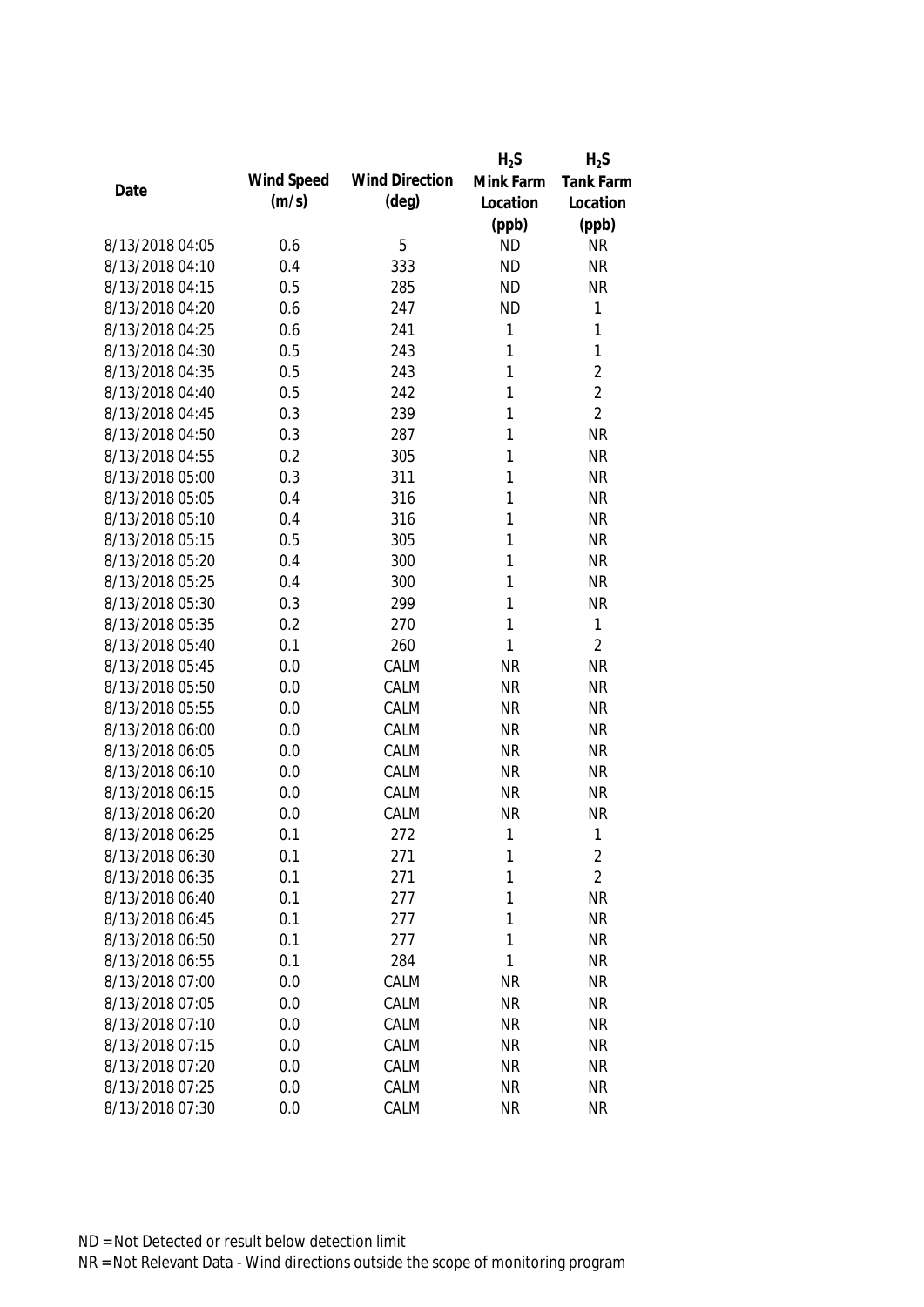|                 |            |                       | $H_2S$         | $H_2S$           |
|-----------------|------------|-----------------------|----------------|------------------|
| Date            | Wind Speed | <b>Wind Direction</b> | Mink Farm      | <b>Tank Farm</b> |
|                 | (m/s)      | $(\text{deg})$        | Location       | Location         |
|                 |            |                       | (ppb)          | (ppb)            |
| 8/13/2018 07:35 | 0.0        | CALM                  | <b>NR</b>      | <b>NR</b>        |
| 8/13/2018 07:40 | 0.0        | CALM                  | <b>NR</b>      | <b>NR</b>        |
| 8/13/2018 07:45 | 0.0        | CALM                  | <b>NR</b>      | <b>NR</b>        |
| 8/13/2018 07:50 | 0.0        | CALM                  | <b>NR</b>      | <b>NR</b>        |
| 8/13/2018 07:55 | 0.0        | CALM                  | <b>NR</b>      | <b>NR</b>        |
| 8/13/2018 08:00 | 0.0        | CALM                  | <b>NR</b>      | <b>NR</b>        |
| 8/13/2018 08:05 | 0.0        | CALM                  | <b>NR</b>      | <b>NR</b>        |
| 8/13/2018 08:10 | 0.0        | CALM                  | <b>NR</b>      | <b>NR</b>        |
| 8/13/2018 08:15 | 0.0        | CALM                  | <b>NR</b>      | <b>NR</b>        |
| 8/13/2018 08:20 | 0.1        | 9                     | 1              | <b>NR</b>        |
| 8/13/2018 08:25 | 0.2        | 9                     | $\overline{2}$ | <b>NR</b>        |
| 8/13/2018 08:30 | 0.2        | 9                     | $\overline{2}$ | <b>NR</b>        |
| 8/13/2018 08:35 | 0.2        | 9                     | $\overline{2}$ | <b>NR</b>        |
| 8/13/2018 08:40 | 0.2        | 9                     | $\overline{2}$ | <b>NR</b>        |
| 8/13/2018 08:45 | 0.2        | 9                     | $\overline{2}$ | <b>NR</b>        |
| 8/13/2018 08:50 | 0.1        | 8                     | $\overline{2}$ | <b>NR</b>        |
| 8/13/2018 08:55 | 0.0        | CALM                  | <b>NR</b>      | <b>NR</b>        |
| 8/13/2018 09:00 | 0.0        | CALM                  | <b>NR</b>      | <b>NR</b>        |
| 8/13/2018 09:05 | 0.0        | CALM                  | <b>NR</b>      | <b>NR</b>        |
| 8/13/2018 09:10 | 0.0        | CALM                  | <b>NR</b>      | <b>NR</b>        |
| 8/13/2018 09:15 | 0.1        | 25                    | $\overline{2}$ | <b>NR</b>        |
| 8/13/2018 09:20 | 0.1        | $\overline{4}$        | $\overline{2}$ | <b>NR</b>        |
| 8/13/2018 09:25 | 0.2        | 360                   | $\mathbf{1}$   | <b>NR</b>        |
| 8/13/2018 09:30 | 0.2        | 355                   | $\mathbf{1}$   | <b>NR</b>        |
| 8/13/2018 09:35 | 0.3        | 3                     | 1              | <b>NR</b>        |
| 8/13/2018 09:40 | 0.3        | 358                   | 1              | <b>NR</b>        |
| 8/13/2018 09:45 | 0.4        | 296                   | <b>NR</b>      | <b>NR</b>        |
| 8/13/2018 09:50 | 0.5        | 231                   | 1              | 2                |
| 8/13/2018 09:55 | 0.7        | 221                   | <b>NR</b>      | $\overline{2}$   |
| 8/13/2018 10:00 | 0.9        | 222                   | <b>NR</b>      | 2                |
| 8/13/2018 10:05 | 1.2        | 224                   | <b>NR</b>      | $\overline{c}$   |
| 8/13/2018 10:10 | 1.3        | 223                   | <b>NR</b>      | $\overline{c}$   |
| 8/13/2018 10:15 | 1.5        | 224                   | <b>NR</b>      | $\overline{2}$   |
| 8/13/2018 10:20 | 1.6        | 227                   | <b>NR</b>      | 1                |
| 8/13/2018 10:25 | 1.6        | 231                   | 1              | 1                |
| 8/13/2018 10:30 | 1.6        | 228                   | <b>NR</b>      | 1                |
| 8/13/2018 10:35 | 1.6        | 235                   | 1              | 1                |
| 8/13/2018 10:40 | 1.5        | 236                   | 1              | 1                |
| 8/13/2018 10:45 | 1.5        | 231                   | 1              | 1                |
| 8/13/2018 10:50 | 1.5        | 217                   | <b>NR</b>      | <b>NR</b>        |
| 8/13/2018 10:55 | 1.4        | 205                   | <b>NR</b>      | <b>NR</b>        |
| 8/13/2018 11:00 | 1.4        | 195                   | <b>NR</b>      | <b>NR</b>        |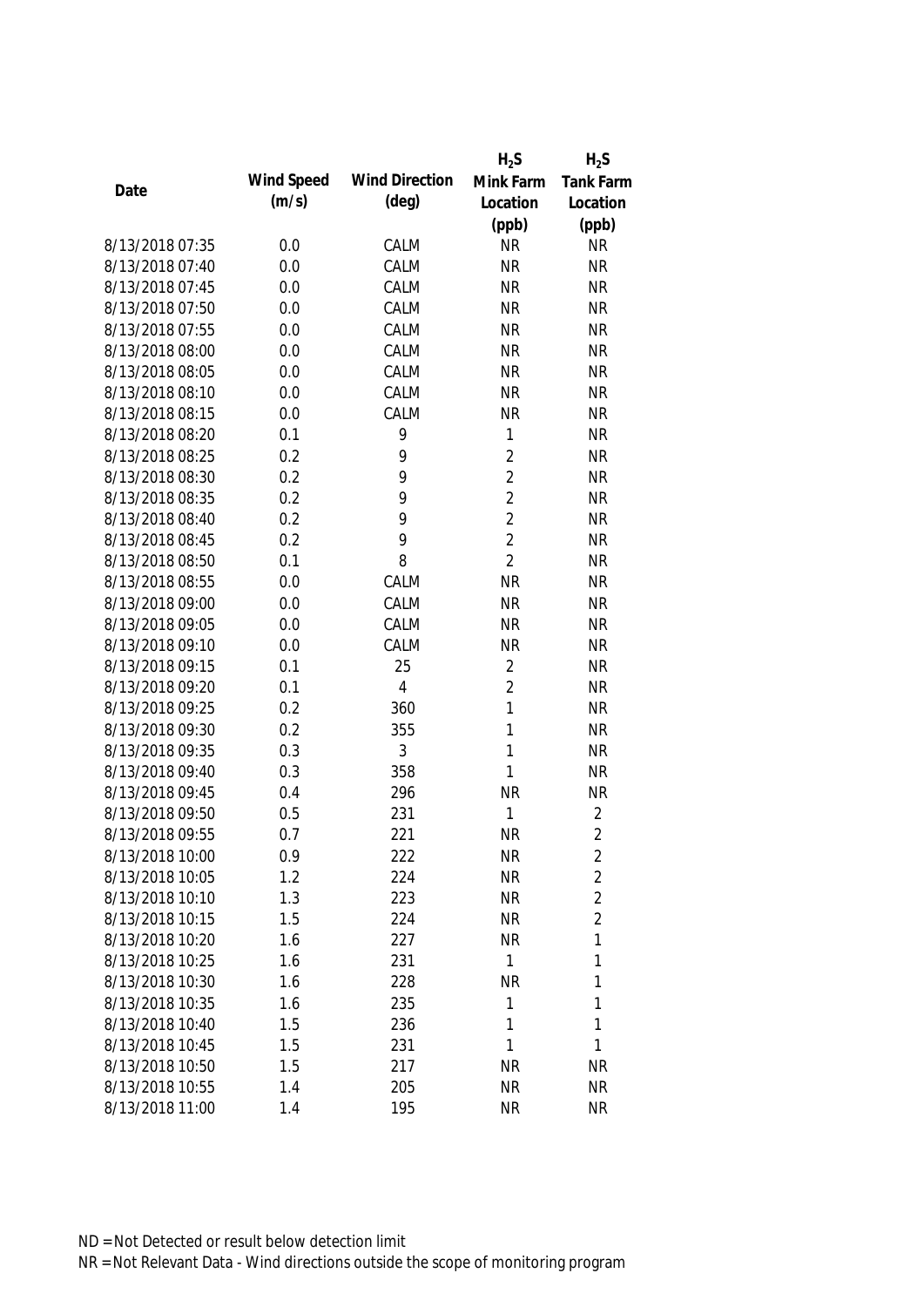|                 |            |                       | $H_2S$    | $H_2S$    |
|-----------------|------------|-----------------------|-----------|-----------|
| Date            | Wind Speed | <b>Wind Direction</b> | Mink Farm | Tank Farm |
|                 | (m/s)      | $(\text{deg})$        | Location  | Location  |
|                 |            |                       | (ppb)     | (ppb)     |
| 8/13/2018 11:05 | 1.4        | 183                   | <b>NR</b> | <b>NR</b> |
| 8/13/2018 11:10 | 1.6        | 218                   | <b>NR</b> | <b>NR</b> |
| 8/13/2018 11:15 | 1.6        | 287                   | <b>NR</b> | <b>NR</b> |
| 8/13/2018 11:20 | 1.6        | 289                   | <b>NR</b> | <b>NR</b> |
| 8/13/2018 11:25 | 1.5        | 297                   | <b>NR</b> | <b>NR</b> |
| 8/13/2018 11:30 | 1.4        | 285                   | <b>NR</b> | <b>NR</b> |
| 8/13/2018 11:35 | 1.4        | 281                   | <b>NR</b> | <b>NR</b> |
| 8/13/2018 11:40 | 1.3        | 284                   | <b>NR</b> | <b>NR</b> |
| 8/13/2018 11:45 | 1.2        | 333                   | <b>NR</b> | <b>NR</b> |
| 8/13/2018 11:50 | 1.1        | 50                    | <b>NR</b> | <b>NR</b> |
| 8/13/2018 11:55 | 1.3        | 43                    | <b>NR</b> | <b>NR</b> |
| 8/13/2018 12:00 | 1.5        | 38                    | <b>NR</b> | <b>NR</b> |
| 8/13/2018 12:05 | 1.4        | 37                    | <b>NR</b> | <b>NR</b> |
| 8/13/2018 12:10 | 1.3        | 59                    | <b>NR</b> | <b>NR</b> |
| 8/13/2018 12:15 | 1.5        | 100                   | <b>NR</b> | <b>NR</b> |
| 8/13/2018 12:20 | 1.6        | 69                    | <b>NR</b> | <b>NR</b> |
| 8/13/2018 12:25 | 1.7        | 69                    | <b>NR</b> | <b>NR</b> |
| 8/13/2018 12:30 | 1.6        | 121                   | <b>NR</b> | <b>NR</b> |
| 8/13/2018 12:35 | 1.6        | 111                   | <b>NR</b> | <b>NR</b> |
| 8/13/2018 12:40 | 1.6        | 109                   | <b>NR</b> | <b>NR</b> |
| 8/13/2018 12:45 | 1.5        | 119                   | <b>NR</b> | <b>NR</b> |
| 8/13/2018 12:50 | 1.4        | 140                   | <b>NR</b> | <b>NR</b> |
| 8/13/2018 12:55 | 1.3        | 170                   | <b>NR</b> | <b>NR</b> |
| 8/13/2018 13:00 | 1.3        | 175                   | <b>NR</b> | <b>NR</b> |
| 8/13/2018 13:05 | 1.5        | 171                   | <b>NR</b> | <b>NR</b> |
| 8/13/2018 13:10 | 1.6        | 179                   | <b>NR</b> | <b>NR</b> |
| 8/13/2018 13:15 | 1.6        | 181                   | <b>NR</b> | <b>NR</b> |
| 8/13/2018 13:20 | 1.6        | 157                   | <b>NR</b> | <b>NR</b> |
| 8/13/2018 13:25 | 1.5        | 136                   | <b>NR</b> | <b>NR</b> |
| 8/13/2018 13:30 | 1.4        | 114                   | <b>NR</b> | <b>NR</b> |
| 8/13/2018 13:35 | 1.4        | 64                    | <b>NR</b> | <b>NR</b> |
| 8/13/2018 13:40 | 1.2        | 29                    | <b>NR</b> | <b>NR</b> |
| 8/13/2018 13:45 | 1.4        | 17                    | <b>NR</b> | <b>NR</b> |
| 8/13/2018 13:50 | 1.5        | 13                    | <b>NR</b> | <b>NR</b> |
| 8/13/2018 13:55 | 1.7        | 4                     | 1         | <b>NR</b> |
| 8/13/2018 14:00 | 1.7        | 347                   | 1         | <b>NR</b> |
| 8/13/2018 14:05 | 1.7        | 327                   | <b>NR</b> | <b>NR</b> |
| 8/13/2018 14:10 | 1.8        | 305                   | <b>NR</b> | <b>NR</b> |
| 8/13/2018 14:15 | 1.8        | 285                   | <b>NR</b> | <b>NR</b> |
| 8/13/2018 14:20 | 1.8        | 251                   | <b>NR</b> | <b>NR</b> |
| 8/13/2018 14:25 | 2.0        | 209                   | <b>NR</b> | <b>NR</b> |
| 8/13/2018 14:30 | 2.1        | 177                   | <b>NR</b> | <b>NR</b> |
|                 |            |                       |           |           |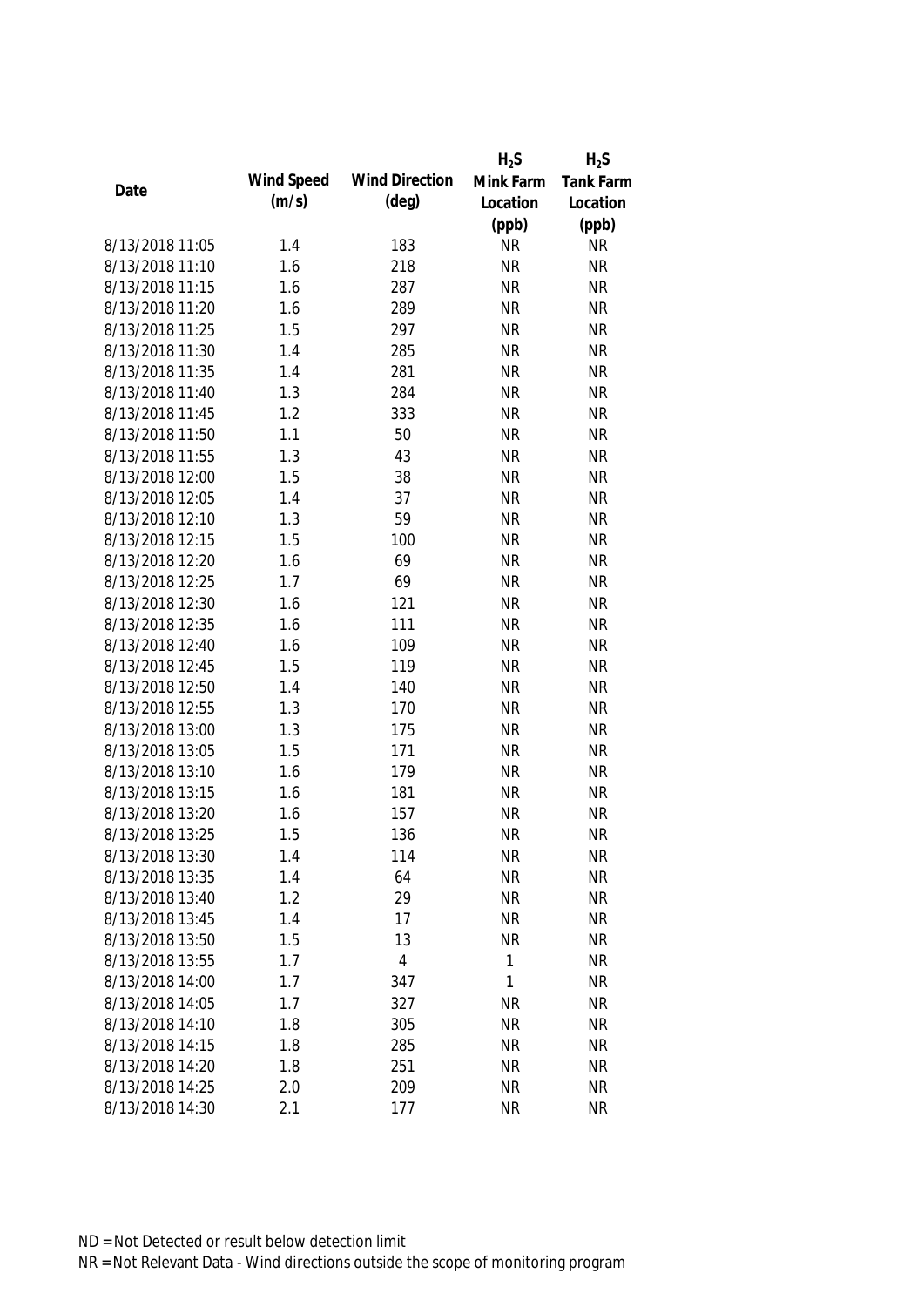|                 |            |                       | $H_2S$    | $H_2S$       |
|-----------------|------------|-----------------------|-----------|--------------|
|                 | Wind Speed | <b>Wind Direction</b> | Mink Farm | Tank Farm    |
| Date            | (m/s)      | $(\text{deg})$        | Location  | Location     |
|                 |            |                       | (ppb)     | (ppb)        |
| 8/13/2018 14:35 | 2.1        | 156                   | <b>NR</b> | <b>NR</b>    |
| 8/13/2018 14:40 | 2.1        | 143                   | <b>NR</b> | <b>NR</b>    |
| 8/13/2018 14:45 | 2.2        | 128                   | <b>NR</b> | <b>NR</b>    |
| 8/13/2018 14:50 | 2.1        | 115                   | <b>NR</b> | <b>NR</b>    |
| 8/13/2018 14:55 | 1.9        | 95                    | <b>NR</b> | <b>NR</b>    |
| 8/13/2018 15:00 | 1.7        | 53                    | <b>NR</b> | <b>NR</b>    |
| 8/13/2018 15:05 | 1.6        | 20                    | <b>NR</b> | <b>NR</b>    |
| 8/13/2018 15:10 | 1.6        | 349                   | <b>NR</b> | <b>NR</b>    |
| 8/13/2018 15:15 | 1.7        | 293                   | <b>NR</b> | <b>NR</b>    |
| 8/13/2018 15:20 | 1.8        | 239                   | <b>NR</b> | <b>NR</b>    |
| 8/13/2018 15:25 | 1.9        | 213                   | <b>NR</b> | <b>NR</b>    |
| 8/13/2018 15:30 | 2.0        | 204                   | <b>NR</b> | <b>ND</b>    |
| 8/13/2018 15:35 | 2.1        | 190                   | <b>NR</b> | <b>ND</b>    |
| 8/13/2018 15:40 | 2.1        | 181                   | <b>NR</b> | <b>ND</b>    |
| 8/13/2018 15:45 | 2.1        | 172                   | <b>NR</b> | <b>ND</b>    |
| 8/13/2018 15:50 | 2.3        | 178                   | <b>NR</b> | <b>NR</b>    |
| 8/13/2018 15:55 | 2.4        | 176                   | <b>NR</b> | <b>NR</b>    |
| 8/13/2018 16:00 | 2.5        | 168                   | <b>NR</b> | <b>NR</b>    |
| 8/13/2018 16:05 | 2.7        | 174                   | <b>NR</b> | $\mathbf{1}$ |
| 8/13/2018 16:10 | 2.8        | 173                   | <b>NR</b> | $\mathbf{1}$ |
| 8/13/2018 16:15 | 2.7        | 173                   | <b>NR</b> | $\mathbf{1}$ |
| 8/13/2018 16:20 | 2.6        | 176                   | <b>NR</b> | $\mathbf{1}$ |
| 8/13/2018 16:25 | 2.5        | 178                   | <b>NR</b> | $\mathbf{1}$ |
| 8/13/2018 16:30 | 2.3        | 185                   | <b>NR</b> | $\mathbf{1}$ |
| 8/13/2018 16:35 | 2.1        | 185                   | <b>NR</b> | $\mathbf{1}$ |
| 8/13/2018 16:40 | 2.0        | 186                   | <b>NR</b> | $\mathbf{1}$ |
| 8/13/2018 16:45 | 2.0        | 187                   | <b>NR</b> | $\mathbf{1}$ |
| 8/13/2018 16:50 | 1.9        | 181                   | <b>NR</b> | $\mathbf{1}$ |
| 8/13/2018 16:55 | 1.7        | 171                   | <b>NR</b> | $\mathbf{1}$ |
| 8/13/2018 17:00 | 1.7        | 161                   | <b>NR</b> | <b>NR</b>    |
| 8/13/2018 17:05 | 1.7        | 160                   | <b>NR</b> | <b>NR</b>    |
| 8/13/2018 17:10 | 1.8        | 166                   | <b>NR</b> | <b>NR</b>    |
| 8/13/2018 17:15 | 1.8        | 175                   | <b>NR</b> | $\mathbf{1}$ |
| 8/13/2018 17:20 | 1.7        | 185                   | <b>NR</b> | <b>NR</b>    |
| 8/13/2018 17:25 | 2.0        | 194                   | <b>NR</b> | <b>NR</b>    |
| 8/13/2018 17:30 | 2.0        | 200                   | <b>NR</b> | $\mathbf 1$  |
| 8/13/2018 17:35 | 1.9        | 207                   | <b>NR</b> | 1            |
| 8/13/2018 17:40 | 1.9        | 212                   | <b>NR</b> | 1            |
| 8/13/2018 17:45 | 1.9        | 209                   | <b>NR</b> | 1            |
| 8/13/2018 17:50 | 1.8        | 198                   | <b>NR</b> | 1            |
| 8/13/2018 17:55 | 1.8        | 192                   | <b>NR</b> | 1            |
|                 |            |                       |           | 1            |
| 8/13/2018 18:00 | 1.8        | 192                   | <b>NR</b> |              |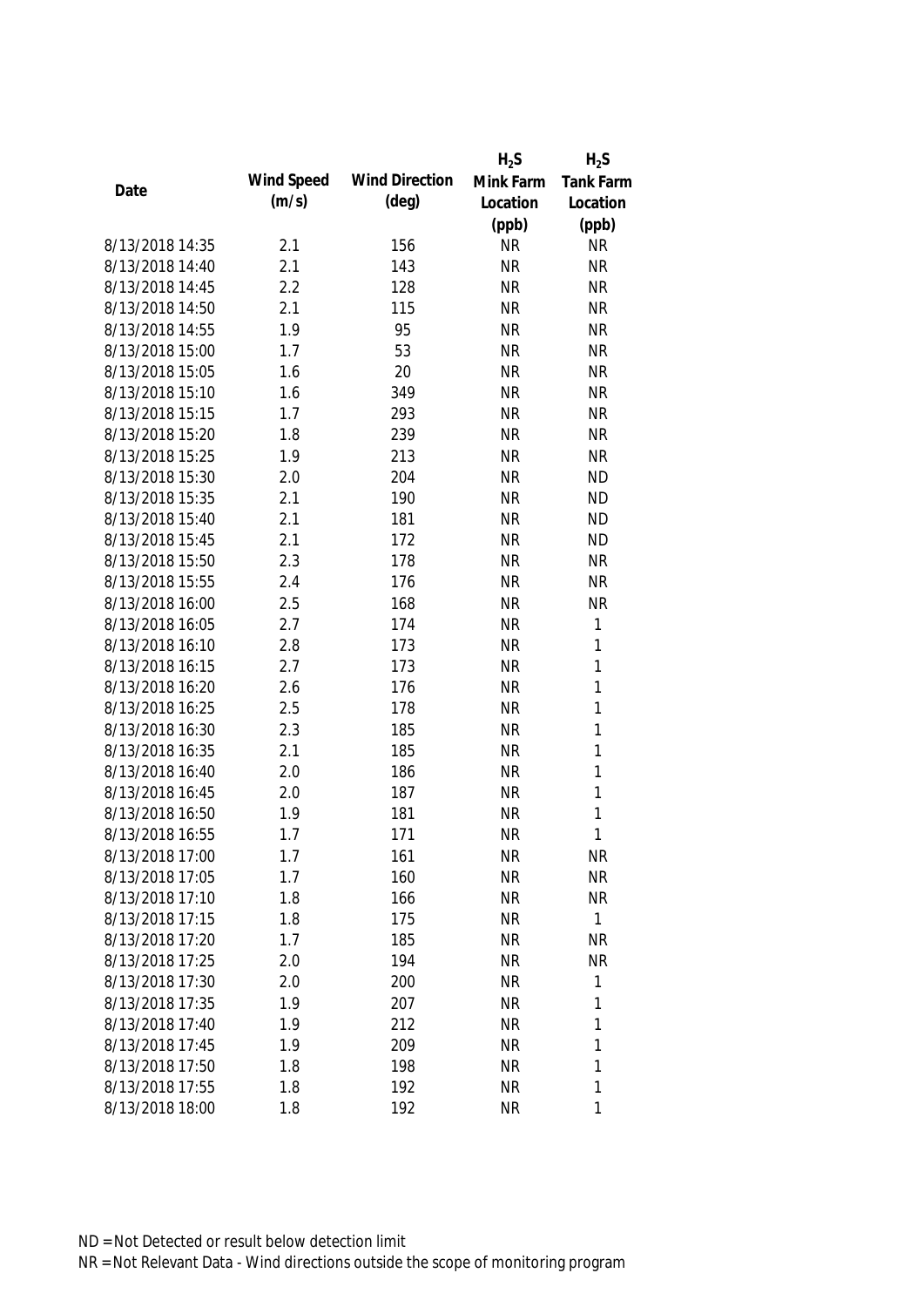|                 |            |                       | $H_2S$                 | $H_2S$                 |
|-----------------|------------|-----------------------|------------------------|------------------------|
|                 | Wind Speed | <b>Wind Direction</b> | Mink Farm              | <b>Tank Farm</b>       |
| Date            | (m/s)      | $(\text{deg})$        | Location               | Location               |
|                 |            |                       | (ppb)                  | (ppb)                  |
| 8/13/2018 18:05 | 1.9        | 189                   | <b>NR</b>              | 1                      |
| 8/13/2018 18:10 | 1.9        | 183                   | <b>NR</b>              | 1                      |
| 8/13/2018 18:15 | 1.9        | 181                   | <b>NR</b>              | 1                      |
| 8/13/2018 18:20 | 2.0        | 183                   | <b>NR</b>              | 1                      |
| 8/13/2018 18:25 | 1.8        | 185                   | <b>NR</b>              | 1                      |
| 8/13/2018 18:30 | 1.6        | 183                   | <b>NR</b>              | 1                      |
| 8/13/2018 18:35 | 1.3        | 183                   | <b>NR</b>              | 1                      |
| 8/13/2018 18:40 | 1.2        | 184                   | <b>NR</b>              | $\mathbf{1}$           |
| 8/13/2018 18:45 | 0.9        | 183                   | <b>NR</b>              | $\mathbf{1}$           |
| 8/13/2018 18:50 | 0.6        | 179                   | <b>NR</b>              | $\mathbf{1}$           |
| 8/13/2018 18:55 | 0.8        | 163                   | <b>NR</b>              | <b>NR</b>              |
| 8/13/2018 19:00 | 0.9        | 153                   | <b>NR</b>              | <b>NR</b>              |
| 8/13/2018 19:05 | 1.2        | 136                   | <b>NR</b>              | <b>NR</b>              |
| 8/13/2018 19:10 | 1.5        | 137                   | <b>NR</b>              | <b>NR</b>              |
| 8/13/2018 19:15 | 1.9        | 146                   | <b>NR</b>              | <b>NR</b>              |
| 8/13/2018 19:20 | 2.4        | 143                   | <b>NR</b>              | <b>NR</b>              |
| 8/13/2018 19:25 | 2.6        | 140                   | <b>NR</b>              | <b>NR</b>              |
| 8/13/2018 19:30 | 2.8        | 140                   | <b>NR</b>              | <b>NR</b>              |
| 8/13/2018 19:35 | 2.8        | 142                   | <b>NR</b>              | <b>NR</b>              |
| 8/13/2018 19:40 | 2.7        | 132                   | <b>NR</b>              | <b>NR</b>              |
| 8/13/2018 19:45 | 2.5        | 120                   | <b>NR</b>              | <b>NR</b>              |
| 8/13/2018 19:50 | 2.2        | 113                   | <b>NR</b>              | <b>NR</b>              |
| 8/13/2018 19:55 | 1.8        | 109                   | <b>NR</b>              | <b>NR</b>              |
| 8/13/2018 20:00 | 1.6        | 111                   | <b>NR</b>              | <b>NR</b>              |
| 8/13/2018 20:05 | 1.6        | 110                   | <b>NR</b>              | <b>NR</b>              |
| 8/13/2018 20:10 | 1.6        | 118                   | <b>NR</b>              | <b>NR</b>              |
| 8/13/2018 20:15 | 1.8        | 128                   | <b>NR</b>              | <b>NR</b>              |
| 8/13/2018 20:20 | 2.0        | 137                   | <b>NR</b>              | <b>NR</b>              |
| 8/13/2018 20:25 | 2.2        | 144                   | <b>NR</b>              | <b>NR</b>              |
| 8/13/2018 20:30 | 2.1        | 147                   | <b>NR</b>              | <b>NR</b>              |
| 8/13/2018 20:35 | 2.1        | 152                   | <b>NR</b>              | <b>NR</b>              |
| 8/13/2018 20:40 | 2.2        | 154                   | <b>NR</b>              | <b>NR</b>              |
| 8/13/2018 20:45 | 2.2        | 155                   | <b>NR</b>              | <b>NR</b>              |
| 8/13/2018 20:50 | 2.1        | 157                   | <b>NR</b>              | <b>NR</b>              |
| 8/13/2018 20:55 | 2.2        | 154                   | <b>NR</b>              | <b>NR</b>              |
| 8/13/2018 21:00 |            |                       |                        |                        |
| 8/13/2018 21:05 | 2.4<br>2.4 | 149<br>147            | <b>NR</b><br><b>NR</b> | <b>NR</b><br><b>NR</b> |
|                 |            |                       |                        |                        |
| 8/13/2018 21:10 | 2.3        | 145                   | <b>NR</b>              | <b>NR</b>              |
| 8/13/2018 21:15 | 2.2        | 143                   | <b>NR</b>              | <b>NR</b>              |
| 8/13/2018 21:20 | 2.2        | 141                   | <b>NR</b>              | <b>NR</b>              |
| 8/13/2018 21:25 | 2.3        | 137                   | <b>NR</b>              | <b>NR</b>              |
| 8/13/2018 21:30 | 2.2        | 135                   | <b>NR</b>              | <b>NR</b>              |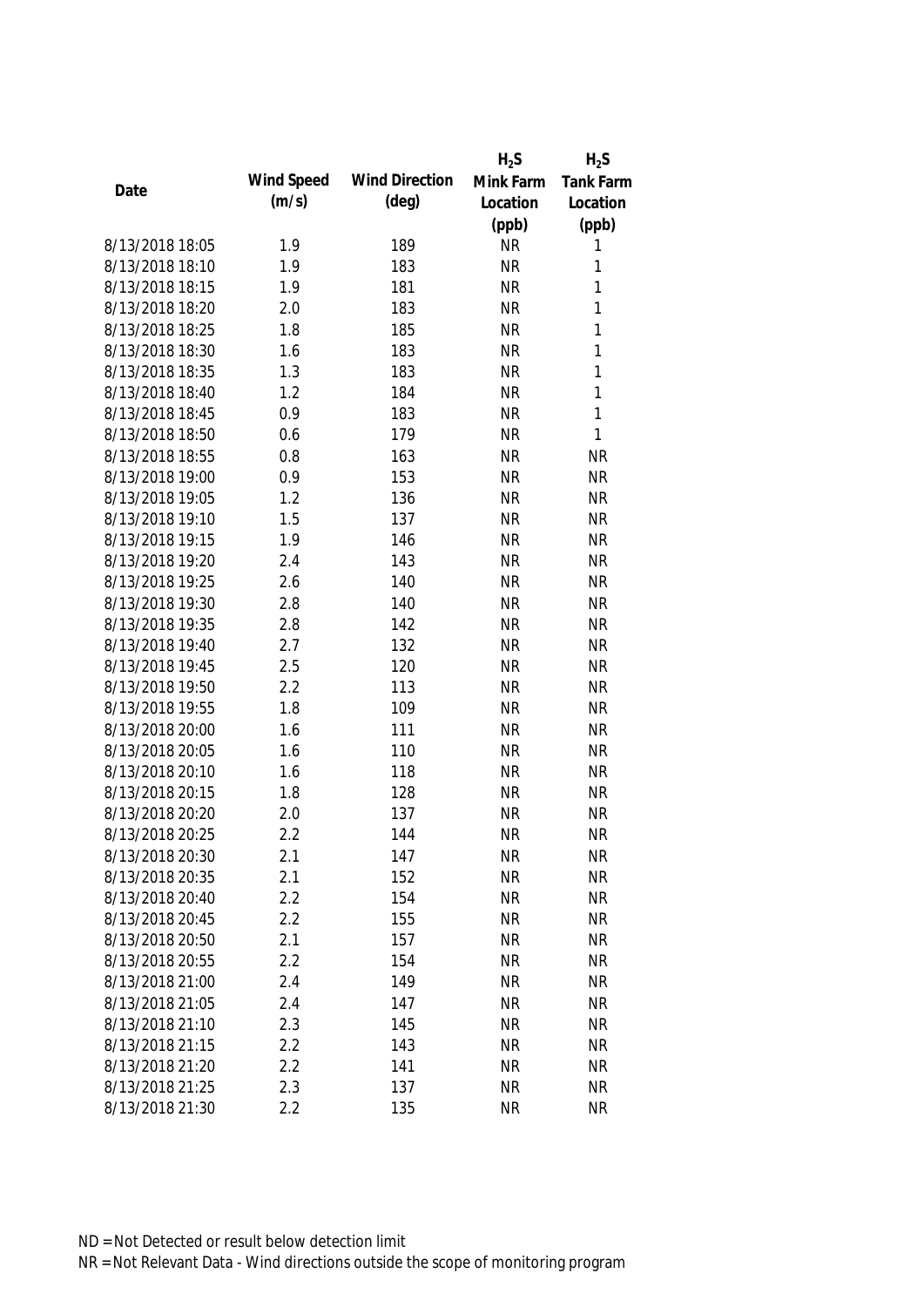|                 |            |                       | $H_2S$    | $H_2S$           |
|-----------------|------------|-----------------------|-----------|------------------|
| Date            | Wind Speed | <b>Wind Direction</b> | Mink Farm | <b>Tank Farm</b> |
|                 | (m/s)      | $(\text{deg})$        | Location  | Location         |
|                 |            |                       | (ppb)     | (ppb)            |
| 8/13/2018 21:35 | 2.1        | 135                   | <b>NR</b> | <b>NR</b>        |
| 8/13/2018 21:40 | 2.1        | 136                   | <b>NR</b> | <b>NR</b>        |
| 8/13/2018 21:45 | 2.1        | 137                   | <b>NR</b> | <b>NR</b>        |
| 8/13/2018 21:50 | 2.1        | 137                   | <b>NR</b> | <b>NR</b>        |
| 8/13/2018 21:55 | 2.1        | 140                   | <b>NR</b> | <b>NR</b>        |
| 8/13/2018 22:00 | 2.1        | 141                   | <b>NR</b> | <b>NR</b>        |
| 8/13/2018 22:05 | 2.3        | 143                   | <b>NR</b> | <b>NR</b>        |
| 8/13/2018 22:10 | 2.3        | 142                   | <b>NR</b> | <b>NR</b>        |
| 8/13/2018 22:15 | 2.3        | 141                   | <b>NR</b> | <b>NR</b>        |
| 8/13/2018 22:20 | 2.2        | 143                   | <b>NR</b> | <b>NR</b>        |
| 8/13/2018 22:25 | 2.2        | 143                   | <b>NR</b> | <b>NR</b>        |
| 8/13/2018 22:30 | 2.0        | 142                   | <b>NR</b> | <b>NR</b>        |
| 8/13/2018 22:35 | 1.7        | 141                   | <b>NR</b> | <b>NR</b>        |
| 8/13/2018 22:40 | 1.6        | 138                   | <b>NR</b> | <b>NR</b>        |
| 8/13/2018 22:45 | 1.6        | 136                   | <b>NR</b> | <b>NR</b>        |
| 8/13/2018 22:50 | 1.7        | 137                   | <b>NR</b> | <b>NR</b>        |
| 8/13/2018 22:55 | 1.6        | 144                   | <b>NR</b> | <b>NR</b>        |
| 8/13/2018 23:00 | 1.7        | 145                   | <b>NR</b> | <b>NR</b>        |
| 8/13/2018 23:05 | 1.9        | 145                   | <b>NR</b> | <b>NR</b>        |
| 8/13/2018 23:10 | 1.9        | 145                   | <b>NR</b> | <b>NR</b>        |
| 8/13/2018 23:15 | 1.8        | 150                   | <b>NR</b> | <b>NR</b>        |
| 8/13/2018 23:20 | 1.6        | 155                   | <b>NR</b> | <b>NR</b>        |
| 8/13/2018 23:25 | 1.6        | 154                   | <b>NR</b> | <b>NR</b>        |
| 8/13/2018 23:30 | 1.6        | 155                   | <b>NR</b> | <b>NR</b>        |
| 8/13/2018 23:35 | 1.5        | 157                   | <b>NR</b> | <b>NR</b>        |
| 8/13/2018 23:40 | 1.2        | 161                   | <b>NR</b> | <b>NR</b>        |
| 8/13/2018 23:45 | 1.3        | 166                   | <b>NR</b> | <b>NR</b>        |
| 8/13/2018 23:50 | 1.3        | 168                   | <b>NR</b> | <b>NR</b>        |
| 8/13/2018 23:55 | 1.3        | 173                   | <b>NR</b> | $\overline{2}$   |
| 8/13/2018 24:00 | 1.3        | 175                   | <b>NR</b> | 2                |
| 8/14/2018 00:05 | 1.3        | 178                   | <b>NR</b> | $\overline{2}$   |
| 8/14/2018 00:10 | 1.5        | 174                   | <b>NR</b> | $\overline{2}$   |
| 8/14/2018 00:15 | 1.5        | 168                   | <b>NR</b> | <b>NR</b>        |
| 8/14/2018 00:20 | 1.7        | 163                   | <b>NR</b> | <b>NR</b>        |
| 8/14/2018 00:25 | 1.8        | 158                   | <b>NR</b> | <b>NR</b>        |
| 8/14/2018 00:30 | 1.9        | 158                   | <b>NR</b> | <b>NR</b>        |
| 8/14/2018 00:35 | 1.9        | 157                   | <b>NR</b> | <b>NR</b>        |
| 8/14/2018 00:40 | 1.9        | 162                   | <b>NR</b> | <b>NR</b>        |
| 8/14/2018 00:45 | 1.7        | 166                   | <b>NR</b> | <b>NR</b>        |
| 8/14/2018 00:50 | 1.5        | 173                   | <b>NR</b> | 1                |
| 8/14/2018 00:55 | 1.5        | 177                   | <b>NR</b> | $\sqrt{2}$       |
| 8/14/2018 01:00 | 1.5        | 178                   | <b>NR</b> | $\overline{2}$   |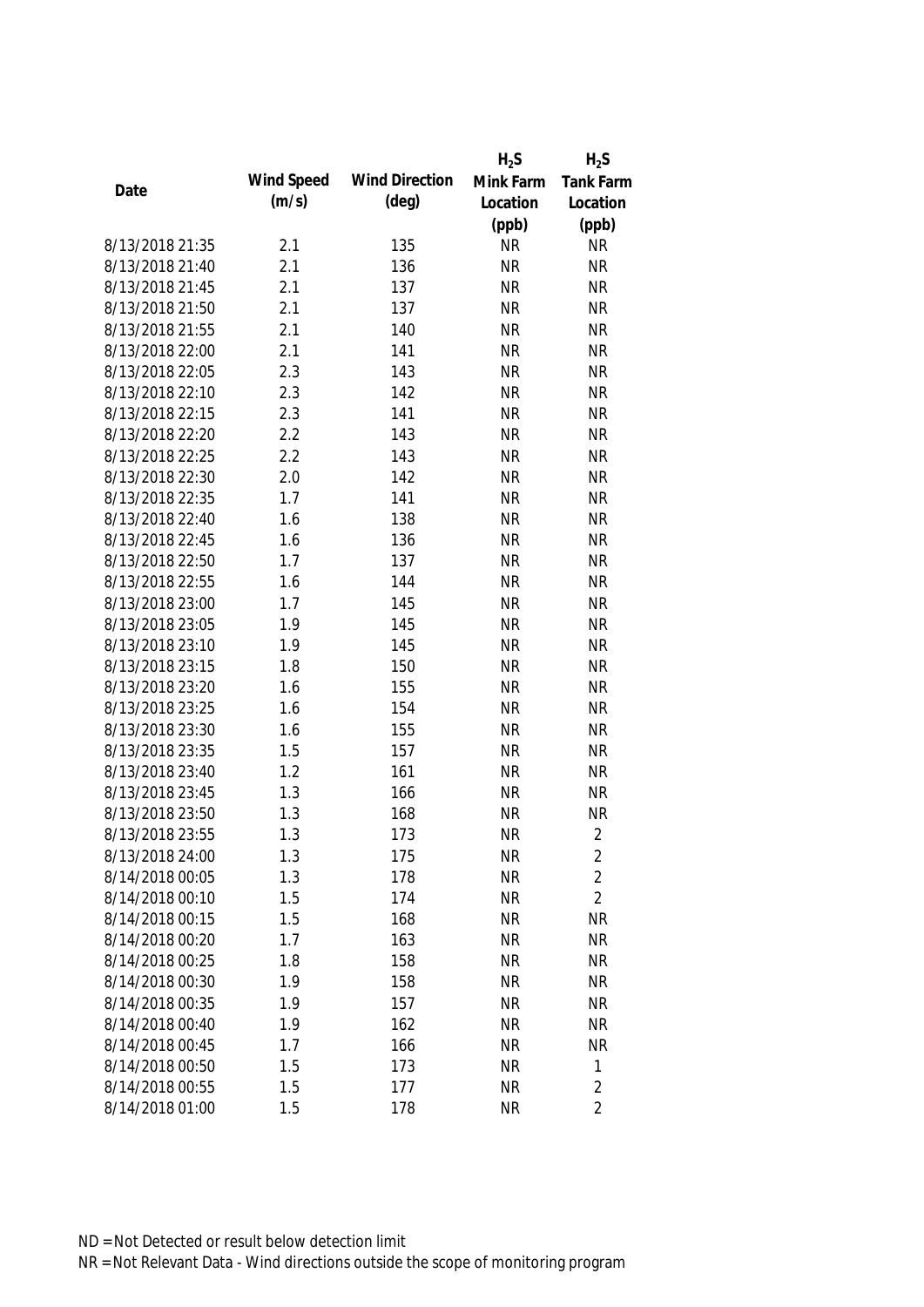|                 |            |                       | $H_2S$    | $H_2S$           |
|-----------------|------------|-----------------------|-----------|------------------|
| Date            | Wind Speed | <b>Wind Direction</b> | Mink Farm | <b>Tank Farm</b> |
|                 | (m/s)      | $(\text{deg})$        | Location  | Location         |
|                 |            |                       | (ppb)     | (ppb)            |
| 8/14/2018 01:05 | 1.3        | 185                   | <b>NR</b> | 2                |
| 8/14/2018 01:10 | 1.2        | 189                   | <b>NR</b> | $\overline{2}$   |
| 8/14/2018 01:15 | 1.3        | 190                   | <b>NR</b> | $\overline{2}$   |
| 8/14/2018 01:20 | 1.3        | 184                   | <b>NR</b> | $\overline{2}$   |
| 8/14/2018 01:25 | 1.1        | 183                   | <b>NR</b> | $\overline{2}$   |
| 8/14/2018 01:30 | 0.9        | 188                   | <b>NR</b> | $\overline{2}$   |
| 8/14/2018 01:35 | 0.9        | 188                   | <b>NR</b> | $\mathbf{1}$     |
| 8/14/2018 01:40 | 1.0        | 187                   | <b>NR</b> | $\mathbf{1}$     |
| 8/14/2018 01:45 | 0.9        | 189                   | <b>NR</b> | $\mathbf{1}$     |
| 8/14/2018 01:50 | 0.9        | 200                   | <b>NR</b> | $\overline{2}$   |
| 8/14/2018 01:55 | 0.9        | 207                   | <b>NR</b> | $\overline{2}$   |
| 8/14/2018 02:00 | 1.0        | 203                   | <b>NR</b> | $\overline{2}$   |
| 8/14/2018 02:05 | 0.8        | 204                   | <b>NR</b> | $\overline{2}$   |
| 8/14/2018 02:10 | 0.7        | 202                   | <b>NR</b> | $\overline{2}$   |
| 8/14/2018 02:15 | 0.7        | 189                   | <b>NR</b> | $\overline{2}$   |
| 8/14/2018 02:20 | 0.7        | 170                   | <b>NR</b> | $\overline{2}$   |
| 8/14/2018 02:25 | 0.7        | 159                   | <b>NR</b> | <b>NR</b>        |
| 8/14/2018 02:30 | 0.7        | 157                   | <b>NR</b> | <b>NR</b>        |
| 8/14/2018 02:35 | 0.8        | 159                   | <b>NR</b> | <b>NR</b>        |
| 8/14/2018 02:40 | 0.9        | 163                   | <b>NR</b> | <b>NR</b>        |
| 8/14/2018 02:45 | 1.0        | 170                   | <b>NR</b> | 1                |
| 8/14/2018 02:50 | 0.8        | 177                   | <b>NR</b> | 1                |
| 8/14/2018 02:55 | 0.9        | 193                   | <b>NR</b> | $\mathbf{1}$     |
| 8/14/2018 03:00 | 0.9        | 203                   | <b>NR</b> | $\mathbf{1}$     |
| 8/14/2018 03:05 | 0.8        | 210                   | <b>NR</b> | $\mathbf{1}$     |
| 8/14/2018 03:10 | 0.8        | 206                   | <b>NR</b> | $\mathbf{1}$     |
| 8/14/2018 03:15 | 0.7        | 206                   | <b>NR</b> | 1                |
| 8/14/2018 03:20 | 0.8        | 214                   | <b>NR</b> | 1                |
| 8/14/2018 03:25 | 0.8        | 220                   | <b>NR</b> | 1                |
| 8/14/2018 03:30 | 0.9        | 227                   | <b>NR</b> | 1                |
| 8/14/2018 03:35 | 1.0        | 234                   | 1         | 1                |
| 8/14/2018 03:40 | 1.1        | 246                   | 1         | 1                |
| 8/14/2018 03:45 | 1.2        | 251                   | 1         | 1                |
| 8/14/2018 03:50 | 1.2        | 251                   | 1         | 1                |
| 8/14/2018 03:55 | 1.2        | 243                   | <b>ND</b> | 1                |
| 8/14/2018 04:00 | 1.3        | 241                   | 1         | $\overline{2}$   |
| 8/14/2018 04:05 | 1.3        | 239                   | 1         | $\overline{2}$   |
| 8/14/2018 04:10 | 1.2        | 236                   | 1         | $\overline{2}$   |
| 8/14/2018 04:15 | 1.1        | 231                   | 1         | $\overline{2}$   |
| 8/14/2018 04:20 | 1.1        | 228                   | <b>NR</b> | $\overline{2}$   |
| 8/14/2018 04:25 | 1.2        | 229                   | <b>NR</b> | 3                |
| 8/14/2018 04:30 | 1.2        | 225                   | <b>NR</b> | $\overline{2}$   |
|                 |            |                       |           |                  |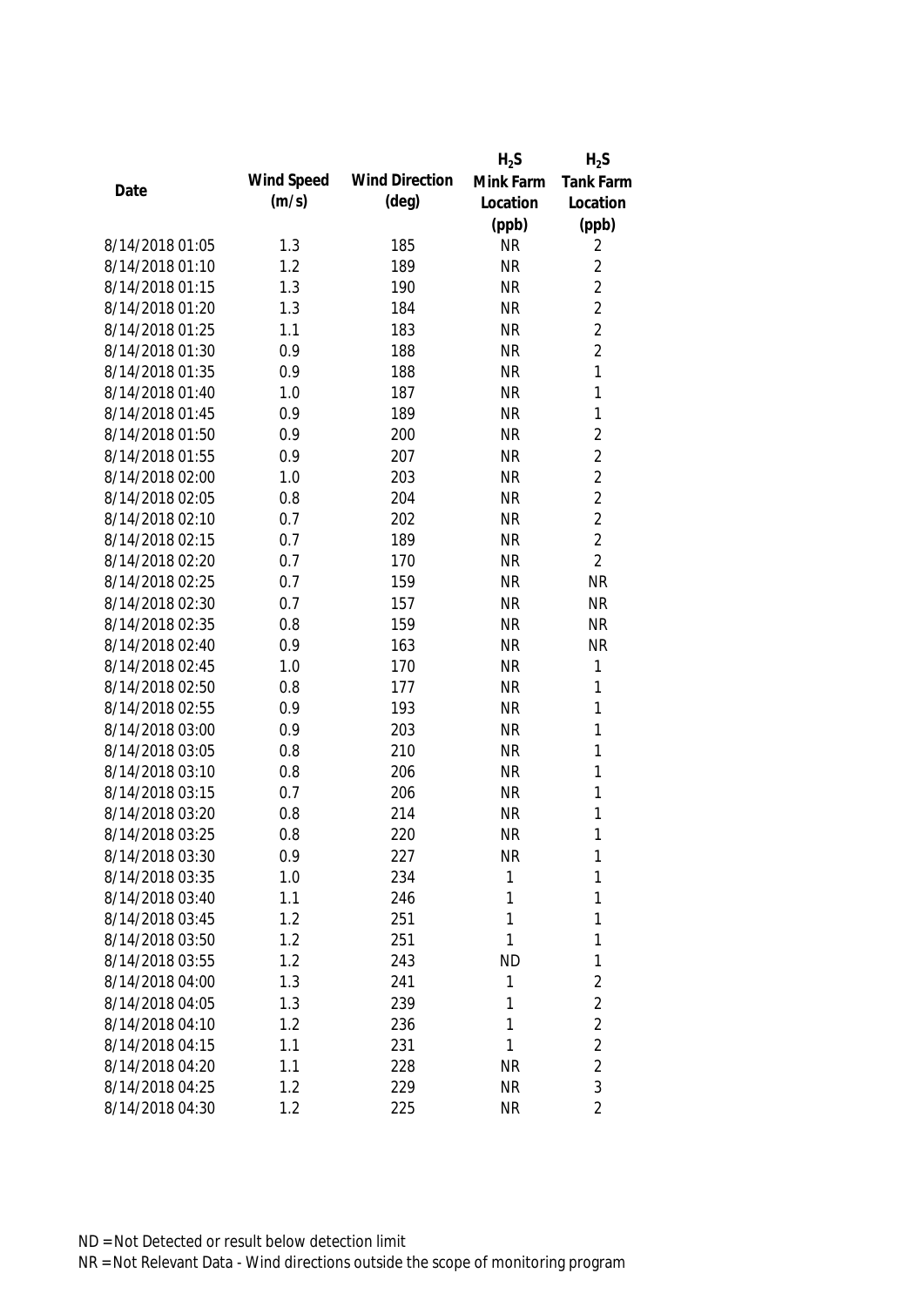|                 |            |                       | $H_2S$    | $H_2S$           |
|-----------------|------------|-----------------------|-----------|------------------|
| Date            | Wind Speed | <b>Wind Direction</b> | Mink Farm | <b>Tank Farm</b> |
|                 | (m/s)      | $(\text{deg})$        | Location  | Location         |
|                 |            |                       | (ppb)     | (ppb)            |
| 8/14/2018 04:35 | 1.2        | 223                   | <b>NR</b> | 2                |
| 8/14/2018 04:40 | 1.3        | 224                   | <b>NR</b> | $\overline{2}$   |
| 8/14/2018 04:45 | 1.3        | 219                   | <b>NR</b> | $\overline{2}$   |
| 8/14/2018 04:50 | 1.3        | 221                   | <b>NR</b> | $\overline{2}$   |
| 8/14/2018 04:55 | 1.2        | 222                   | <b>NR</b> | $\overline{2}$   |
| 8/14/2018 05:00 | 1.2        | 228                   | <b>NR</b> | $\overline{2}$   |
| 8/14/2018 05:05 | 1.2        | 235                   | 1         | $\overline{2}$   |
| 8/14/2018 05:10 | 1.2        | 237                   | 1         | $\overline{2}$   |
| 8/14/2018 05:15 | 1.1        | 249                   | 1         | $\overline{2}$   |
| 8/14/2018 05:20 | 1.1        | 250                   | 1         | $\overline{2}$   |
| 8/14/2018 05:25 | 1.2        | 254                   | 1         | $\overline{2}$   |
| 8/14/2018 05:30 | 1.2        | 255                   | 1         | $\overline{2}$   |
| 8/14/2018 05:35 | 1.3        | 254                   | 1         | $\overline{2}$   |
| 8/14/2018 05:40 | 1.4        | 256                   | 1         | $\overline{2}$   |
| 8/14/2018 05:45 | 1.5        | 257                   | 1         | $\overline{2}$   |
| 8/14/2018 05:50 | 1.5        | 259                   | 1         | $\overline{2}$   |
| 8/14/2018 05:55 | 1.5        | 260                   | 1         | $\overline{2}$   |
| 8/14/2018 06:00 | 1.4        | 261                   | 1         | $\overline{2}$   |
| 8/14/2018 06:05 | 1.3        | 259                   | 1         | $\overline{2}$   |
| 8/14/2018 06:10 | 1.1        | 256                   | 1         | $\overline{2}$   |
| 8/14/2018 06:15 | 1.0        | 253                   | 1         | 1                |
| 8/14/2018 06:20 | 0.9        | 250                   | 1         | 1                |
| 8/14/2018 06:25 | 0.9        | 245                   | 1         | 1                |
| 8/14/2018 06:30 | 0.7        | 241                   | 1         | 1                |
| 8/14/2018 06:35 | 0.6        | 240                   | 1         | 1                |
| 8/14/2018 06:40 | 0.6        | 246                   | 1         | 1                |
| 8/14/2018 06:45 | 0.6        | 247                   | 1         | 1                |
| 8/14/2018 06:50 | 0.5        | 250                   | 1         | $\overline{2}$   |
| 8/14/2018 06:55 | 0.4        | 247                   | 1         | 1                |
| 8/14/2018 07:00 | 0.3        | 247                   | 1         | 1                |
| 8/14/2018 07:05 | 0.2        | 244                   | <b>ND</b> | 1                |
| 8/14/2018 07:10 | 0.1        | 225                   | <b>NR</b> | 1                |
| 8/14/2018 07:15 | 0.0        | CALM                  | <b>NR</b> | <b>NR</b>        |
| 8/14/2018 07:20 | 0.0        | CALM                  | <b>NR</b> | <b>NR</b>        |
| 8/14/2018 07:25 | 0.0        | CALM                  | <b>NR</b> | <b>NR</b>        |
| 8/14/2018 07:30 | 0.0        | CALM                  | <b>ND</b> | <b>NR</b>        |
| 8/14/2018 07:35 | 0.1        | 222                   | <b>NR</b> | $\overline{2}$   |
| 8/14/2018 07:40 | 0.1        | 200                   | <b>NR</b> | $\overline{2}$   |
| 8/14/2018 07:45 | 0.1        | 200                   | <b>NR</b> | $\overline{2}$   |
| 8/14/2018 07:50 | 0.1        | 200                   | <b>NR</b> | $\overline{2}$   |
| 8/14/2018 07:55 | 0.1        | 206                   | <b>NR</b> | $\overline{2}$   |
| 8/14/2018 08:00 | 0.1        | 198                   | <b>NR</b> | $\mathbf{1}$     |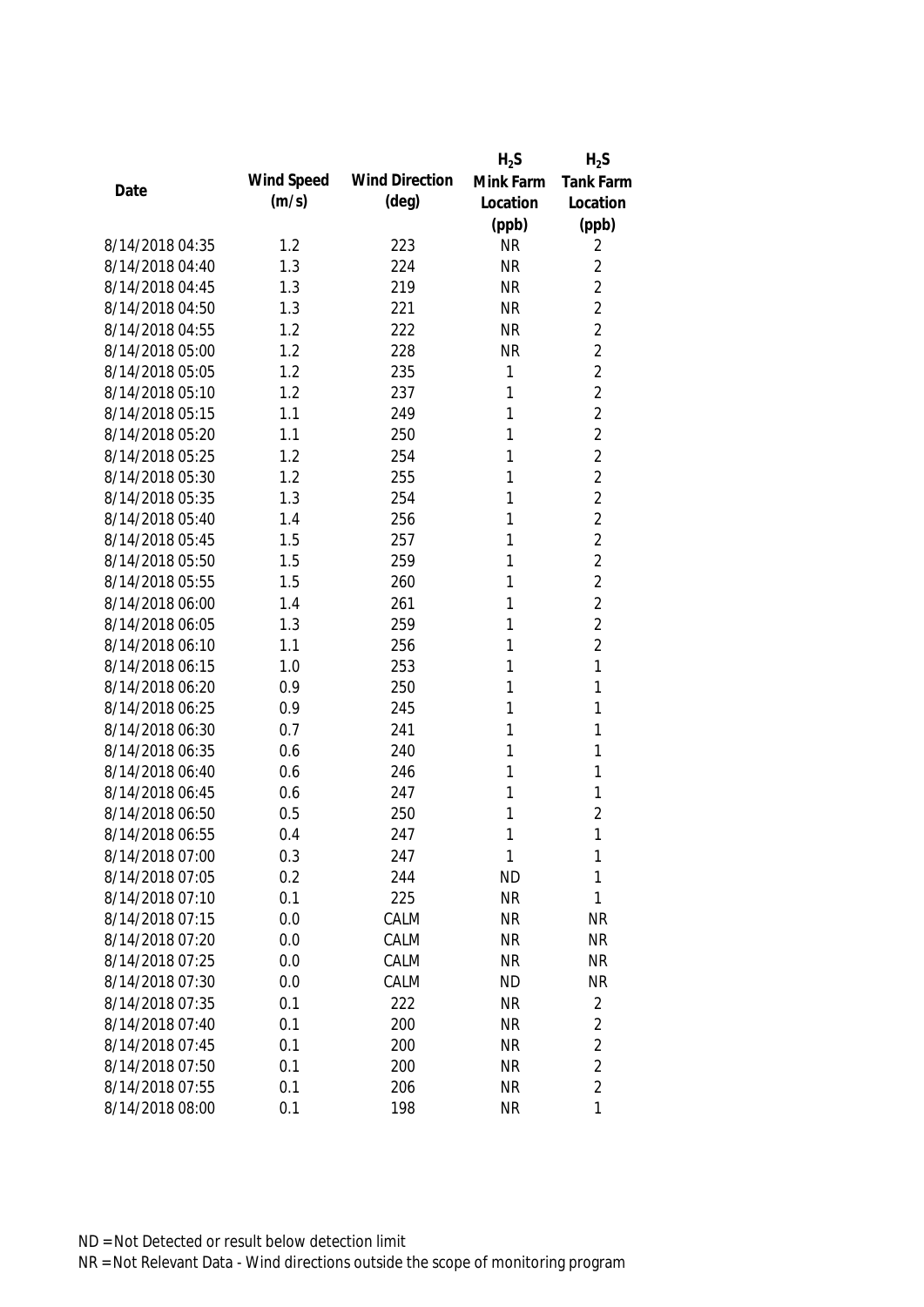|                 |            |                       | $H_2S$    | $H_2S$           |
|-----------------|------------|-----------------------|-----------|------------------|
| Date            | Wind Speed | <b>Wind Direction</b> | Mink Farm | <b>Tank Farm</b> |
|                 | (m/s)      | $(\text{deg})$        | Location  | Location         |
|                 |            |                       | (ppb)     | (ppb)            |
| 8/14/2018 08:05 | 0.1        | 182                   | <b>NR</b> | 1                |
| 8/14/2018 08:10 | 0.1        | 185                   | <b>NR</b> | $\overline{2}$   |
| 8/14/2018 08:15 | 0.2        | 206                   | <b>NR</b> | $\overline{2}$   |
| 8/14/2018 08:20 | 0.3        | 206                   | <b>NR</b> | $\overline{2}$   |
| 8/14/2018 08:25 | 0.4        | 208                   | <b>NR</b> | $\overline{2}$   |
| 8/14/2018 08:30 | 0.5        | 210                   | <b>NR</b> | $\overline{2}$   |
| 8/14/2018 08:35 | 0.7        | 214                   | <b>NR</b> | $\overline{2}$   |
| 8/14/2018 08:40 | 0.9        | 219                   | <b>NR</b> | $\overline{2}$   |
| 8/14/2018 08:45 | 1.0        | 222                   | <b>NR</b> | $\overline{2}$   |
| 8/14/2018 08:50 | 1.0        | 222                   | <b>NR</b> | $\overline{2}$   |
| 8/14/2018 08:55 | 1.0        | 221                   | <b>NR</b> | $\overline{2}$   |
| 8/14/2018 09:00 | 1.1        | 222                   | <b>NR</b> | $\overline{2}$   |
| 8/14/2018 09:05 | 0.9        | 224                   | <b>NR</b> | $\overline{2}$   |
| 8/14/2018 09:10 | 1.0        | 229                   | <b>NR</b> | $\overline{2}$   |
| 8/14/2018 09:15 | 1.1        | 231                   | 1         | $\overline{2}$   |
| 8/14/2018 09:20 | 1.4        | 239                   | 1         | $\overline{2}$   |
| 8/14/2018 09:25 | 1.5        | 248                   | 1         | $\overline{2}$   |
| 8/14/2018 09:30 | 1.6        | 251                   | 1         | $\overline{2}$   |
| 8/14/2018 09:35 | 2.0        | 255                   | 1         | $\overline{2}$   |
| 8/14/2018 09:40 | 2.1        | 256                   | 1         | $\overline{2}$   |
| 8/14/2018 09:45 | 2.1        | 263                   | 1         | 1                |
| 8/14/2018 09:50 | 2.2        | 262                   | 1         | $\mathbf{1}$     |
| 8/14/2018 09:55 | 2.4        | 263                   | 1         | $\mathbf{1}$     |
| 8/14/2018 10:00 | 2.5        | 266                   | 1         | 1                |
| 8/14/2018 10:05 | 2.5        | 263                   | 1         | 1                |
| 8/14/2018 10:10 | 2.5        | 256                   | 1         | 1                |
| 8/14/2018 10:15 | 2.6        | 250                   | 1         | 1                |
| 8/14/2018 10:20 | 2.5        | 251                   | 1         | 1                |
| 8/14/2018 10:25 | 2.5        | 244                   | 1         | 1                |
| 8/14/2018 10:30 | 2.4        | 236                   | 1         | 1                |
| 8/14/2018 10:35 | 2.4        | 227                   | <b>NR</b> | 1                |
| 8/14/2018 10:40 | 2.3        | 224                   | <b>NR</b> | 1                |
| 8/14/2018 10:45 | 2.3        | 216                   | <b>NR</b> | 1                |
| 8/14/2018 10:50 | 2.3        | 208                   | <b>NR</b> | 1                |
| 8/14/2018 10:55 | 2.3        | 206                   | <b>NR</b> | 1                |
| 8/14/2018 11:00 | 2.3        | 204                   | <b>NR</b> | 1                |
| 8/14/2018 11:05 | 2.3        | 203                   | <b>NR</b> | 1                |
| 8/14/2018 11:10 | 2.3        | 204                   | <b>NR</b> | 1                |
| 8/14/2018 11:15 | 2.2        | 211                   | <b>NR</b> | 1                |
| 8/14/2018 11:20 | 2.1        | 216                   | <b>NR</b> | 1                |
| 8/14/2018 11:25 | 2.0        | 224                   | <b>NR</b> | 1                |
| 8/14/2018 11:30 | 1.8        | 238                   | <b>NR</b> | <b>NR</b>        |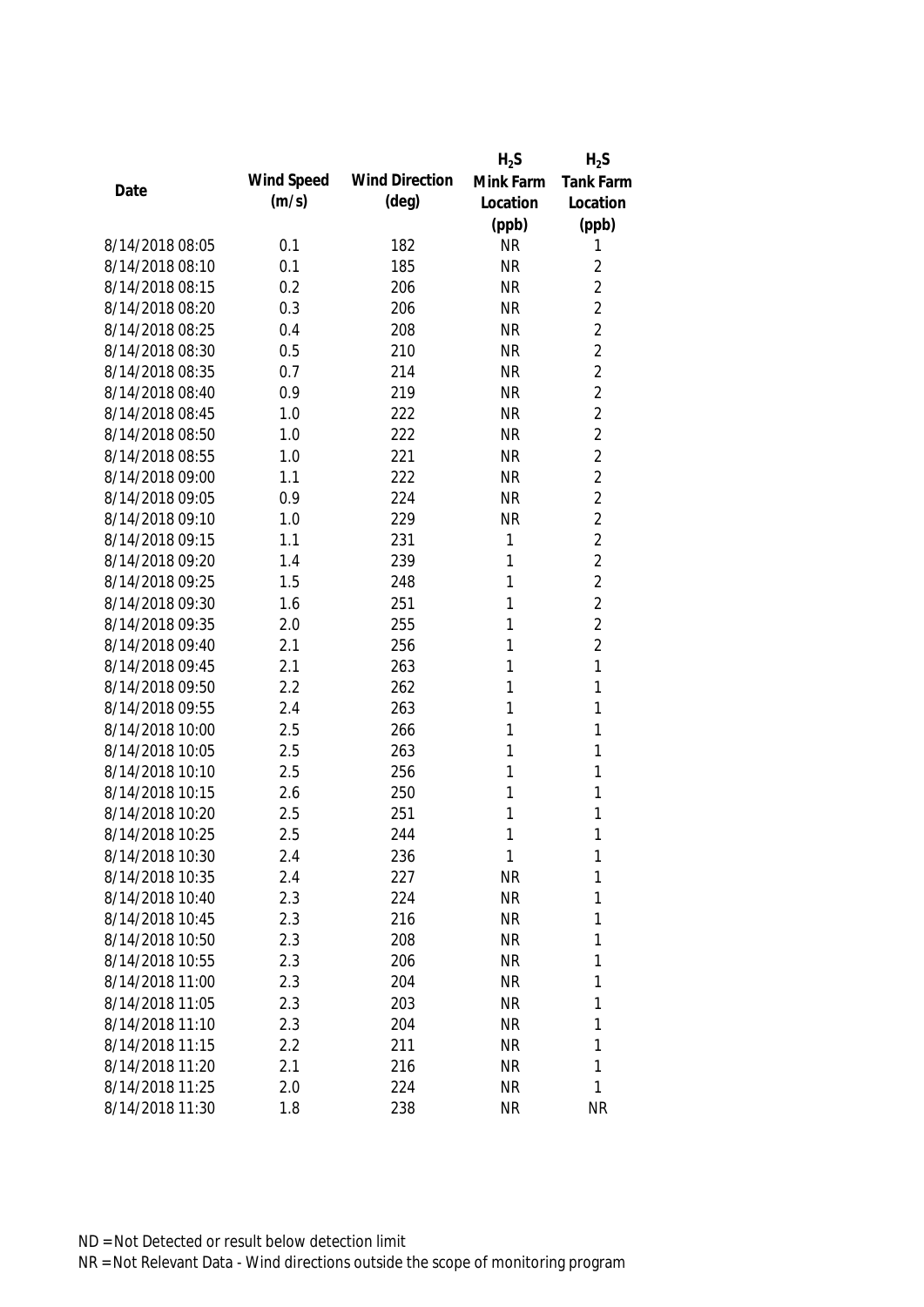|                 |            |                       | $H_2S$    | $H_2S$           |
|-----------------|------------|-----------------------|-----------|------------------|
| Date            | Wind Speed | <b>Wind Direction</b> | Mink Farm | <b>Tank Farm</b> |
|                 | (m/s)      | $(\text{deg})$        | Location  | Location         |
|                 |            |                       | (ppb)     | (ppb)            |
| 8/14/2018 11:35 | 1.9        | 247                   | <b>ND</b> | 1                |
| 8/14/2018 11:40 | 1.9        | 249                   | <b>ND</b> | 1                |
| 8/14/2018 11:45 | 2.0        | 254                   | <b>ND</b> | $\mathbf{1}$     |
| 8/14/2018 11:50 | 2.1        | 249                   | <b>ND</b> | <b>ND</b>        |
| 8/14/2018 11:55 | 2.1        | 235                   | <b>NR</b> | <b>NR</b>        |
| 8/14/2018 12:00 | 2.2        | 221                   | <b>NR</b> | <b>NR</b>        |
| 8/14/2018 12:05 | 2.2        | 216                   | <b>NR</b> | <b>NR</b>        |
| 8/14/2018 12:10 | 2.3        | 215                   | <b>NR</b> | <b>NR</b>        |
| 8/14/2018 12:15 | 2.3        | 206                   | <b>NR</b> | <b>ND</b>        |
| 8/14/2018 12:20 | 2.4        | 200                   | <b>NR</b> | <b>ND</b>        |
| 8/14/2018 12:25 | 2.5        | 206                   | <b>NR</b> | <b>ND</b>        |
| 8/14/2018 12:30 | 2.5        | 208                   | <b>NR</b> | <b>ND</b>        |
| 8/14/2018 12:35 | 2.6        | 201                   | <b>NR</b> | <b>ND</b>        |
| 8/14/2018 12:40 | 2.7        | 190                   | <b>NR</b> | <b>ND</b>        |
| 8/14/2018 12:45 | 2.8        | 179                   | <b>NR</b> | <b>ND</b>        |
| 8/14/2018 12:50 | 3.0        | 175                   | <b>NR</b> | 1                |
| 8/14/2018 12:55 | 3.1        | 168                   | <b>NR</b> | <b>NR</b>        |
| 8/14/2018 13:00 | 3.2        | 165                   | <b>NR</b> | <b>NR</b>        |
| 8/14/2018 13:05 | 3.1        | 167                   | <b>NR</b> | <b>NR</b>        |
| 8/14/2018 13:10 | 3.1        | 174                   | <b>NR</b> | 1                |
| 8/14/2018 13:15 | 3.0        | 179                   | <b>NR</b> | 1                |
| 8/14/2018 13:20 | 2.8        | 188                   | <b>NR</b> | 1                |
| 8/14/2018 13:25 | 2.8        | 196                   | <b>NR</b> | 1                |
| 8/14/2018 13:30 | 2.8        | 203                   | <b>NR</b> | 1                |
| 8/14/2018 13:35 | 2.7        | 214                   | <b>NR</b> | $\mathbf{1}$     |
| 8/14/2018 13:40 | 2.5        | 226                   | <b>NR</b> | <b>NR</b>        |
| 8/14/2018 13:45 | 2.6        | 231                   | <b>ND</b> | 1                |
| 8/14/2018 13:50 | 2.5        | 229                   | <b>NR</b> | 1                |
| 8/14/2018 13:55 | 2.5        | 230                   | 1         | 1                |
| 8/14/2018 14:00 | 2.6        | 234                   | 1         | 1                |
| 8/14/2018 14:05 | 2.6        | 226                   | <b>NR</b> | 1                |
| 8/14/2018 14:10 | 2.7        | 220                   | <b>NR</b> | 1                |
| 8/14/2018 14:15 | 2.7        | 223                   | <b>NR</b> | 1                |
| 8/14/2018 14:20 | 2.7        | 226                   | <b>NR</b> | 1                |
| 8/14/2018 14:25 | 2.4        | 232                   | 1         | 1                |
| 8/14/2018 14:30 | 2.4        | 239                   | <b>ND</b> | 1                |
| 8/14/2018 14:35 | 2.5        | 246                   | <b>ND</b> | 1                |
| 8/14/2018 14:40 | 2.7        | 254                   | <b>ND</b> | $\mathbf{1}$     |
| 8/14/2018 14:45 | 2.7        | 262                   | <b>ND</b> | <b>ND</b>        |
| 8/14/2018 14:50 | 2.7        | 272                   | 1         | $\mathbf{1}$     |
| 8/14/2018 14:55 | 2.8        | 278                   | <b>ND</b> | <b>NR</b>        |
| 8/14/2018 15:00 | 2.8        | 267                   | 1         | 1                |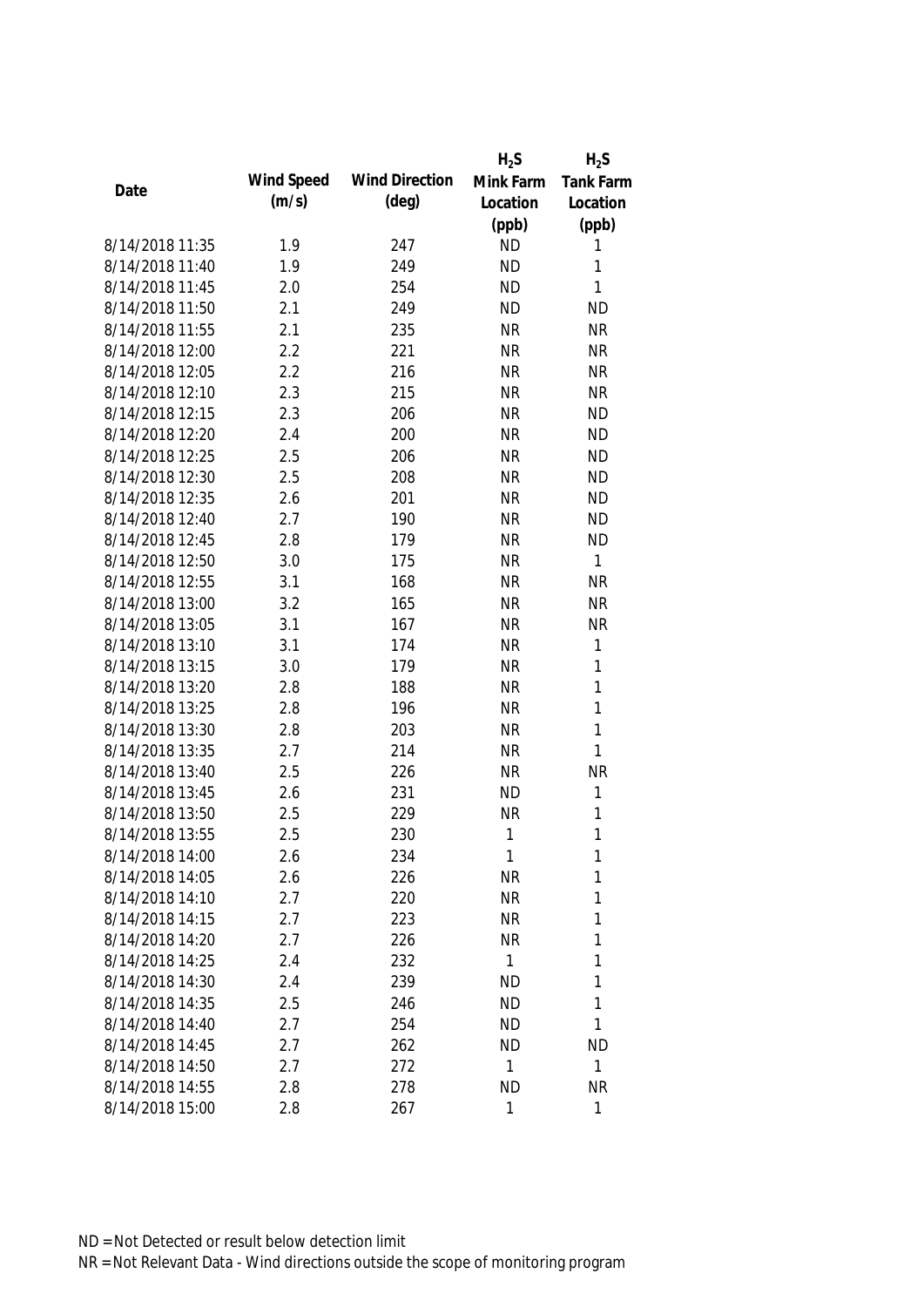|                 |            |                       | $H_2S$       | $H_2S$       |
|-----------------|------------|-----------------------|--------------|--------------|
|                 | Wind Speed | <b>Wind Direction</b> | Mink Farm    | Tank Farm    |
| Date            | (m/s)      | $(\text{deg})$        | Location     | Location     |
|                 |            |                       | (ppb)        | (ppb)        |
| 8/14/2018 15:05 | 2.6        | 263                   | 1            | 1            |
| 8/14/2018 15:10 | 2.3        | 260                   | <b>NR</b>    | <b>NR</b>    |
| 8/14/2018 15:15 | 2.2        | 251                   | 1            | 1            |
| 8/14/2018 15:20 | 2.1        | 248                   | <b>NR</b>    | <b>NR</b>    |
| 8/14/2018 15:25 | 2.1        | 228                   | <b>NR</b>    | <b>NR</b>    |
| 8/14/2018 15:30 | 2.2        | 232                   | <b>NR</b>    | <b>NR</b>    |
| 8/14/2018 15:35 | 2.3        | 232                   | <b>NR</b>    | <b>NR</b>    |
| 8/14/2018 15:40 | 2.3        | 226                   | <b>NR</b>    | <b>NR</b>    |
| 8/14/2018 15:45 | 1.9        | 223                   | <b>NR</b>    | <b>NR</b>    |
| 8/14/2018 15:50 | 2.0        | 226                   | <b>NR</b>    | <b>NR</b>    |
| 8/14/2018 15:55 | 2.0        | 232                   | $\mathbf{1}$ | $\mathbf{1}$ |
| 8/14/2018 16:00 | 1.8        | 227                   | <b>NR</b>    | 1            |
| 8/14/2018 16:05 | 1.7        | 226                   | <b>NR</b>    | 1            |
| 8/14/2018 16:10 | 1.7        | 224                   | <b>NR</b>    | 1            |
| 8/14/2018 16:15 | 1.9        | 221                   | <b>NR</b>    | 1            |
| 8/14/2018 16:20 | 2.0        | 212                   | <b>NR</b>    | 1            |
| 8/14/2018 16:25 | 1.9        | 215                   | <b>NR</b>    | 1            |
| 8/14/2018 16:30 | 1.9        | 209                   | <b>NR</b>    | 1            |
| 8/14/2018 16:35 | 2.0        | 206                   | <b>NR</b>    | <b>ND</b>    |
| 8/14/2018 16:40 | 2.0        | 210                   | <b>NR</b>    | 1            |
| 8/14/2018 16:45 | 2.0        | 211                   | <b>NR</b>    | <b>ND</b>    |
| 8/14/2018 16:50 | 2.0        | 206                   | <b>NR</b>    | <b>ND</b>    |
| 8/14/2018 16:55 | 2.2        | 201                   | <b>NR</b>    | <b>ND</b>    |
| 8/14/2018 17:00 | 2.2        | 206                   | <b>NR</b>    | $\mathbf{1}$ |
| 8/14/2018 17:05 | 2.3        | 207                   | <b>NR</b>    | 1            |
| 8/14/2018 17:10 | 2.4        | 203                   | <b>NR</b>    | $\mathbf{1}$ |
| 8/14/2018 17:15 | 2.5        | 202                   | <b>NR</b>    | 1            |
| 8/14/2018 17:20 | 2.5        | 209                   | <b>NR</b>    | 1            |
| 8/14/2018 17:25 | 2.4        | 214                   | <b>NR</b>    | 1            |
| 8/14/2018 17:30 | 2.3        | 212                   | <b>NR</b>    | 1            |
| 8/14/2018 17:35 | 2.1        | 209                   | <b>NR</b>    | 1            |
| 8/14/2018 17:40 | 2.0        | 211                   | <b>NR</b>    | 1            |
| 8/14/2018 17:45 | 1.8        | 213                   | <b>NR</b>    | 1            |
| 8/14/2018 17:50 | 1.7        | 213                   | <b>NR</b>    | 1            |
| 8/14/2018 17:55 | 1.5        | 209                   | <b>NR</b>    | 1            |
| 8/14/2018 18:00 | 1.4        | 212                   | <b>NR</b>    | 1            |
| 8/14/2018 18:05 | 1.5        | 220                   | <b>NR</b>    | 1            |
| 8/14/2018 18:10 | 1.5        | 225                   | <b>NR</b>    | 1            |
| 8/14/2018 18:15 | 1.5        | 226                   | <b>NR</b>    | 1            |
| 8/14/2018 18:20 | 1.4        | 222                   | <b>NR</b>    | 1            |
| 8/14/2018 18:25 | 1.5        | 214                   | <b>NR</b>    | <b>ND</b>    |
| 8/14/2018 18:30 | 1.5        | 208                   | <b>NR</b>    | 1            |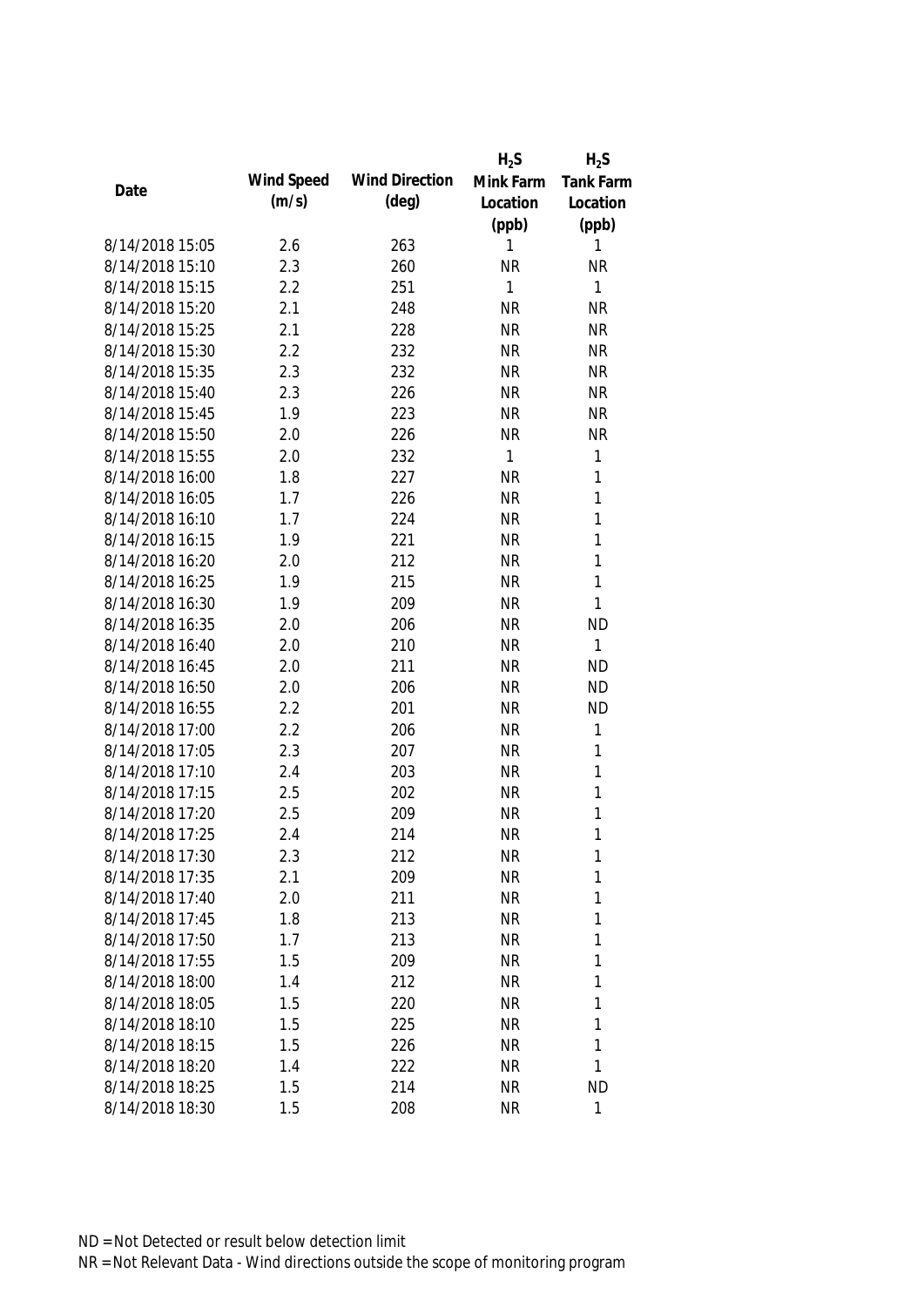|                 |            |                       | $H_2S$    | $H_2S$           |
|-----------------|------------|-----------------------|-----------|------------------|
|                 | Wind Speed | <b>Wind Direction</b> | Mink Farm | <b>Tank Farm</b> |
| Date            | (m/s)      | $(\text{deg})$        | Location  | Location         |
|                 |            |                       | (ppb)     | (ppb)            |
| 8/14/2018 18:35 | 1.6        | 196                   | <b>NR</b> | 1                |
| 8/14/2018 18:40 | 1.7        | 190                   | <b>NR</b> | 1                |
| 8/14/2018 18:45 | 1.6        | 188                   | <b>NR</b> | 1                |
| 8/14/2018 18:50 | 1.8        | 188                   | <b>NR</b> | 1                |
| 8/14/2018 18:55 | 1.8        | 193                   | <b>NR</b> | 1                |
| 8/14/2018 19:00 | 1.6        | 195                   | <b>NR</b> | 1                |
| 8/14/2018 19:05 | 1.4        | 203                   | <b>NR</b> | 1                |
| 8/14/2018 19:10 | 1.4        | 215                   | <b>NR</b> | 1                |
| 8/14/2018 19:15 | 1.6        | 226                   | <b>NR</b> | 1                |
| 8/14/2018 19:20 | 1.3        | 242                   | <b>ND</b> | 1                |
| 8/14/2018 19:25 | 1.3        | 244                   | <b>ND</b> | <b>ND</b>        |
| 8/14/2018 19:30 | 1.4        | 236                   | <b>ND</b> | <b>ND</b>        |
| 8/14/2018 19:35 | 1.4        | 229                   | <b>NR</b> | <b>NR</b>        |
| 8/14/2018 19:40 | 1.1        | 216                   | <b>NR</b> | <b>NR</b>        |
| 8/14/2018 19:45 | 1.0        | 195                   | <b>NR</b> | 1                |
| 8/14/2018 19:50 | 1.1        | 181                   | <b>NR</b> | 1                |
| 8/14/2018 19:55 | 1.0        | 176                   | <b>NR</b> | 1                |
| 8/14/2018 20:00 | 1.0        | 178                   | <b>NR</b> | 1                |
| 8/14/2018 20:05 | 1.2        | 180                   | <b>NR</b> | 1                |
| 8/14/2018 20:10 | 1.3        | 181                   | <b>NR</b> | 1                |
| 8/14/2018 20:15 | 1.4        | 182                   | <b>NR</b> | 1                |
| 8/14/2018 20:20 | 1.4        | 185                   | <b>NR</b> | 1                |
| 8/14/2018 20:25 | 1.4        | 187                   | <b>NR</b> | 1                |
| 8/14/2018 20:30 | 1.6        | 185                   | <b>NR</b> | 1                |
| 8/14/2018 20:35 | 1.9        | 182                   | <b>NR</b> | 1                |
| 8/14/2018 20:40 | 2.1        | 181                   | <b>NR</b> | 1                |
| 8/14/2018 20:45 | 2.3        | 182                   | <b>NR</b> | 1                |
| 8/14/2018 20:50 | 2.5        | 180                   | <b>NR</b> | 1                |
| 8/14/2018 20:55 | 2.7        | 180                   | <b>NR</b> | 1                |
| 8/14/2018 21:00 | 2.8        | 183                   | <b>NR</b> | 1                |
| 8/14/2018 21:05 | 2.8        | 185                   | <b>NR</b> | 1                |
| 8/14/2018 21:10 | 2.7        | 184                   | <b>NR</b> | 1                |
| 8/14/2018 21:15 | 2.8        | 182                   | <b>NR</b> | 1                |
| 8/14/2018 21:20 | 2.9        | 181                   | <b>NR</b> | 1                |
| 8/14/2018 21:25 | 2.9        | 178                   | <b>NR</b> | 1                |
| 8/14/2018 21:30 | 3.0        | 175                   | <b>NR</b> | 1                |
| 8/14/2018 21:35 | 2.9        | 173                   | <b>NR</b> | 1                |
| 8/14/2018 21:40 | 3.0        | 171                   | <b>NR</b> | 1                |
| 8/14/2018 21:45 | 3.0        | 171                   | <b>NR</b> | 1                |
| 8/14/2018 21:50 | 2.9        | 170                   | <b>NR</b> | 1                |
| 8/14/2018 21:55 | 2.8        | 166                   | <b>NR</b> | <b>NR</b>        |
| 8/14/2018 22:00 | 2.8        | 164                   | <b>NR</b> | <b>NR</b>        |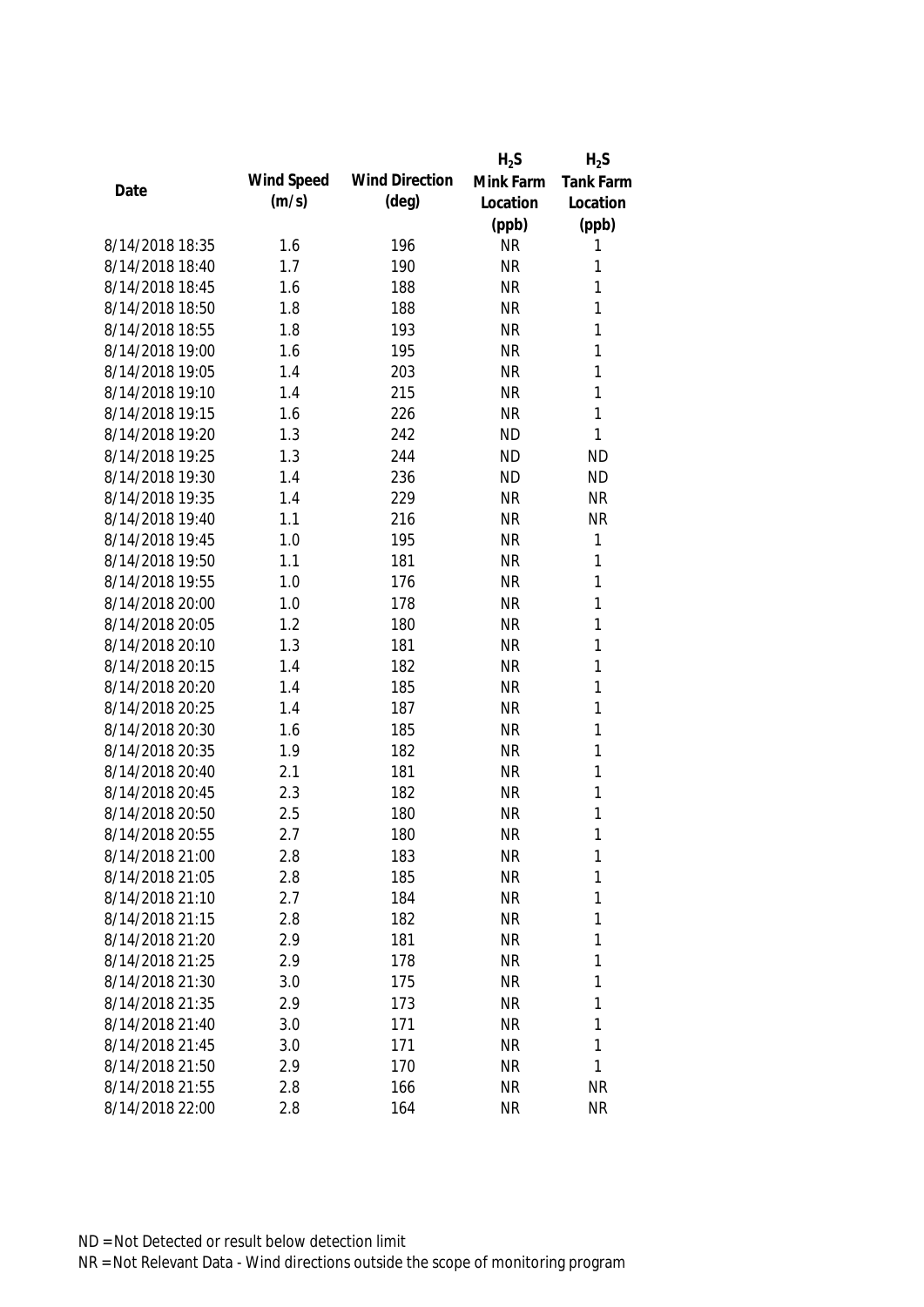|                 |            |                       | $H_2S$    | $H_2S$       |
|-----------------|------------|-----------------------|-----------|--------------|
|                 | Wind Speed | <b>Wind Direction</b> | Mink Farm | Tank Farm    |
| Date            | (m/s)      | $(\text{deg})$        | Location  | Location     |
|                 |            |                       | (ppb)     | (ppb)        |
| 8/14/2018 22:05 | 2.9        | 163                   | <b>NR</b> | <b>NR</b>    |
| 8/14/2018 22:10 | 2.9        | 162                   | <b>NR</b> | <b>NR</b>    |
| 8/14/2018 22:15 | 2.8        | 161                   | <b>NR</b> | <b>NR</b>    |
| 8/14/2018 22:20 | 2.8        | 161                   | <b>NR</b> | <b>NR</b>    |
| 8/14/2018 22:25 | 2.8        | 164                   | <b>NR</b> | <b>NR</b>    |
| 8/14/2018 22:30 | 2.7        | 166                   | <b>NR</b> | <b>NR</b>    |
| 8/14/2018 22:35 | 2.7        | 166                   | <b>NR</b> | <b>NR</b>    |
| 8/14/2018 22:40 | 2.6        | 167                   | <b>NR</b> | <b>NR</b>    |
| 8/14/2018 22:45 | 2.7        | 168                   | <b>NR</b> | <b>NR</b>    |
| 8/14/2018 22:50 | 2.7        | 169                   | <b>NR</b> | <b>NR</b>    |
| 8/14/2018 22:55 | 2.8        | 170                   | <b>NR</b> | $\mathbf{1}$ |
| 8/14/2018 23:00 | 2.9        | 170                   | <b>NR</b> | $\mathbf{1}$ |
| 8/14/2018 23:05 | 2.9        | 170                   | <b>NR</b> | $\mathbf{1}$ |
| 8/14/2018 23:10 | 3.0        | 171                   | <b>NR</b> | $\mathbf{1}$ |
| 8/14/2018 23:15 | 3.1        | 171                   | <b>NR</b> | $\mathbf{1}$ |
| 8/14/2018 23:20 | 3.0        | 170                   | <b>NR</b> | $\mathbf{1}$ |
| 8/14/2018 23:25 | 3.0        | 170                   | <b>NR</b> | $\mathbf{1}$ |
| 8/14/2018 23:30 | 3.2        | 170                   | <b>NR</b> | $\mathbf{1}$ |
| 8/14/2018 23:35 | 3.3        | 171                   | <b>NR</b> | $\mathbf{1}$ |
| 8/14/2018 23:40 | 3.2        | 170                   | <b>NR</b> | $\mathbf{1}$ |
| 8/14/2018 23:45 | 3.1        | 168                   | <b>NR</b> | <b>NR</b>    |
| 8/14/2018 23:50 | 3.1        | 168                   | <b>NR</b> | <b>NR</b>    |
| 8/14/2018 23:55 | 3.1        | 167                   | <b>NR</b> | <b>NR</b>    |
| 8/14/2018 24:00 | 3.2        | 167                   | <b>NR</b> | <b>NR</b>    |
| 8/15/2018 00:05 | 3.3        | 167                   | <b>NR</b> | <b>NR</b>    |
| 8/15/2018 00:10 | 3.6        | 168                   | <b>NR</b> | <b>NR</b>    |
| 8/15/2018 00:15 | 3.7        | 168                   | <b>NR</b> | <b>NR</b>    |
| 8/15/2018 00:20 | 3.8        | 169                   | <b>NR</b> | <b>NR</b>    |
| 8/15/2018 00:25 | 3.9        | 170                   | <b>NR</b> | $\mathbf{1}$ |
| 8/15/2018 00:30 | 3.9        | 170                   | <b>NR</b> | $\mathbf{1}$ |
| 8/15/2018 00:35 | 3.9        | 169                   | <b>NR</b> | <b>NR</b>    |
| 8/15/2018 00:40 | 3.9        | 169                   | <b>NR</b> | <b>NR</b>    |
| 8/15/2018 00:45 | 4.0        | 170                   | <b>NR</b> | $\mathbf{1}$ |
| 8/15/2018 00:50 | 3.9        | 169                   | <b>NR</b> | <b>NR</b>    |
| 8/15/2018 00:55 | 3.8        | 168                   | <b>NR</b> | <b>NR</b>    |
| 8/15/2018 01:00 | 3.7        | 168                   | <b>NR</b> | <b>NR</b>    |
| 8/15/2018 01:05 | 3.5        | 167                   | <b>NR</b> | <b>NR</b>    |
| 8/15/2018 01:10 | 3.4        | 167                   | <b>NR</b> | <b>NR</b>    |
| 8/15/2018 01:15 | 3.3        | 167                   | <b>NR</b> | <b>NR</b>    |
| 8/15/2018 01:20 | 3.3        | 167                   | <b>NR</b> | <b>NR</b>    |
| 8/15/2018 01:25 | 3.2        | 167                   | <b>NR</b> | <b>NR</b>    |
| 8/15/2018 01:30 | 3.2        | 167                   | <b>NR</b> | <b>NR</b>    |
|                 |            |                       |           |              |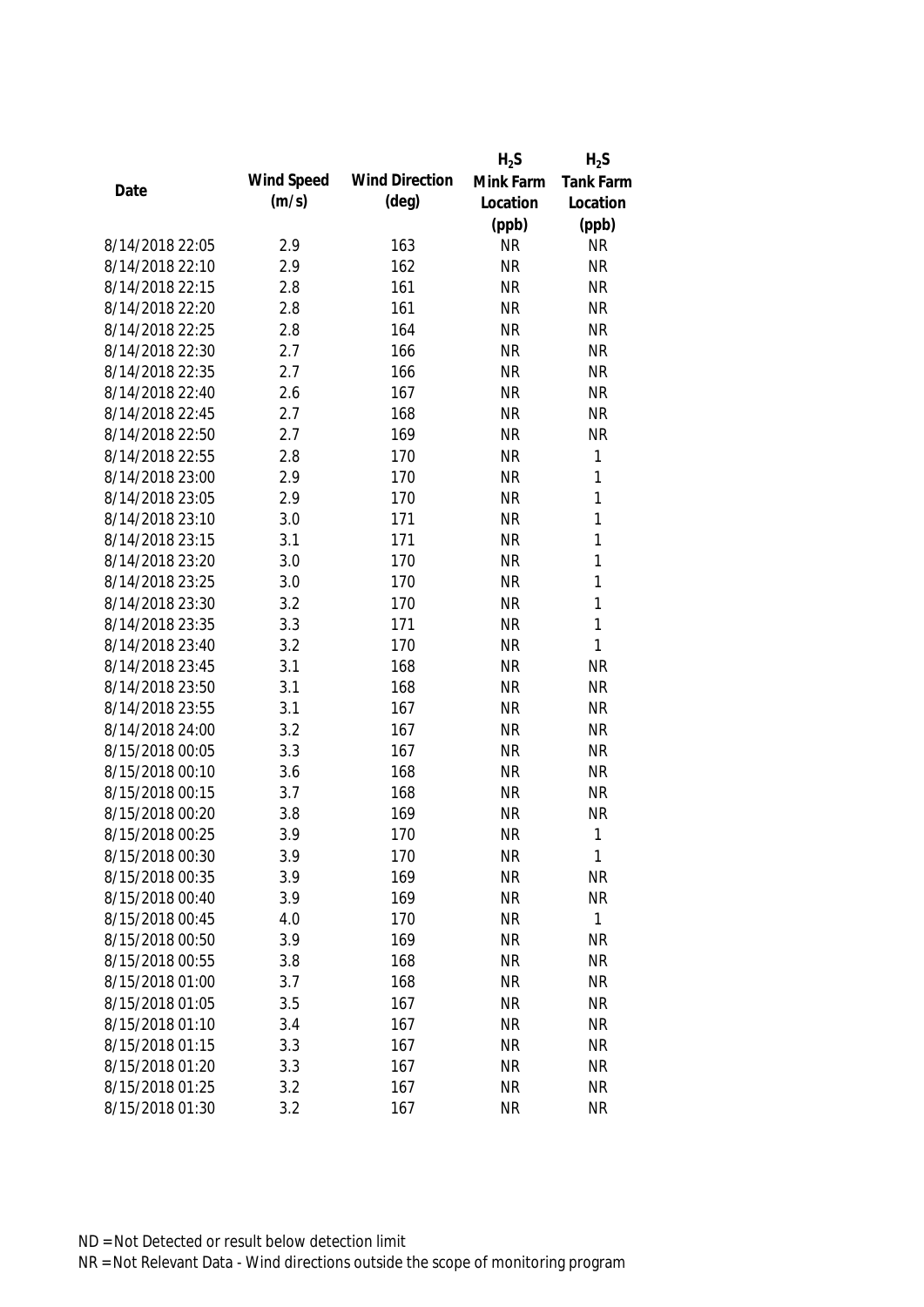|                 |            |                       | $H_2S$    | $H_2S$       |
|-----------------|------------|-----------------------|-----------|--------------|
|                 | Wind Speed | <b>Wind Direction</b> | Mink Farm | Tank Farm    |
| Date            | (m/s)      | $(\text{deg})$        | Location  | Location     |
|                 |            |                       | (ppb)     | (ppb)        |
| 8/15/2018 01:35 | 3.4        | 168                   | <b>NR</b> | <b>NR</b>    |
| 8/15/2018 01:40 | 3.4        | 168                   | <b>NR</b> | <b>NR</b>    |
| 8/15/2018 01:45 | 3.4        | 169                   | <b>NR</b> | <b>NR</b>    |
| 8/15/2018 01:50 | 3.5        | 169                   | <b>NR</b> | <b>NR</b>    |
| 8/15/2018 01:55 | 3.7        | 170                   | <b>NR</b> | 1            |
| 8/15/2018 02:00 | 3.8        | 171                   | <b>NR</b> | 1            |
| 8/15/2018 02:05 | 3.7        | 171                   | <b>NR</b> | 1            |
| 8/15/2018 02:10 | 3.6        | 171                   | <b>NR</b> | 1            |
| 8/15/2018 02:15 | 3.5        | 171                   | <b>NR</b> | 1            |
| 8/15/2018 02:20 | 3.3        | 173                   | <b>NR</b> | 1            |
| 8/15/2018 02:25 | 3.1        | 175                   | <b>NR</b> | 1            |
| 8/15/2018 02:30 | 2.9        | 176                   | <b>NR</b> | 1            |
| 8/15/2018 02:35 | 2.8        | 178                   | <b>NR</b> | 1            |
| 8/15/2018 02:40 | 2.7        | 179                   | <b>NR</b> | 1            |
| 8/15/2018 02:45 | 2.7        | 180                   | <b>NR</b> | <b>ND</b>    |
| 8/15/2018 02:50 | 2.7        | 179                   | <b>NR</b> | <b>ND</b>    |
| 8/15/2018 02:55 | 2.8        | 178                   | <b>NR</b> | <b>ND</b>    |
| 8/15/2018 03:00 | 2.8        | 179                   | <b>NR</b> | $\mathbf{1}$ |
| 8/15/2018 03:05 | 2.8        | 177                   | <b>NR</b> | 1            |
| 8/15/2018 03:10 | 2.9        | 176                   | <b>NR</b> | 1            |
| 8/15/2018 03:15 | 2.9        | 175                   | <b>NR</b> | 1            |
| 8/15/2018 03:20 | 2.9        | 174                   | <b>NR</b> | $\mathbf{1}$ |
| 8/15/2018 03:25 | 2.8        | 171                   | <b>NR</b> | 1            |
| 8/15/2018 03:30 | 2.8        | 168                   | <b>NR</b> | <b>NR</b>    |
| 8/15/2018 03:35 | 2.8        | 165                   | <b>NR</b> | <b>NR</b>    |
| 8/15/2018 03:40 | 2.9        | 162                   | <b>NR</b> | <b>NR</b>    |
| 8/15/2018 03:45 | 2.9        | 160                   | <b>NR</b> | <b>NR</b>    |
| 8/15/2018 03:50 | 2.8        | 157                   | <b>NR</b> | <b>NR</b>    |
| 8/15/2018 03:55 | 2.7        | 155                   | <b>NR</b> | <b>NR</b>    |
| 8/15/2018 04:00 | 2.6        | 150                   | <b>NR</b> | <b>NR</b>    |
| 8/15/2018 04:05 | 2.5        | 146                   | <b>NR</b> | <b>NR</b>    |
| 8/15/2018 04:10 | 2.3        | 145                   | <b>NR</b> | <b>NR</b>    |
| 8/15/2018 04:15 | 2.3        | 146                   | <b>NR</b> | <b>NR</b>    |
| 8/15/2018 04:20 | 2.1        | 146                   | <b>NR</b> | <b>NR</b>    |
| 8/15/2018 04:25 | 2.2        | 148                   | <b>NR</b> | <b>NR</b>    |
| 8/15/2018 04:30 | 2.3        | 154                   | <b>NR</b> | <b>NR</b>    |
| 8/15/2018 04:35 | 2.4        | 160                   | <b>NR</b> | <b>NR</b>    |
| 8/15/2018 04:40 | 2.5        | 161                   | <b>NR</b> | <b>NR</b>    |
| 8/15/2018 04:45 | 2.5        | 161                   | <b>NR</b> | <b>NR</b>    |
| 8/15/2018 04:50 | 2.6        | 161                   | <b>NR</b> | <b>NR</b>    |
| 8/15/2018 04:55 | 2.5        | 160                   | <b>NR</b> | <b>NR</b>    |
| 8/15/2018 05:00 | 2.4        | 158                   | <b>NR</b> | <b>NR</b>    |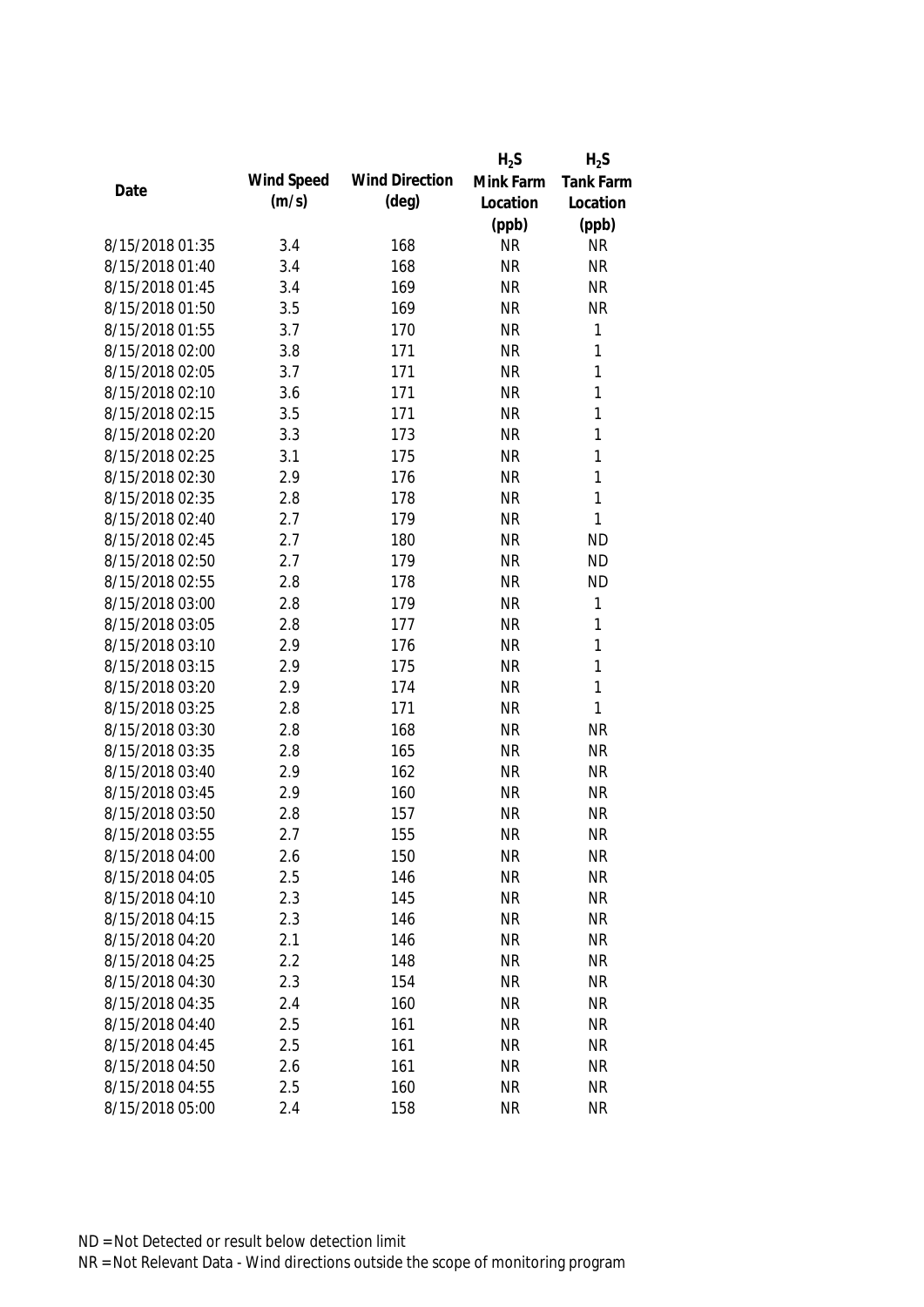|                 |            |                       | $H_2S$    | $H_2S$    |
|-----------------|------------|-----------------------|-----------|-----------|
|                 | Wind Speed | <b>Wind Direction</b> | Mink Farm | Tank Farm |
| Date            | (m/s)      | $(\text{deg})$        | Location  | Location  |
|                 |            |                       | (ppb)     | (ppb)     |
| 8/15/2018 05:05 | 2.3        | 155                   | <b>NR</b> | <b>NR</b> |
| 8/15/2018 05:10 | 2.2        | 154                   | <b>NR</b> | <b>NR</b> |
| 8/15/2018 05:15 | 2.0        | 150                   | <b>NR</b> | <b>NR</b> |
| 8/15/2018 05:20 | 1.7        | 146                   | <b>NR</b> | <b>NR</b> |
| 8/15/2018 05:25 | 1.6        | 134                   | <b>NR</b> | <b>NR</b> |
| 8/15/2018 05:30 | 1.3        | 125                   | <b>NR</b> | <b>NR</b> |
| 8/15/2018 05:35 | 1.1        | 128                   | <b>NR</b> | <b>NR</b> |
| 8/15/2018 05:40 | 1.0        | 136                   | <b>NR</b> | <b>NR</b> |
| 8/15/2018 05:45 | 0.9        | 134                   | <b>NR</b> | <b>NR</b> |
| 8/15/2018 05:50 | 1.0        | 144                   | <b>NR</b> | <b>NR</b> |
| 8/15/2018 05:55 | 1.1        | 162                   | <b>NR</b> | <b>NR</b> |
| 8/15/2018 06:00 | 1.3        | 165                   | <b>NR</b> | <b>NR</b> |
| 8/15/2018 06:05 | 1.3        | 163                   | <b>NR</b> | <b>NR</b> |
| 8/15/2018 06:10 | 1.2        | 159                   | <b>NR</b> | <b>NR</b> |
| 8/15/2018 06:15 | 1.3        | 163                   | <b>NR</b> | <b>NR</b> |
| 8/15/2018 06:20 | 1.3        | 159                   | <b>NR</b> | <b>NR</b> |
| 8/15/2018 06:25 | 1.3        | 154                   | <b>NR</b> | <b>NR</b> |
| 8/15/2018 06:30 | 1.4        | 150                   | <b>NR</b> | <b>NR</b> |
| 8/15/2018 06:35 | 1.5        | 147                   | <b>NR</b> | <b>NR</b> |
| 8/15/2018 06:40 | 1.7        | 144                   | <b>NR</b> | <b>NR</b> |
| 8/15/2018 06:45 | 1.8        | 141                   | <b>NR</b> | <b>NR</b> |
| 8/15/2018 06:50 | 1.8        | 140                   | <b>NR</b> | <b>NR</b> |
| 8/15/2018 06:55 | 1.8        | 137                   | <b>NR</b> | <b>NR</b> |
| 8/15/2018 07:00 | 1.8        | 135                   | <b>NR</b> | <b>NR</b> |
| 8/15/2018 07:05 | 1.8        | 130                   | <b>NR</b> | <b>NR</b> |
| 8/15/2018 07:10 | 1.7        | 127                   | <b>NR</b> | <b>NR</b> |
| 8/15/2018 07:15 | 1.7        | 127                   | <b>NR</b> | <b>NR</b> |
| 8/15/2018 07:20 | 1.9        | 131                   | <b>NR</b> | <b>NR</b> |
| 8/15/2018 07:25 | 2.1        | 136                   | <b>NR</b> | <b>NR</b> |
| 8/15/2018 07:30 | 2.2        | 139                   | <b>NR</b> | <b>NR</b> |
| 8/15/2018 07:35 | 2.4        | 142                   | <b>NR</b> | <b>NR</b> |
| 8/15/2018 07:40 | 2.5        | 141                   | <b>NR</b> | <b>NR</b> |
| 8/15/2018 07:45 | 2.3        | 136                   | <b>NR</b> | <b>NR</b> |
| 8/15/2018 07:50 | 2.1        | 128                   | <b>NR</b> | <b>NR</b> |
| 8/15/2018 07:55 | 1.8        | 126                   | <b>NR</b> | <b>NR</b> |
| 8/15/2018 08:00 | 1.4        | 122                   | <b>NR</b> | <b>NR</b> |
| 8/15/2018 08:05 | 1.1        | 128                   | <b>NR</b> | <b>NR</b> |
| 8/15/2018 08:10 | 0.8        | 137                   | <b>NR</b> | <b>NR</b> |
| 8/15/2018 08:15 | 0.6        | 151                   | <b>NR</b> | <b>NR</b> |
|                 | 0.7        |                       |           | <b>NR</b> |
| 8/15/2018 08:20 |            | 158                   | <b>NR</b> |           |
| 8/15/2018 08:25 | 0.8        | 148                   | <b>NR</b> | <b>NR</b> |
| 8/15/2018 08:30 | 1.1        | 147                   | <b>NR</b> | <b>NR</b> |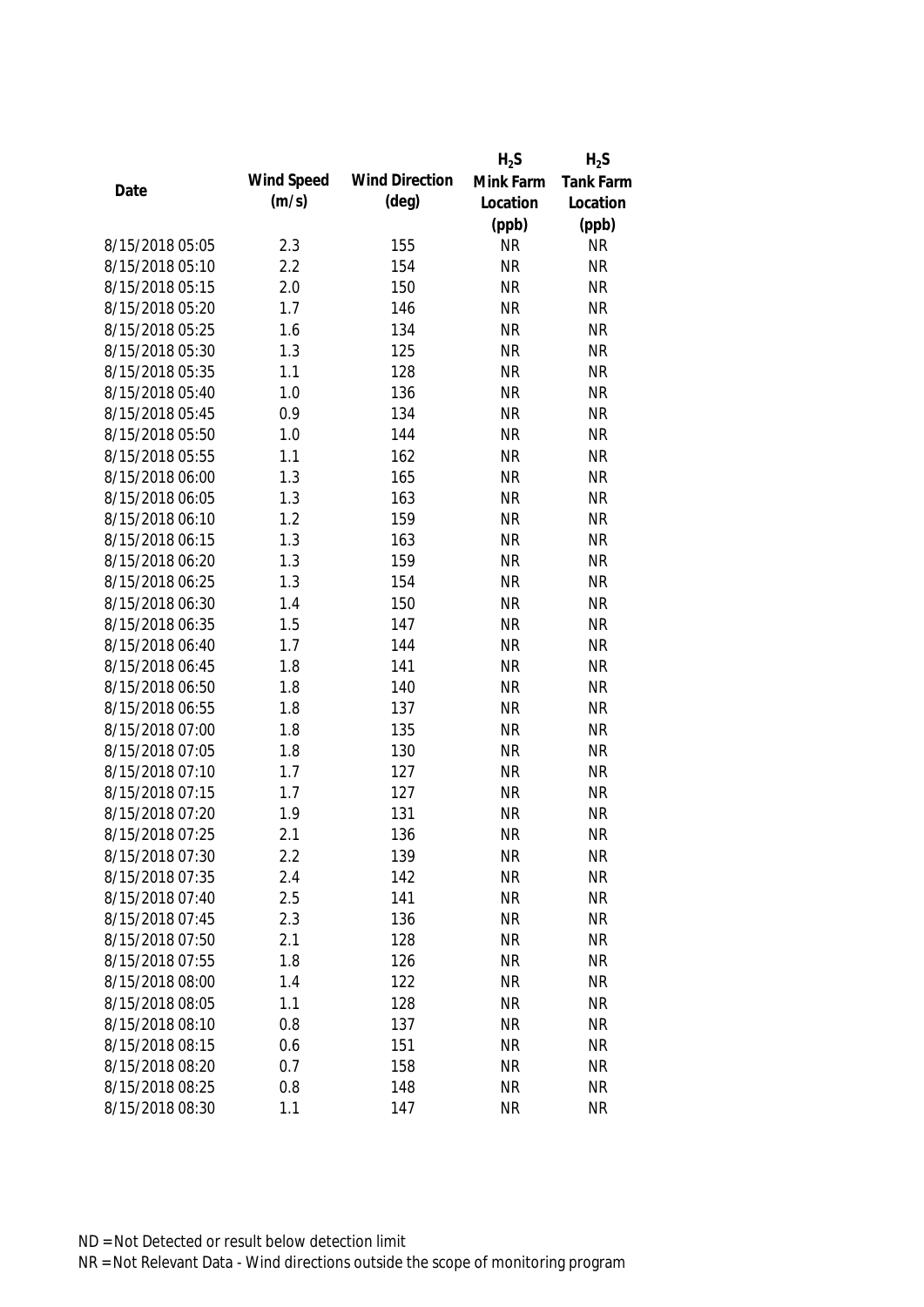|                 |            |                       | $H_2S$    | $H_2S$           |
|-----------------|------------|-----------------------|-----------|------------------|
|                 | Wind Speed | <b>Wind Direction</b> | Mink Farm | <b>Tank Farm</b> |
| Date            | (m/s)      | $(\text{deg})$        | Location  | Location         |
|                 |            |                       | (ppb)     | (ppb)            |
| 8/15/2018 08:35 | 1.3        | 142                   | <b>NR</b> | <b>NR</b>        |
| 8/15/2018 08:40 | 1.5        | 138                   | <b>NR</b> | <b>NR</b>        |
| 8/15/2018 08:45 | 1.9        | 135                   | <b>NR</b> | <b>NR</b>        |
| 8/15/2018 08:50 | 1.9        | 135                   | <b>NR</b> | <b>NR</b>        |
| 8/15/2018 08:55 | 1.9        | 135                   | <b>NR</b> | <b>NR</b>        |
| 8/15/2018 09:00 | 1.9        | 133                   | <b>NR</b> | <b>NR</b>        |
| 8/15/2018 09:05 | 1.8        | 127                   | <b>NR</b> | <b>NR</b>        |
| 8/15/2018 09:10 | 1.7        | 124                   | <b>NR</b> | <b>NR</b>        |
| 8/15/2018 09:15 | 1.6        | 124                   | <b>NR</b> | <b>NR</b>        |
| 8/15/2018 09:20 | 1.6        | 123                   | <b>NR</b> | <b>NR</b>        |
| 8/15/2018 09:25 | 1.6        | 130                   | <b>NR</b> | <b>NR</b>        |
| 8/15/2018 09:30 | 1.6        | 135                   | <b>NR</b> | <b>NR</b>        |
| 8/15/2018 09:35 | 1.8        | 134                   | <b>NR</b> | <b>NR</b>        |
| 8/15/2018 09:40 | 1.8        | 134                   | <b>NR</b> | <b>NR</b>        |
| 8/15/2018 09:45 | 1.8        | 146                   | <b>NR</b> | <b>NR</b>        |
| 8/15/2018 09:50 | 1.9        | 153                   | <b>NR</b> | <b>NR</b>        |
| 8/15/2018 09:55 | 1.8        | 152                   | <b>NR</b> | <b>NR</b>        |
| 8/15/2018 10:00 | 1.9        | 154                   | <b>NR</b> | <b>NR</b>        |
| 8/15/2018 10:05 | 1.9        | 161                   | <b>NR</b> | <b>NR</b>        |
| 8/15/2018 10:10 | 2.0        | 167                   | <b>NR</b> | <b>NR</b>        |
| 8/15/2018 10:15 | 2.0        | 160                   | <b>NR</b> | <b>NR</b>        |
| 8/15/2018 10:20 | 2.2        | 157                   | <b>NR</b> | <b>NR</b>        |
| 8/15/2018 10:25 | 2.2        | 158                   | <b>NR</b> | <b>NR</b>        |
| 8/15/2018 10:30 | 2.2        | 155                   | <b>NR</b> | <b>NR</b>        |
| 8/15/2018 10:35 | 2.3        | 155                   | <b>NR</b> | <b>NR</b>        |
| 8/15/2018 10:40 | 2.4        | 155                   | <b>NR</b> | <b>NR</b>        |
| 8/15/2018 10:45 | 2.6        | 158                   | <b>NR</b> | <b>NR</b>        |
| 8/15/2018 10:50 | 2.6        | 161                   | <b>NR</b> | <b>NR</b>        |
| 8/15/2018 10:55 | 3.0        | 162                   | <b>NR</b> | <b>NR</b>        |
| 8/15/2018 11:00 | 3.3        | 165                   | <b>NR</b> | <b>NR</b>        |
| 8/15/2018 11:05 | 3.5        | 167                   | <b>NR</b> | <b>NR</b>        |
| 8/15/2018 11:10 | 3.7        | 165                   | <b>NR</b> | <b>NR</b>        |
| 8/15/2018 11:15 | 3.7        | 163                   | <b>NR</b> | <b>NR</b>        |
| 8/15/2018 11:20 | 3.9        | 160                   | <b>NR</b> | <b>NR</b>        |
| 8/15/2018 11:25 | 3.8        | 159                   | <b>NR</b> | <b>NR</b>        |
| 8/15/2018 11:30 | 3.8        | 155                   | <b>NR</b> | <b>NR</b>        |
| 8/15/2018 11:35 | 3.8        | 152                   | <b>NR</b> | <b>NR</b>        |
| 8/15/2018 11:40 | 4.0        | 154                   | <b>NR</b> | <b>NR</b>        |
| 8/15/2018 11:45 | 4.2        | 157                   | <b>NR</b> | <b>NR</b>        |
| 8/15/2018 11:50 | 4.2        | 157                   | <b>NR</b> | <b>NR</b>        |
| 8/15/2018 11:55 | 4.2        | 160                   | <b>NR</b> | <b>NR</b>        |
| 8/15/2018 12:00 | 4.2        | 160                   | <b>NR</b> | <b>NR</b>        |
|                 |            |                       |           |                  |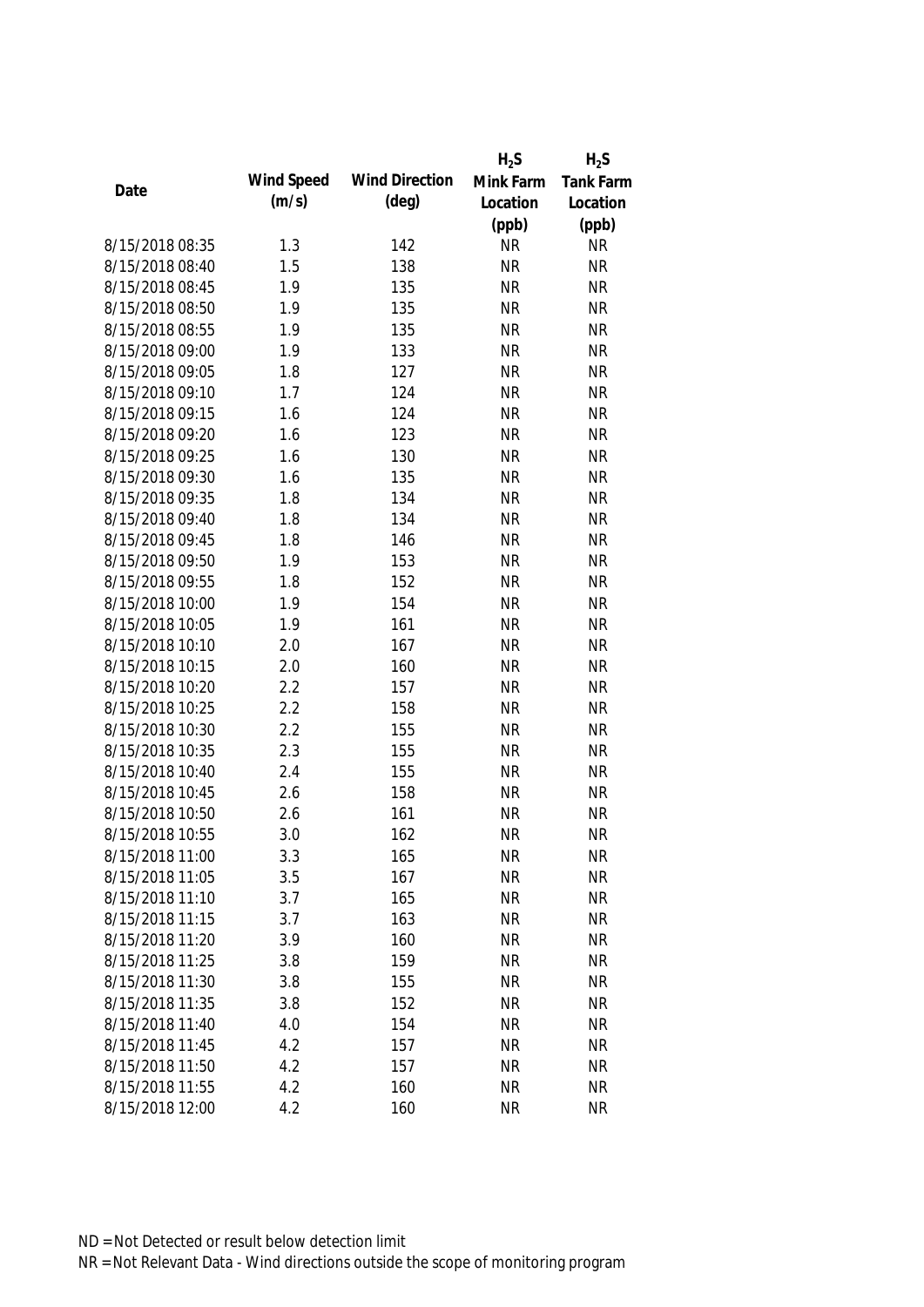|                 |            |                       | $H_2S$    | $H_2S$           |
|-----------------|------------|-----------------------|-----------|------------------|
|                 | Wind Speed | <b>Wind Direction</b> | Mink Farm | <b>Tank Farm</b> |
| Date            | (m/s)      | $(\text{deg})$        | Location  | Location         |
|                 |            |                       | (ppb)     | (ppb)            |
| 8/15/2018 12:05 | 4.1        | 161                   | <b>NR</b> | <b>NR</b>        |
| 8/15/2018 12:10 | 3.8        | 161                   | <b>NR</b> | <b>NR</b>        |
| 8/15/2018 12:15 | 3.7        | 156                   | <b>NR</b> | <b>NR</b>        |
| 8/15/2018 12:20 | 3.7        | 154                   | <b>NR</b> | <b>NR</b>        |
| 8/15/2018 12:25 | 3.7        | 150                   | <b>NR</b> | <b>NR</b>        |
| 8/15/2018 12:30 | 3.5        | 149                   | <b>NR</b> | <b>NR</b>        |
| 8/15/2018 12:35 | 3.5        | 149                   | <b>NR</b> | <b>NR</b>        |
| 8/15/2018 12:40 | 3.5        | 150                   | <b>NR</b> | <b>NR</b>        |
| 8/15/2018 12:45 | 3.4        | 154                   | <b>NR</b> | <b>NR</b>        |
| 8/15/2018 12:50 | 3.2        | 160                   | <b>NR</b> | <b>NR</b>        |
| 8/15/2018 12:55 | 3.1        | 162                   | <b>NR</b> | <b>NR</b>        |
| 8/15/2018 13:00 | 3.1        | 167                   | <b>NR</b> | <b>NR</b>        |
| 8/15/2018 13:05 | 3.0        | 167                   | <b>NR</b> | <b>NR</b>        |
| 8/15/2018 13:10 | 2.9        | 169                   | <b>NR</b> | <b>NR</b>        |
| 8/15/2018 13:15 | 2.9        | 168                   | <b>NR</b> | <b>NR</b>        |
| 8/15/2018 13:20 | 3.0        | 162                   | <b>NR</b> | <b>NR</b>        |
| 8/15/2018 13:25 | 2.9        | 156                   | <b>NR</b> | <b>NR</b>        |
| 8/15/2018 13:30 | 2.9        | 148                   | <b>NR</b> | <b>NR</b>        |
| 8/15/2018 13:35 | 2.9        | 144                   | <b>NR</b> | <b>NR</b>        |
| 8/15/2018 13:40 | 2.9        | 137                   | <b>NR</b> | <b>NR</b>        |
| 8/15/2018 13:45 | 2.8        | 131                   | <b>NR</b> | <b>NR</b>        |
| 8/15/2018 13:50 | 2.9        | 131                   | <b>NR</b> | <b>NR</b>        |
| 8/15/2018 13:55 | 3.1        | 129                   | <b>NR</b> | <b>NR</b>        |
| 8/15/2018 14:00 | 3.1        | 131                   | <b>NR</b> | <b>NR</b>        |
| 8/15/2018 14:05 | 3.3        | 131                   | <b>NR</b> | <b>NR</b>        |
| 8/15/2018 14:10 | 3.5        | 130                   | <b>NR</b> | <b>NR</b>        |
| 8/15/2018 14:15 | 3.8        | 132                   | <b>NR</b> | <b>NR</b>        |
| 8/15/2018 14:20 | 3.9        | 132                   | <b>NR</b> | <b>NR</b>        |
| 8/15/2018 14:25 | 4.1        | 132                   | <b>NR</b> | <b>NR</b>        |
| 8/15/2018 14:30 | 4.2        | 136                   | <b>NR</b> | <b>NR</b>        |
| 8/15/2018 14:35 | 4.2        | 141                   | <b>NR</b> | <b>NR</b>        |
| 8/15/2018 14:40 | 4.2        | 146                   | <b>NR</b> | <b>NR</b>        |
| 8/15/2018 14:45 | 4.3        | 149                   | <b>NR</b> | <b>NR</b>        |
| 8/15/2018 14:50 | 4.2        | 150                   | <b>NR</b> | <b>NR</b>        |
| 8/15/2018 14:55 | 4.1        | 152                   | <b>NR</b> | <b>NR</b>        |
| 8/15/2018 15:00 | 4.0        | 153                   | <b>NR</b> | <b>NR</b>        |
| 8/15/2018 15:05 | 3.9        | 156                   | <b>NR</b> | <b>NR</b>        |
| 8/15/2018 15:10 | 3.9        | 157                   | <b>NR</b> | <b>NR</b>        |
| 8/15/2018 15:15 | 3.8        | 156                   | <b>NR</b> | <b>NR</b>        |
| 8/15/2018 15:20 | 3.7        | 157                   | <b>NR</b> | <b>NR</b>        |
| 8/15/2018 15:25 | 3.6        | 160                   | <b>NR</b> | <b>NR</b>        |
| 8/15/2018 15:30 | 3.6        | 159                   | <b>NR</b> | <b>NR</b>        |
|                 |            |                       |           |                  |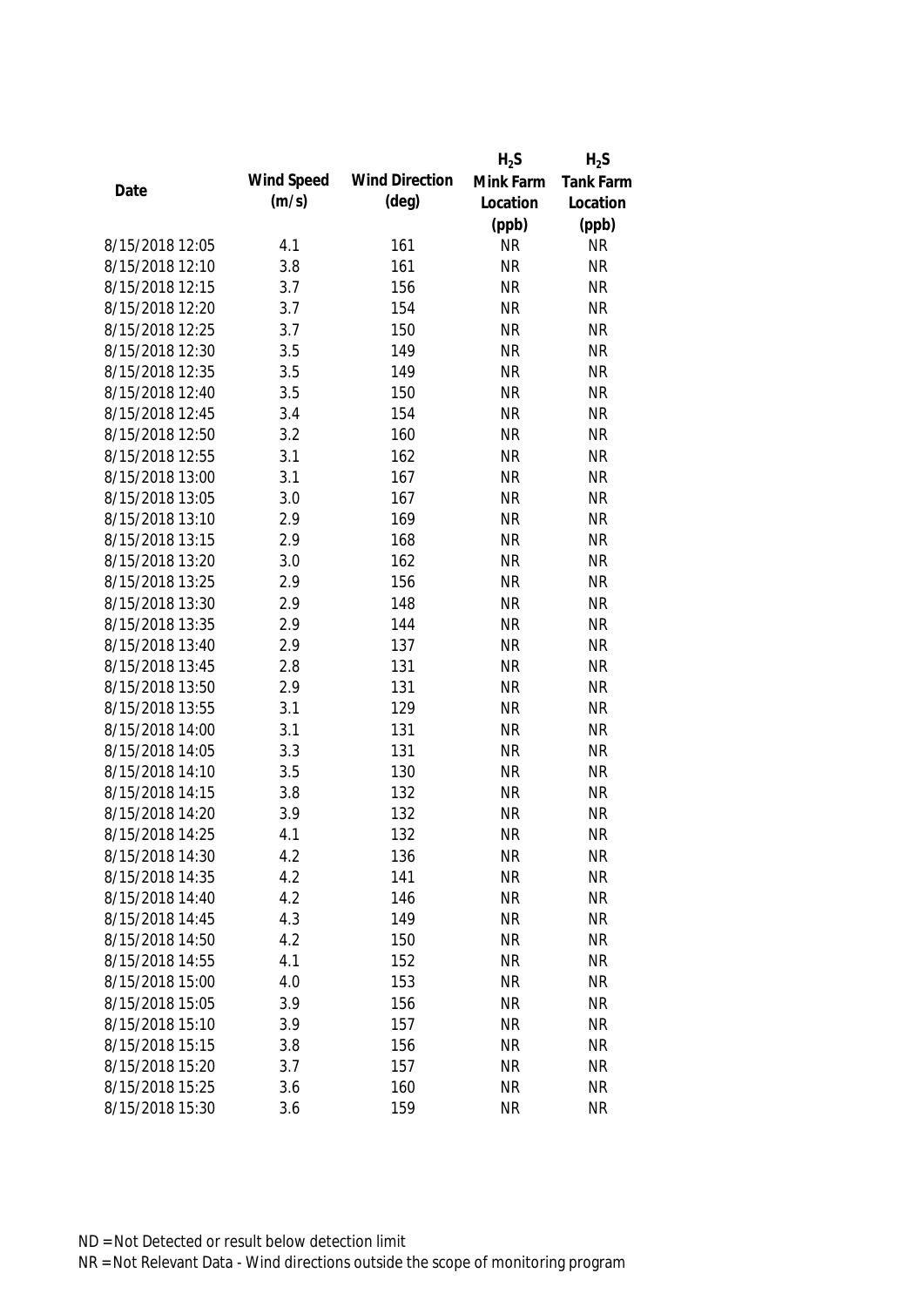|                 |            |                       | $H_2S$    | $H_2S$    |
|-----------------|------------|-----------------------|-----------|-----------|
|                 | Wind Speed | <b>Wind Direction</b> | Mink Farm | Tank Farm |
| Date            | (m/s)      | $(\text{deg})$        | Location  | Location  |
|                 |            |                       | (ppb)     | (ppb)     |
| 8/15/2018 15:35 | 3.7        | 157                   | <b>NR</b> | <b>NR</b> |
| 8/15/2018 15:40 | 3.7        | 157                   | <b>NR</b> | <b>NR</b> |
| 8/15/2018 15:45 | 3.7        | 160                   | <b>NR</b> | <b>NR</b> |
| 8/15/2018 15:50 | 3.6        | 162                   | <b>NR</b> | <b>NR</b> |
| 8/15/2018 15:55 | 3.5        | 164                   | <b>NR</b> | <b>NR</b> |
| 8/15/2018 16:00 | 3.4        | 162                   | <b>NR</b> | <b>NR</b> |
| 8/15/2018 16:05 | 3.1        | 162                   | <b>NR</b> | <b>NR</b> |
| 8/15/2018 16:10 | 3.0        | 161                   | <b>NR</b> | <b>NR</b> |
| 8/15/2018 16:15 | 2.8        | 159                   | <b>NR</b> | <b>NR</b> |
| 8/15/2018 16:20 | 2.9        | 157                   | <b>NR</b> | <b>NR</b> |
| 8/15/2018 16:25 | 3.0        | 153                   | <b>NR</b> | <b>NR</b> |
| 8/15/2018 16:30 | 3.0        | 153                   | <b>NR</b> | <b>NR</b> |
| 8/15/2018 16:35 | 3.1        | 152                   | <b>NR</b> | <b>NR</b> |
| 8/15/2018 16:40 | 3.1        | 150                   | <b>NR</b> | <b>NR</b> |
| 8/15/2018 16:45 | 3.0        | 148                   | <b>NR</b> | <b>NR</b> |
| 8/15/2018 16:50 | 3.0        | 150                   | <b>NR</b> | <b>NR</b> |
| 8/15/2018 16:55 | 3.3        | 148                   | <b>NR</b> | <b>NR</b> |
| 8/15/2018 17:00 | 3.7        | 149                   | <b>NR</b> | <b>NR</b> |
| 8/15/2018 17:05 | 4.2        | 148                   | <b>NR</b> | <b>NR</b> |
| 8/15/2018 17:10 | 4.6        | 149                   | <b>NR</b> | <b>NR</b> |
| 8/15/2018 17:15 | 5.0        | 147                   | <b>NR</b> | <b>NR</b> |
| 8/15/2018 17:20 | 5.3        | 145                   | <b>NR</b> | <b>NR</b> |
| 8/15/2018 17:25 | 5.2        | 144                   | <b>NR</b> | <b>NR</b> |
| 8/15/2018 17:30 | 4.9        | 142                   | <b>NR</b> | <b>NR</b> |
| 8/15/2018 17:35 | 4.6        | 144                   | <b>NR</b> | <b>NR</b> |
| 8/15/2018 17:40 | 4.2        | 147                   | <b>NR</b> | <b>NR</b> |
| 8/15/2018 17:45 | 3.9        | 151                   | <b>NR</b> | <b>NR</b> |
| 8/15/2018 17:50 | 3.6        | 155                   | <b>NR</b> | <b>NR</b> |
| 8/15/2018 17:55 | 3.3        | 159                   | <b>NR</b> | <b>NR</b> |
| 8/15/2018 18:00 | 3.2        | 165                   | <b>NR</b> | <b>NR</b> |
| 8/15/2018 18:05 | 2.8        | 166                   | <b>NR</b> | <b>NR</b> |
| 8/15/2018 18:10 | 2.5        | 165                   | <b>NR</b> | <b>NR</b> |
| 8/15/2018 18:15 | 2.2        | 164                   | <b>NR</b> | <b>NR</b> |
| 8/15/2018 18:20 | 2.1        | 164                   | <b>NR</b> | <b>NR</b> |
| 8/15/2018 18:25 | 2.3        | 164                   | <b>NR</b> | <b>NR</b> |
| 8/15/2018 18:30 | 2.4        | 159                   | <b>NR</b> | <b>NR</b> |
| 8/15/2018 18:35 | 2.7        | 157                   | <b>NR</b> | <b>NR</b> |
| 8/15/2018 18:40 | 3.1        | 157                   | <b>NR</b> | <b>NR</b> |
| 8/15/2018 18:45 | 3.5        | 158                   | <b>NR</b> | <b>NR</b> |
| 8/15/2018 18:50 | 3.8        | 157                   | <b>NR</b> | <b>NR</b> |
| 8/15/2018 18:55 | 3.9        | 157                   | <b>NR</b> | <b>NR</b> |
| 8/15/2018 19:00 | 4.0        | 157                   | <b>NR</b> | <b>NR</b> |
|                 |            |                       |           |           |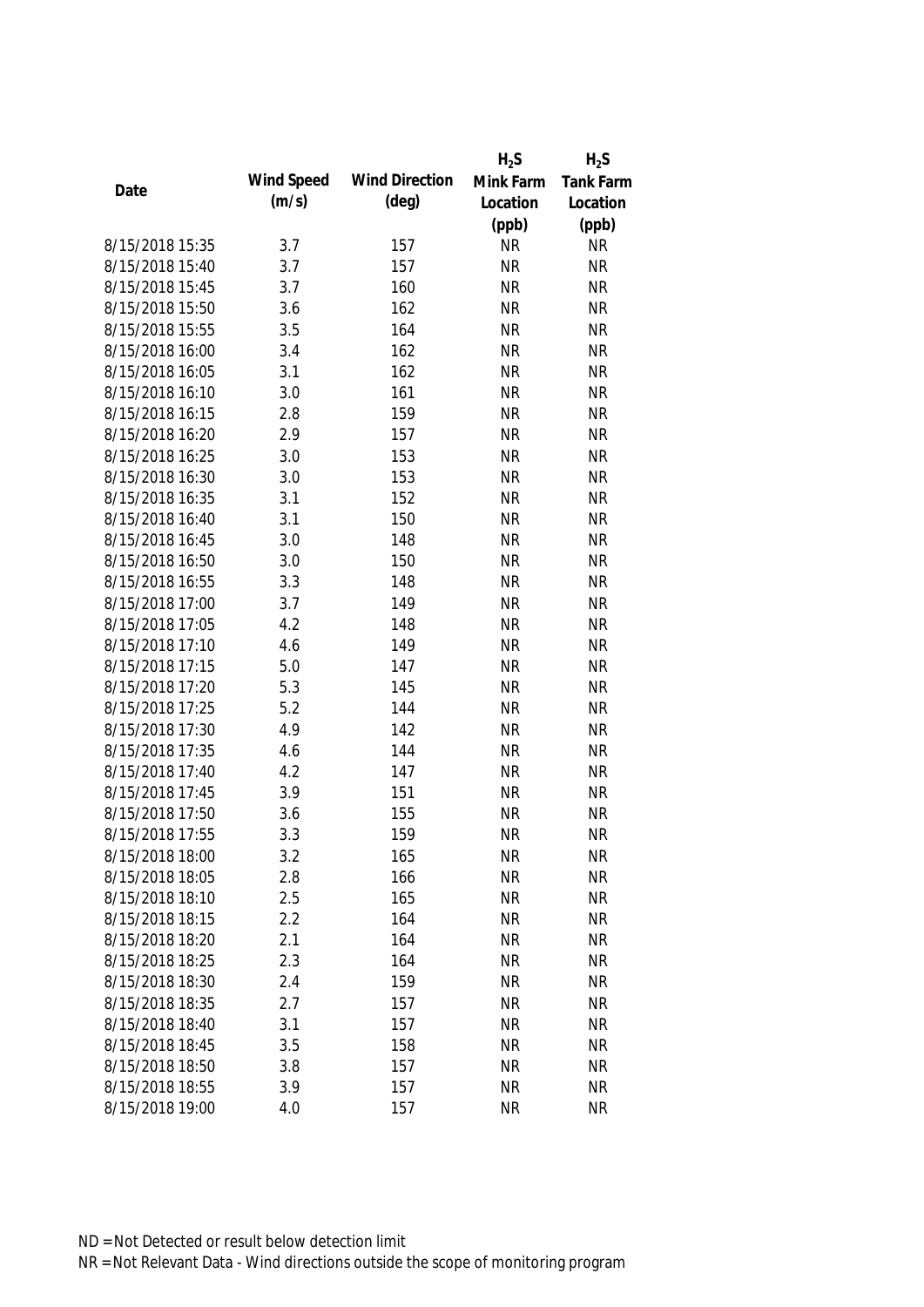|                                    |            |                       | $H_2S$                 | $H_2S$       |
|------------------------------------|------------|-----------------------|------------------------|--------------|
|                                    | Wind Speed | <b>Wind Direction</b> | Mink Farm              | Tank Farm    |
| Date                               | (m/s)      | $(\text{deg})$        | Location               | Location     |
|                                    |            |                       | (ppb)                  | (ppb)        |
| 8/15/2018 19:05                    | 4.1        | 157                   | <b>NR</b>              | <b>NR</b>    |
| 8/15/2018 19:10                    | 4.1        | 158                   | <b>NR</b>              | <b>NR</b>    |
| 8/15/2018 19:15                    | 4.2        | 160                   | <b>NR</b>              | <b>NR</b>    |
| 8/15/2018 19:20                    | 4.1        | 162                   | <b>NR</b>              | <b>NR</b>    |
| 8/15/2018 19:25                    | 4.3        | 165                   | <b>NR</b>              | <b>NR</b>    |
| 8/15/2018 19:30                    | 4.5        | 168                   | <b>NR</b>              | <b>NR</b>    |
| 8/15/2018 19:35                    | 4.6        | 170                   | <b>NR</b>              | $\mathbf{1}$ |
| 8/15/2018 19:40                    | 4.6        | 173                   | <b>NR</b>              | $\mathbf{1}$ |
| 8/15/2018 19:45                    | 4.5        | 175                   | <b>NR</b>              | $\mathbf{1}$ |
| 8/15/2018 19:50                    | 4.3        | 173                   | <b>NR</b>              | $\mathbf{1}$ |
| 8/15/2018 19:55                    | 3.9        | 172                   | <b>NR</b>              | $\mathbf{1}$ |
| 8/15/2018 20:00                    | 3.7        | 172                   | <b>NR</b>              | $\mathbf{1}$ |
| 8/15/2018 20:05                    | 3.5        | 170                   | <b>NR</b>              | $\mathbf{1}$ |
| 8/15/2018 20:10                    | 3.5        | 168                   | <b>NR</b>              | <b>NR</b>    |
| 8/15/2018 20:15                    | 3.5        | 166                   | <b>NR</b>              | <b>NR</b>    |
| 8/15/2018 20:20                    | 3.7        | 165                   | <b>NR</b>              | <b>NR</b>    |
| 8/15/2018 20:25                    | 3.8        | 164                   | <b>NR</b>              | <b>NR</b>    |
| 8/15/2018 20:30                    | 3.9        | 163                   | <b>NR</b>              | <b>NR</b>    |
| 8/15/2018 20:35                    | 4.0        | 163                   | <b>NR</b>              | <b>NR</b>    |
| 8/15/2018 20:40                    | 3.9        | 163                   | <b>NR</b>              | <b>NR</b>    |
| 8/15/2018 20:45                    | 3.9        | 163                   | <b>NR</b>              | <b>NR</b>    |
| 8/15/2018 20:50                    | 3.9        | 165                   | <b>NR</b>              | <b>NR</b>    |
| 8/15/2018 20:55                    | 3.8        | 165                   | <b>NR</b>              | <b>NR</b>    |
| 8/15/2018 21:00                    | 3.7        | 165                   | <b>NR</b>              | <b>NR</b>    |
| 8/15/2018 21:05                    | 3.5        | 163                   | <b>NR</b>              | <b>NR</b>    |
| 8/15/2018 21:10                    | 3.5        | 162                   | <b>NR</b>              | <b>NR</b>    |
| 8/15/2018 21:15                    | 3.5        | 160                   | <b>NR</b>              | <b>NR</b>    |
| 8/15/2018 21:20                    | 3.5        | 158                   | <b>NR</b>              | <b>NR</b>    |
| 8/15/2018 21:25                    | 3.5        | 156                   | <b>NR</b>              | <b>NR</b>    |
| 8/15/2018 21:30                    | 3.5        | 154                   | <b>NR</b>              | <b>NR</b>    |
| 8/15/2018 21:35                    | 3.5        | 154                   | <b>NR</b>              | <b>NR</b>    |
| 8/15/2018 21:40                    | 3.4        | 154                   | <b>NR</b>              | <b>NR</b>    |
| 8/15/2018 21:45                    | 3.4        | 153                   | <b>NR</b>              | <b>NR</b>    |
| 8/15/2018 21:50                    | 3.4        | 153                   | <b>NR</b>              | <b>NR</b>    |
| 8/15/2018 21:55                    | 3.4        | 154                   | <b>NR</b>              | <b>NR</b>    |
|                                    |            |                       |                        | <b>NR</b>    |
| 8/15/2018 22:00<br>8/15/2018 22:05 | 3.5        | 157<br>157            | <b>NR</b><br><b>NR</b> | <b>NR</b>    |
|                                    | 3.6        |                       |                        |              |
| 8/15/2018 22:10                    | 3.7        | 157                   | <b>NR</b>              | <b>NR</b>    |
| 8/15/2018 22:15                    | 3.6        | 158                   | <b>NR</b>              | <b>NR</b>    |
| 8/15/2018 22:20                    | 3.5        | 159                   | <b>NR</b>              | <b>NR</b>    |
| 8/15/2018 22:25                    | 3.4        | 158                   | <b>NR</b>              | <b>NR</b>    |
| 8/15/2018 22:30                    | 3.2        | 157                   | <b>NR</b>              | <b>NR</b>    |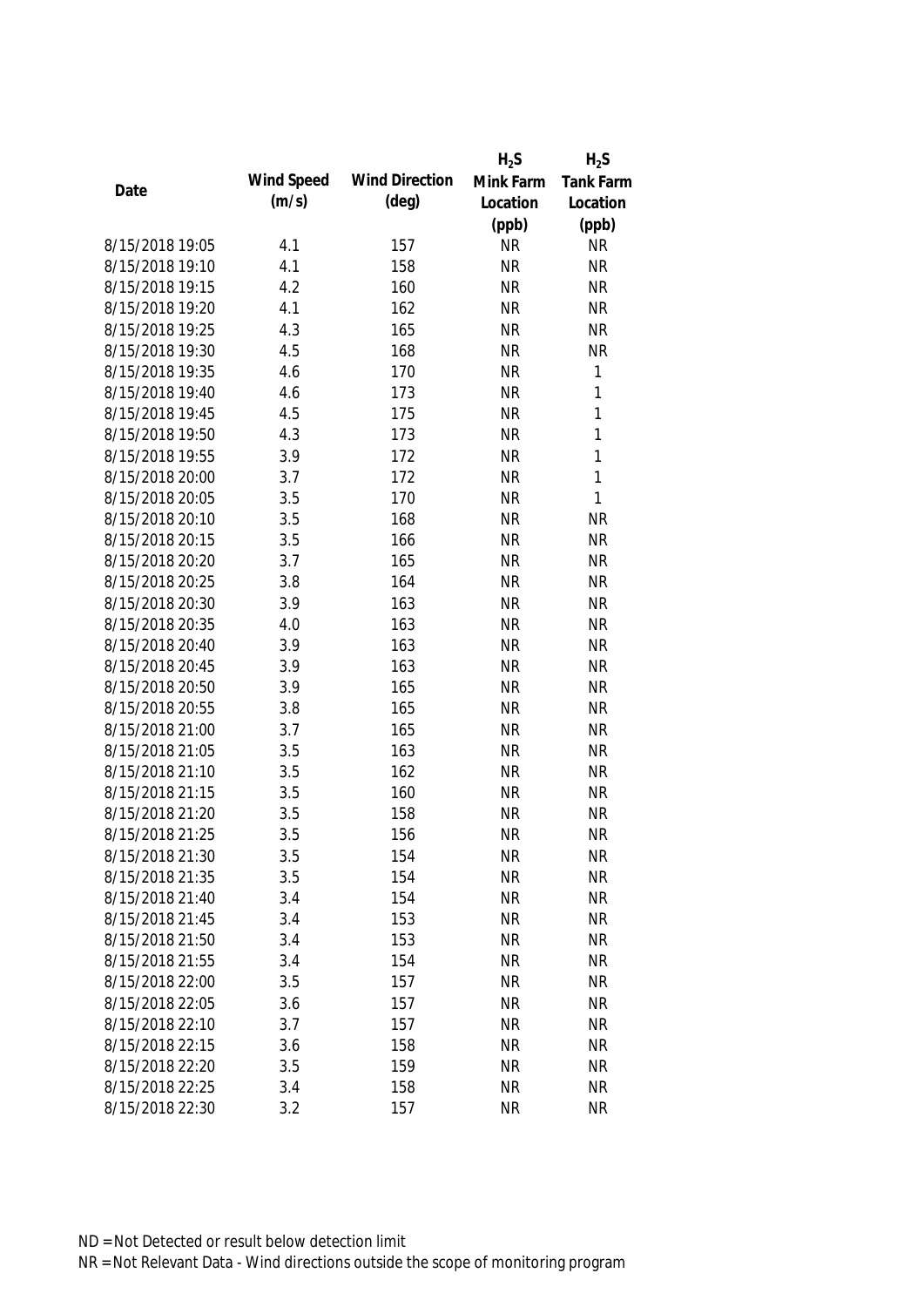|                 |            |                       | $H_2S$    | $H_2S$           |
|-----------------|------------|-----------------------|-----------|------------------|
|                 | Wind Speed | <b>Wind Direction</b> | Mink Farm | <b>Tank Farm</b> |
| Date            | (m/s)      | $(\text{deg})$        | Location  | Location         |
|                 |            |                       | (ppb)     | (ppb)            |
| 8/15/2018 22:35 | 3.1        | 158                   | <b>NR</b> | <b>NR</b>        |
| 8/15/2018 22:40 | 3.0        | 160                   | <b>NR</b> | <b>NR</b>        |
| 8/15/2018 22:45 | 2.9        | 160                   | <b>NR</b> | <b>NR</b>        |
| 8/15/2018 22:50 | 2.8        | 159                   | <b>NR</b> | <b>NR</b>        |
| 8/15/2018 22:55 | 2.7        | 158                   | <b>NR</b> | <b>NR</b>        |
| 8/15/2018 23:00 | 2.6        | 157                   | <b>NR</b> | <b>NR</b>        |
| 8/15/2018 23:05 | 2.6        | 156                   | <b>NR</b> | <b>NR</b>        |
| 8/15/2018 23:10 | 2.4        | 153                   | <b>NR</b> | <b>NR</b>        |
| 8/15/2018 23:15 | 2.2        | 151                   | <b>NR</b> | <b>NR</b>        |
| 8/15/2018 23:20 | 2.0        | 151                   | <b>NR</b> | <b>NR</b>        |
| 8/15/2018 23:25 | 1.7        | 150                   | <b>NR</b> | <b>NR</b>        |
| 8/15/2018 23:30 | 1.6        | 148                   | <b>NR</b> | <b>NR</b>        |
| 8/15/2018 23:35 | 1.3        | 145                   | <b>NR</b> | <b>NR</b>        |
| 8/15/2018 23:40 | 1.2        | 139                   | <b>NR</b> | <b>NR</b>        |
| 8/15/2018 23:45 | 1.2        | 132                   | <b>NR</b> | <b>NR</b>        |
| 8/15/2018 23:50 | 1.3        | 126                   | <b>NR</b> | <b>NR</b>        |
| 8/15/2018 23:55 | 1.5        | 126                   | <b>NR</b> | <b>NR</b>        |
| 8/15/2018 24:00 | 1.6        | 127                   | <b>NR</b> | <b>NR</b>        |
| 8/16/2018 00:05 | 1.7        | 127                   | <b>NR</b> | <b>NR</b>        |
| 8/16/2018 00:10 | 1.7        | 125                   | <b>NR</b> | <b>NR</b>        |
| 8/16/2018 00:15 | 1.7        | 121                   | <b>NR</b> | <b>NR</b>        |
| 8/16/2018 00:20 | 1.5        | 115                   | <b>NR</b> | <b>NR</b>        |
| 8/16/2018 00:25 | 1.4        | 109                   | <b>NR</b> | <b>NR</b>        |
| 8/16/2018 00:30 | 1.4        | 104                   | <b>NR</b> | <b>NR</b>        |
| 8/16/2018 00:35 | 1.5        | 102                   | <b>NR</b> | <b>NR</b>        |
| 8/16/2018 00:40 | 1.6        | 106                   | <b>NR</b> | <b>NR</b>        |
| 8/16/2018 00:45 | 1.8        | 114                   | <b>NR</b> | <b>NR</b>        |
| 8/16/2018 00:50 | 2.0        | 121                   | <b>NR</b> | <b>NR</b>        |
| 8/16/2018 00:55 | 2.1        | 126                   | <b>NR</b> | <b>NR</b>        |
| 8/16/2018 01:00 | 2.2        | 128                   | <b>NR</b> | <b>NR</b>        |
| 8/16/2018 01:05 | 2.2        | 130                   | <b>NR</b> | <b>NR</b>        |
| 8/16/2018 01:10 | 2.1        | 129                   | <b>NR</b> | <b>NR</b>        |
| 8/16/2018 01:15 | 2.1        | 126                   | <b>NR</b> | <b>NR</b>        |
| 8/16/2018 01:20 | 1.7        | 121                   | <b>NR</b> | <b>NR</b>        |
| 8/16/2018 01:25 | 1.5        | 115                   | <b>NR</b> | <b>NR</b>        |
| 8/16/2018 01:30 |            | 110                   | <b>NR</b> | <b>NR</b>        |
|                 | 1.4        |                       |           |                  |
| 8/16/2018 01:35 | 1.4        | 105                   | <b>NR</b> | <b>NR</b>        |
| 8/16/2018 01:40 | 1.3        | 106                   | <b>NR</b> | <b>NR</b>        |
| 8/16/2018 01:45 | 1.3        | 108                   | <b>NR</b> | <b>NR</b>        |
| 8/16/2018 01:50 | 1.5        | 111                   | <b>NR</b> | <b>NR</b>        |
| 8/16/2018 01:55 | 1.7        | 114                   | <b>NR</b> | <b>NR</b>        |
| 8/16/2018 02:00 | 1.7        | 117                   | <b>NR</b> | <b>NR</b>        |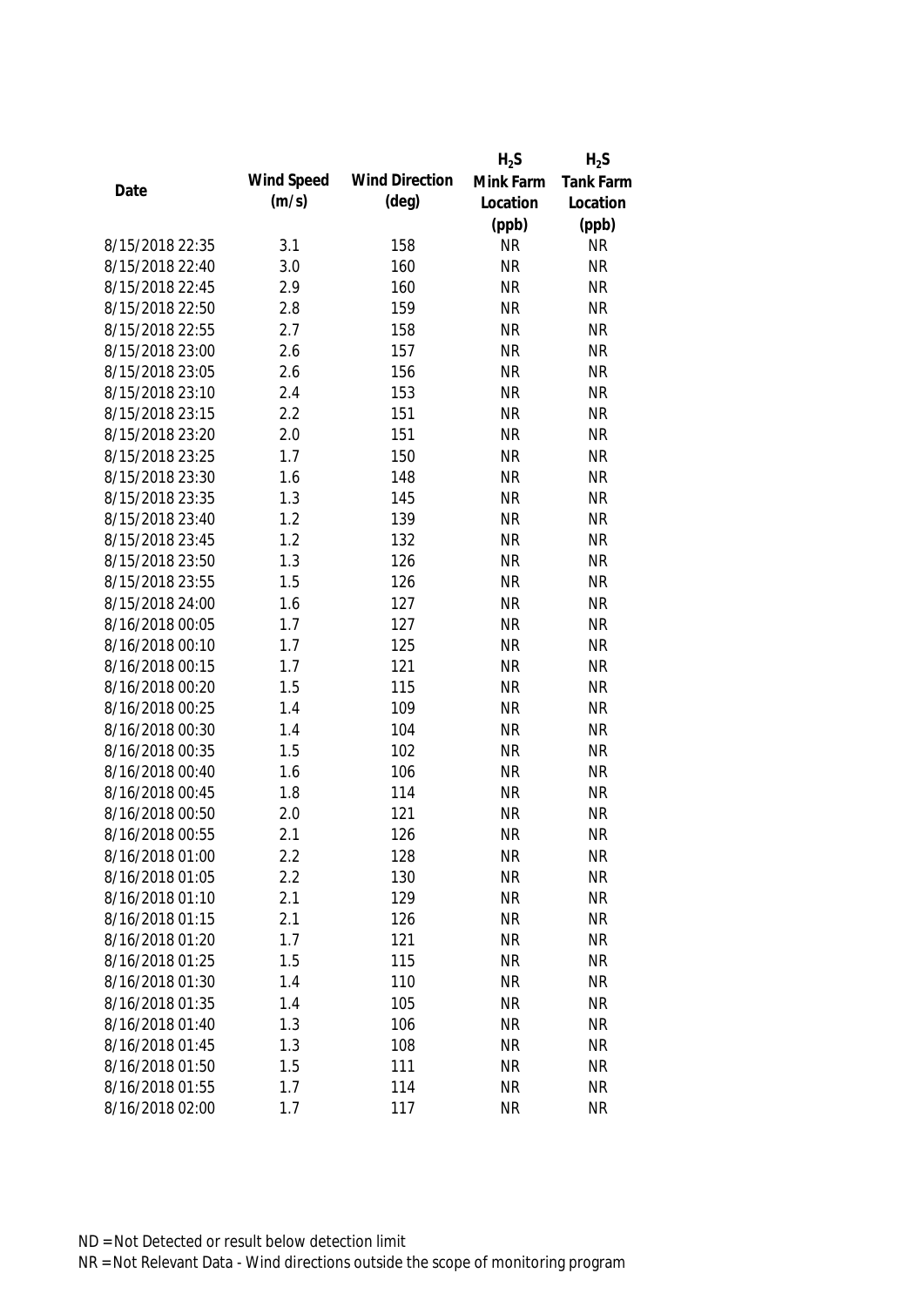|                 |            |                       | $H_2S$    | $H_2S$    |
|-----------------|------------|-----------------------|-----------|-----------|
|                 | Wind Speed | <b>Wind Direction</b> | Mink Farm | Tank Farm |
| Date            | (m/s)      | $(\text{deg})$        | Location  | Location  |
|                 |            |                       | (ppb)     | (ppb)     |
| 8/16/2018 02:05 | 1.7        | 121                   | <b>NR</b> | <b>NR</b> |
| 8/16/2018 02:10 | 1.8        | 124                   | <b>NR</b> | <b>NR</b> |
| 8/16/2018 02:15 | 1.8        | 128                   | <b>NR</b> | <b>NR</b> |
| 8/16/2018 02:20 | 1.9        | 130                   | <b>NR</b> | <b>NR</b> |
| 8/16/2018 02:25 | 1.9        | 133                   | <b>NR</b> | <b>NR</b> |
| 8/16/2018 02:30 | 1.8        | 135                   | <b>NR</b> | <b>NR</b> |
| 8/16/2018 02:35 | 1.7        | 134                   | <b>NR</b> | <b>NR</b> |
| 8/16/2018 02:40 | 1.7        | 131                   | <b>NR</b> | <b>NR</b> |
| 8/16/2018 02:45 | 1.6        | 129                   | <b>NR</b> | <b>NR</b> |
| 8/16/2018 02:50 | 1.4        | 127                   | <b>NR</b> | <b>NR</b> |
| 8/16/2018 02:55 | 1.2        | 123                   | <b>NR</b> | <b>NR</b> |
| 8/16/2018 03:00 | 0.9        | 120                   | <b>NR</b> | <b>NR</b> |
| 8/16/2018 03:05 | 0.8        | 117                   | <b>NR</b> | <b>NR</b> |
| 8/16/2018 03:10 | 0.6        | 111                   | <b>NR</b> | <b>NR</b> |
| 8/16/2018 03:15 | 0.4        | 105                   | <b>NR</b> | <b>NR</b> |
| 8/16/2018 03:20 | 0.5        | 116                   | <b>NR</b> | <b>NR</b> |
| 8/16/2018 03:25 | 0.6        | 124                   | <b>NR</b> | <b>NR</b> |
| 8/16/2018 03:30 | 0.7        | 130                   | <b>NR</b> | <b>NR</b> |
| 8/16/2018 03:35 | 0.9        | 135                   | <b>NR</b> | <b>NR</b> |
| 8/16/2018 03:40 | 1.0        | 141                   | <b>NR</b> | <b>NR</b> |
| 8/16/2018 03:45 | 1.1        | 142                   | <b>NR</b> | <b>NR</b> |
| 8/16/2018 03:50 | 1.1        | 140                   | <b>NR</b> | <b>NR</b> |
| 8/16/2018 03:55 | 1.2        | 137                   | <b>NR</b> | <b>NR</b> |
| 8/16/2018 04:00 | 1.2        | 132                   | <b>NR</b> | <b>NR</b> |
| 8/16/2018 04:05 | 1.2        | 123                   | <b>NR</b> | <b>NR</b> |
| 8/16/2018 04:10 | 1.4        | 117                   | <b>NR</b> | <b>NR</b> |
| 8/16/2018 04:15 | 1.5        | 114                   | <b>NR</b> | <b>NR</b> |
| 8/16/2018 04:20 | 1.5        | 112                   | <b>NR</b> | <b>NR</b> |
| 8/16/2018 04:25 | 1.3        | 110                   | <b>NR</b> | <b>NR</b> |
| 8/16/2018 04:30 | 1.2        | 109                   | <b>NR</b> | <b>NR</b> |
| 8/16/2018 04:35 | 1.1        | 109                   | <b>NR</b> | <b>NR</b> |
| 8/16/2018 04:40 | 1.0        | 109                   | <b>NR</b> | <b>NR</b> |
| 8/16/2018 04:45 | 0.9        | 109                   | <b>NR</b> | <b>NR</b> |
| 8/16/2018 04:50 | 0.7        | 107                   | <b>NR</b> | <b>NR</b> |
| 8/16/2018 04:55 | 0.7        | 107                   | <b>NR</b> | <b>NR</b> |
| 8/16/2018 05:00 | 0.7        | 108                   | <b>NR</b> | <b>NR</b> |
| 8/16/2018 05:05 | 0.7        | 105                   | <b>NR</b> | <b>NR</b> |
| 8/16/2018 05:10 | 0.5        | 100                   | <b>NR</b> | <b>NR</b> |
| 8/16/2018 05:15 | 0.4        | 97                    | <b>NR</b> | <b>NR</b> |
|                 |            |                       |           | <b>NR</b> |
| 8/16/2018 05:20 | 0.5        | 98                    | <b>NR</b> |           |
| 8/16/2018 05:25 | 0.5        | 100                   | <b>NR</b> | <b>NR</b> |
| 8/16/2018 05:30 | 0.4        | 100                   | <b>NR</b> | <b>NR</b> |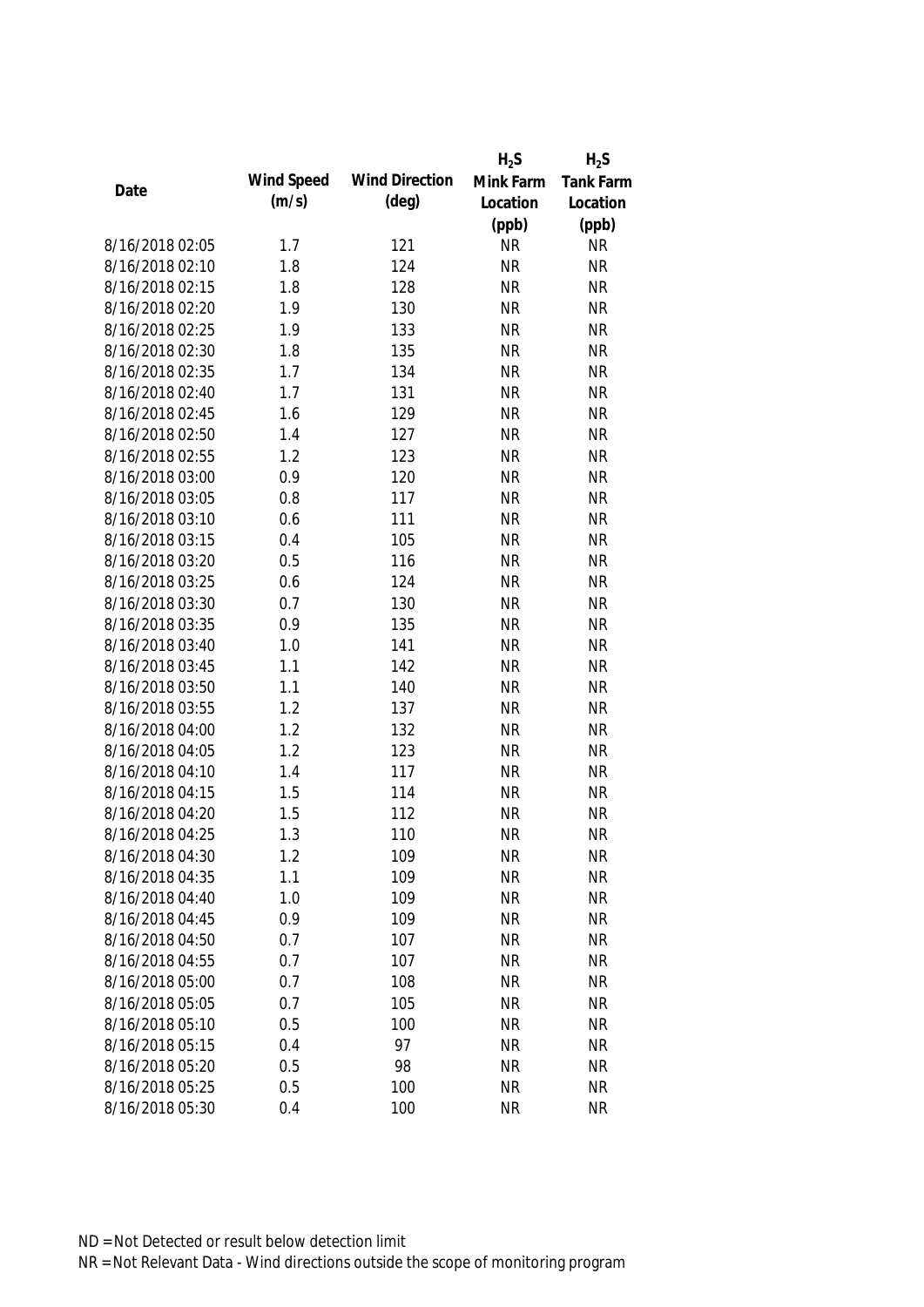|                 |            |                       | $H_2S$       | $H_2S$           |
|-----------------|------------|-----------------------|--------------|------------------|
|                 | Wind Speed | <b>Wind Direction</b> | Mink Farm    | <b>Tank Farm</b> |
| Date            | (m/s)      | $(\text{deg})$        | Location     | Location         |
|                 |            |                       | (ppb)        | (ppb)            |
| 8/16/2018 05:35 | 0.3        | 103                   | <b>NR</b>    | <b>NR</b>        |
| 8/16/2018 05:40 | 0.1        | 104                   | <b>NR</b>    | <b>NR</b>        |
| 8/16/2018 05:45 | 0.1        | 109                   | <b>NR</b>    | <b>NR</b>        |
| 8/16/2018 05:50 | 0.0        | 118                   | <b>NR</b>    | <b>NR</b>        |
| 8/16/2018 05:55 | 0.1        | 78                    | <b>NR</b>    | <b>NR</b>        |
| 8/16/2018 06:00 | 0.2        | 89                    | <b>NR</b>    | <b>NR</b>        |
| 8/16/2018 06:05 | 0.2        | 92                    | <b>NR</b>    | <b>NR</b>        |
| 8/16/2018 06:10 | 0.2        | 92                    | <b>NR</b>    | <b>NR</b>        |
| 8/16/2018 06:15 | 0.3        | 91                    | <b>NR</b>    | <b>NR</b>        |
| 8/16/2018 06:20 | 0.3        | 91                    | <b>NR</b>    | <b>NR</b>        |
| 8/16/2018 06:25 | 0.1        | 103                   | <b>NR</b>    | <b>NR</b>        |
| 8/16/2018 06:30 | 0.1        | 55                    | <b>NR</b>    | <b>NR</b>        |
| 8/16/2018 06:35 | 0.2        | 41                    | <b>NR</b>    | <b>NR</b>        |
| 8/16/2018 06:40 | 0.3        | 37                    | $\mathbf{1}$ | <b>NR</b>        |
| 8/16/2018 06:45 | 0.4        | 37                    | $\mathbf{1}$ | <b>NR</b>        |
| 8/16/2018 06:50 | 0.6        | 34                    | $\mathbf{1}$ | <b>NR</b>        |
| 8/16/2018 06:55 | 0.8        | 31                    | 1            | <b>NR</b>        |
| 8/16/2018 07:00 | 0.8        | 30                    | $\mathbf{1}$ | <b>NR</b>        |
| 8/16/2018 07:05 | 0.9        | 25                    | 1            | <b>NR</b>        |
| 8/16/2018 07:10 | 1.0        | 26                    | 1            | <b>NR</b>        |
| 8/16/2018 07:15 | 1.1        | 25                    | <b>ND</b>    | <b>NR</b>        |
| 8/16/2018 07:20 | 1.0        | 25                    | <b>ND</b>    | <b>NR</b>        |
| 8/16/2018 07:25 | 0.9        | 27                    | <b>ND</b>    | <b>NR</b>        |
| 8/16/2018 07:30 | 0.8        | 29                    | 1            | <b>NR</b>        |
| 8/16/2018 07:35 | 0.6        | 35                    | 1            | <b>NR</b>        |
| 8/16/2018 07:40 | 0.4        | 39                    | 1            | <b>NR</b>        |
| 8/16/2018 07:45 | 0.3        | 70                    | <b>NR</b>    | <b>NR</b>        |
| 8/16/2018 07:50 | 0.4        | 127                   | <b>NR</b>    | <b>NR</b>        |
| 8/16/2018 07:55 | 0.5        | 133                   | <b>NR</b>    | <b>NR</b>        |
| 8/16/2018 08:00 | 0.5        | 138                   | <b>NR</b>    | <b>NR</b>        |
| 8/16/2018 08:05 | 0.6        | 139                   | <b>NR</b>    | <b>NR</b>        |
| 8/16/2018 08:10 | 0.8        | 137                   | <b>NR</b>    | <b>NR</b>        |
| 8/16/2018 08:15 | 0.9        | 136                   | <b>NR</b>    | <b>NR</b>        |
| 8/16/2018 08:20 | 0.7        | 133                   | <b>NR</b>    | <b>NR</b>        |
| 8/16/2018 08:25 | 0.6        | 134                   | <b>NR</b>    | <b>NR</b>        |
| 8/16/2018 08:30 | 0.5        | 132                   | <b>NR</b>    | <b>NR</b>        |
| 8/16/2018 08:35 | 0.4        | 128                   | <b>NR</b>    | <b>NR</b>        |
| 8/16/2018 08:40 | 0.5        | 137                   | <b>NR</b>    | <b>NR</b>        |
| 8/16/2018 08:45 | 0.6        | 137                   | <b>NR</b>    | <b>NR</b>        |
| 8/16/2018 08:50 | 0.8        | 135                   | <b>NR</b>    | <b>NR</b>        |
| 8/16/2018 08:55 | 0.9        | 137                   | <b>NR</b>    | <b>NR</b>        |
| 8/16/2018 09:00 | 1.1        | 140                   | <b>NR</b>    | <b>NR</b>        |
|                 |            |                       |              |                  |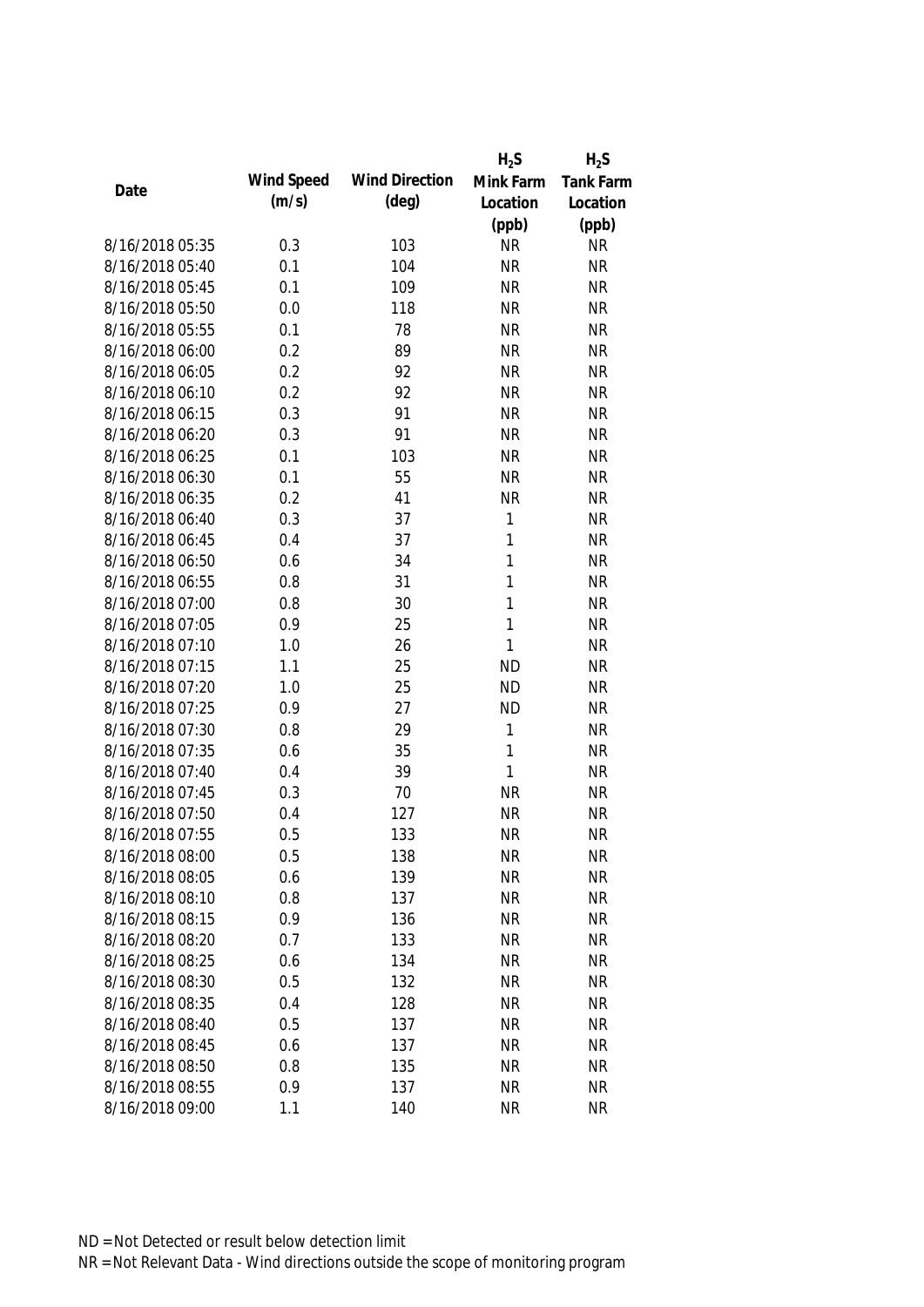|                 |            |                       | $H_2S$    | $H_2S$       |
|-----------------|------------|-----------------------|-----------|--------------|
|                 | Wind Speed | <b>Wind Direction</b> | Mink Farm | Tank Farm    |
| Date            | (m/s)      | $(\text{deg})$        | Location  | Location     |
|                 |            |                       | (ppb)     | (ppb)        |
| 8/16/2018 09:05 | 1.4        | 146                   | <b>NR</b> | <b>NR</b>    |
| 8/16/2018 09:10 | 1.5        | 151                   | <b>NR</b> | <b>NR</b>    |
| 8/16/2018 09:15 | 1.5        | 160                   | <b>NR</b> | <b>NR</b>    |
| 8/16/2018 09:20 | 1.5        | 163                   | <b>NR</b> | <b>NR</b>    |
| 8/16/2018 09:25 | 1.5        | 169                   | <b>NR</b> | <b>NR</b>    |
| 8/16/2018 09:30 | 1.6        | 164                   | <b>NR</b> | <b>NR</b>    |
| 8/16/2018 09:35 | 1.5        | 156                   | <b>NR</b> | <b>NR</b>    |
| 8/16/2018 09:40 | 1.4        | 149                   | <b>NR</b> | <b>NR</b>    |
| 8/16/2018 09:45 | 1.4        | 133                   | <b>NR</b> | <b>NR</b>    |
| 8/16/2018 09:50 | 1.3        | 130                   | <b>NR</b> | <b>NR</b>    |
| 8/16/2018 09:55 | 1.2        | 116                   | <b>NR</b> | <b>NR</b>    |
| 8/16/2018 10:00 | 1.1        | 125                   | <b>NR</b> | <b>NR</b>    |
| 8/16/2018 10:05 | 1.1        | 145                   | <b>NR</b> | <b>NR</b>    |
| 8/16/2018 10:10 | 1.1        | 186                   | <b>NR</b> | <b>NR</b>    |
| 8/16/2018 10:15 | 1.2        | 212                   | <b>NR</b> | <b>NR</b>    |
| 8/16/2018 10:20 | 1.2        | 228                   | <b>NR</b> | $\mathbf{1}$ |
| 8/16/2018 10:25 | 1.2        | 222                   | <b>NR</b> | 1            |
| 8/16/2018 10:30 | 1.1        | 219                   | <b>NR</b> | $\mathbf{1}$ |
| 8/16/2018 10:35 | 1.3        | 222                   | <b>NR</b> | 1            |
| 8/16/2018 10:40 | 1.5        | 227                   | <b>NR</b> | 1            |
| 8/16/2018 10:45 | 1.5        | 230                   | 1         | $\mathbf{1}$ |
| 8/16/2018 10:50 | 1.5        | 215                   | <b>NR</b> | <b>NR</b>    |
| 8/16/2018 10:55 | 1.6        | 199                   | <b>NR</b> | <b>NR</b>    |
| 8/16/2018 11:00 | 1.6        | 191                   | <b>NR</b> | <b>NR</b>    |
| 8/16/2018 11:05 | 1.5        | 170                   | <b>NR</b> | <b>NR</b>    |
| 8/16/2018 11:10 | 1.4        | 149                   | <b>NR</b> | <b>NR</b>    |
| 8/16/2018 11:15 | 1.3        | 142                   | <b>NR</b> | <b>NR</b>    |
| 8/16/2018 11:20 | 1.3        | 137                   | <b>NR</b> | <b>NR</b>    |
| 8/16/2018 11:25 | 1.3        | 136                   | <b>NR</b> | <b>NR</b>    |
| 8/16/2018 11:30 | 1.4        | 143                   | <b>NR</b> | <b>NR</b>    |
| 8/16/2018 11:35 | 1.4        | 128                   | <b>NR</b> | <b>NR</b>    |
| 8/16/2018 11:40 | 1.4        | 117                   | <b>NR</b> | <b>NR</b>    |
| 8/16/2018 11:45 | 1.5        | 108                   | <b>NR</b> | <b>NR</b>    |
| 8/16/2018 11:50 | 1.5        | 119                   | <b>NR</b> | <b>NR</b>    |
| 8/16/2018 11:55 | 1.5        | 131                   | <b>NR</b> | <b>NR</b>    |
| 8/16/2018 12:00 | 1.5        | 134                   | <b>NR</b> | <b>NR</b>    |
| 8/16/2018 12:05 | 1.5        | 135                   | <b>NR</b> | <b>NR</b>    |
| 8/16/2018 12:10 | 1.6        | 139                   | <b>NR</b> | <b>NR</b>    |
| 8/16/2018 12:15 | 1.6        | 142                   | <b>NR</b> | <b>NR</b>    |
|                 |            |                       |           | <b>NR</b>    |
| 8/16/2018 12:20 | 1.6        | 135                   | <b>NR</b> |              |
| 8/16/2018 12:25 | 1.7        | 123                   | <b>NR</b> | <b>NR</b>    |
| 8/16/2018 12:30 | 1.7        | 121                   | <b>NR</b> | <b>NR</b>    |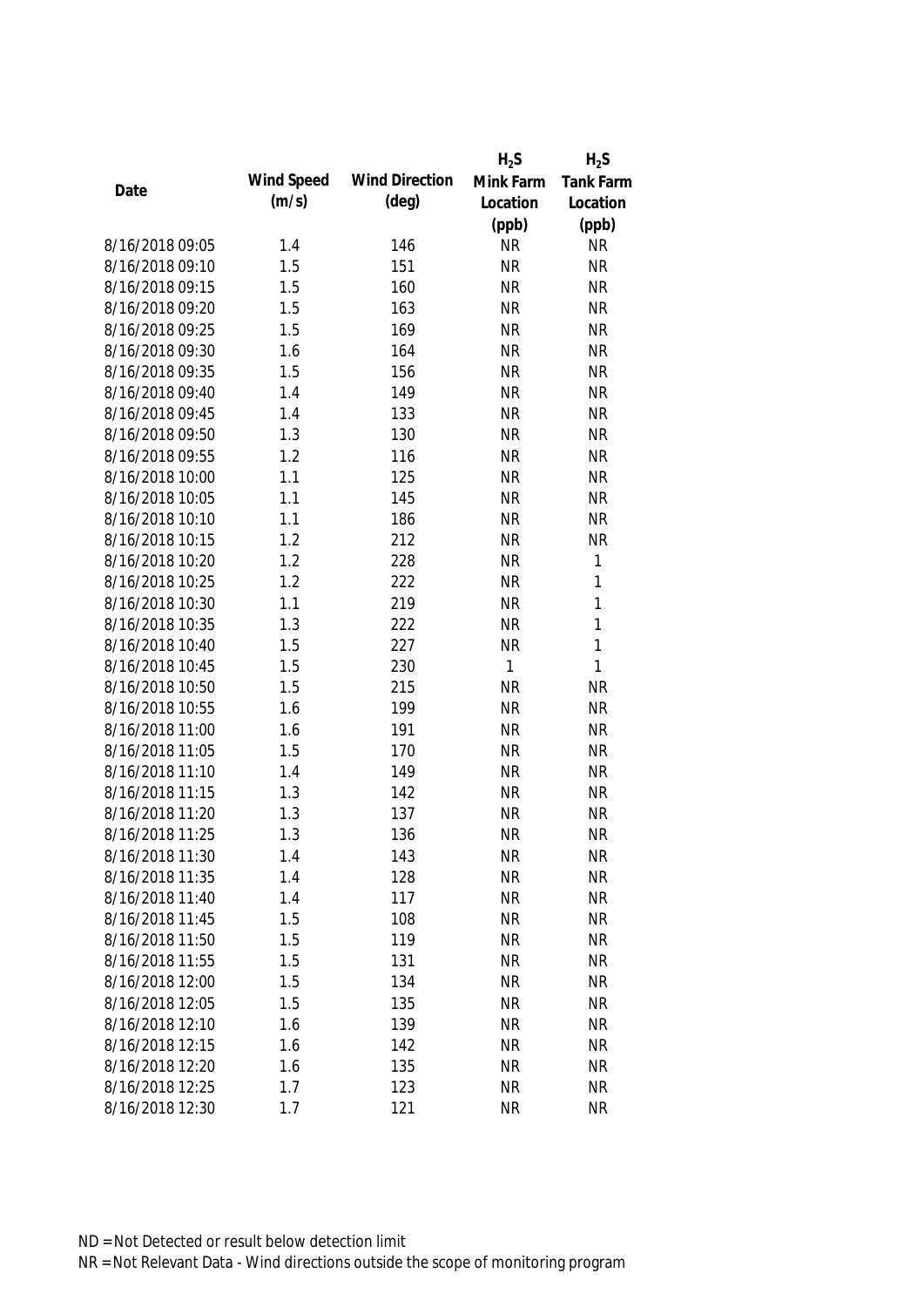|                 |            |                       | $H_2S$       | $H_2S$           |
|-----------------|------------|-----------------------|--------------|------------------|
|                 | Wind Speed | <b>Wind Direction</b> | Mink Farm    | <b>Tank Farm</b> |
| Date            | (m/s)      | $(\text{deg})$        | Location     | Location         |
|                 |            |                       | (ppb)        | (ppb)            |
| 8/16/2018 12:35 | 1.6        | 126                   | <b>NR</b>    | <b>NR</b>        |
| 8/16/2018 12:40 | 1.5        | 116                   | <b>NR</b>    | <b>NR</b>        |
| 8/16/2018 12:45 | 1.4        | 99                    | <b>NR</b>    | <b>NR</b>        |
| 8/16/2018 12:50 | 1.5        | 111                   | <b>NR</b>    | <b>NR</b>        |
| 8/16/2018 12:55 | 1.5        | 113                   | <b>NR</b>    | <b>NR</b>        |
| 8/16/2018 13:00 | 1.5        | 101                   | <b>NR</b>    | <b>NR</b>        |
| 8/16/2018 13:05 | 1.4        | 96                    | <b>NR</b>    | <b>NR</b>        |
| 8/16/2018 13:10 | 1.3        | 122                   | <b>NR</b>    | <b>NR</b>        |
| 8/16/2018 13:15 | 1.2        | 120                   | <b>NR</b>    | <b>NR</b>        |
| 8/16/2018 13:20 | 1.3        | 120                   | <b>NR</b>    | <b>NR</b>        |
| 8/16/2018 13:25 | 1.2        | 120                   | <b>NR</b>    | <b>NR</b>        |
| 8/16/2018 13:30 | 1.2        | 127                   | <b>NR</b>    | <b>NR</b>        |
| 8/16/2018 13:35 | 1.3        | 129                   | <b>NR</b>    | <b>NR</b>        |
| 8/16/2018 13:40 | 1.5        | 113                   | <b>NR</b>    | <b>NR</b>        |
| 8/16/2018 13:45 | 1.7        | 96                    | <b>NR</b>    | <b>NR</b>        |
| 8/16/2018 13:50 | 1.5        | 64                    | <b>NR</b>    | <b>NR</b>        |
| 8/16/2018 13:55 | 1.7        | 42                    | <b>NR</b>    | <b>NR</b>        |
| 8/16/2018 14:00 | 1.7        | 36                    | <b>NR</b>    | <b>NR</b>        |
| 8/16/2018 14:05 | 1.8        | 40                    | <b>NR</b>    | <b>NR</b>        |
| 8/16/2018 14:10 | 1.6        | 52                    | <b>NR</b>    | <b>NR</b>        |
| 8/16/2018 14:15 | 1.4        | 57                    | <b>NR</b>    | <b>NR</b>        |
| 8/16/2018 14:20 | 1.3        | 60                    | <b>NR</b>    | <b>NR</b>        |
| 8/16/2018 14:25 | 1.2        | 64                    | <b>NR</b>    | <b>NR</b>        |
| 8/16/2018 14:30 | 1.2        | 54                    | <b>NR</b>    | <b>NR</b>        |
| 8/16/2018 14:35 | 1.3        | 39                    | <b>ND</b>    | <b>NR</b>        |
| 8/16/2018 14:40 | 1.5        | 32                    | <b>ND</b>    | <b>NR</b>        |
| 8/16/2018 14:45 | 1.6        | 29                    | <b>ND</b>    | <b>NR</b>        |
| 8/16/2018 14:50 | 1.8        | 28                    | <b>ND</b>    | <b>NR</b>        |
| 8/16/2018 14:55 | 1.9        | 30                    | $\mathbf{1}$ | <b>NR</b>        |
| 8/16/2018 15:00 | 1.7        | 33                    | 1            | <b>NR</b>        |
| 8/16/2018 15:05 | 1.5        | 39                    | 1            | <b>NR</b>        |
| 8/16/2018 15:10 | 1.3        | 44                    | <b>NR</b>    | <b>NR</b>        |
| 8/16/2018 15:15 | 1.3        | 68                    | <b>NR</b>    | <b>NR</b>        |
| 8/16/2018 15:20 | 1.0        | 77                    | <b>NR</b>    | <b>NR</b>        |
| 8/16/2018 15:25 | 0.8        | 80                    | <b>NR</b>    | <b>NR</b>        |
| 8/16/2018 15:30 | 0.6        | 99                    | <b>NR</b>    | <b>NR</b>        |
| 8/16/2018 15:35 | 0.7        | 111                   | <b>NR</b>    | <b>NR</b>        |
| 8/16/2018 15:40 | 0.7        | 104                   | <b>NR</b>    | <b>NR</b>        |
| 8/16/2018 15:45 | 0.4        | 51                    | <b>NR</b>    | <b>NR</b>        |
| 8/16/2018 15:50 | 0.3        | 72                    | <b>NR</b>    | <b>NR</b>        |
|                 |            |                       |              |                  |
| 8/16/2018 15:55 | 0.3        | 134                   | <b>NR</b>    | <b>NR</b>        |
| 8/16/2018 16:00 | 0.3        | 142                   | <b>NR</b>    | <b>NR</b>        |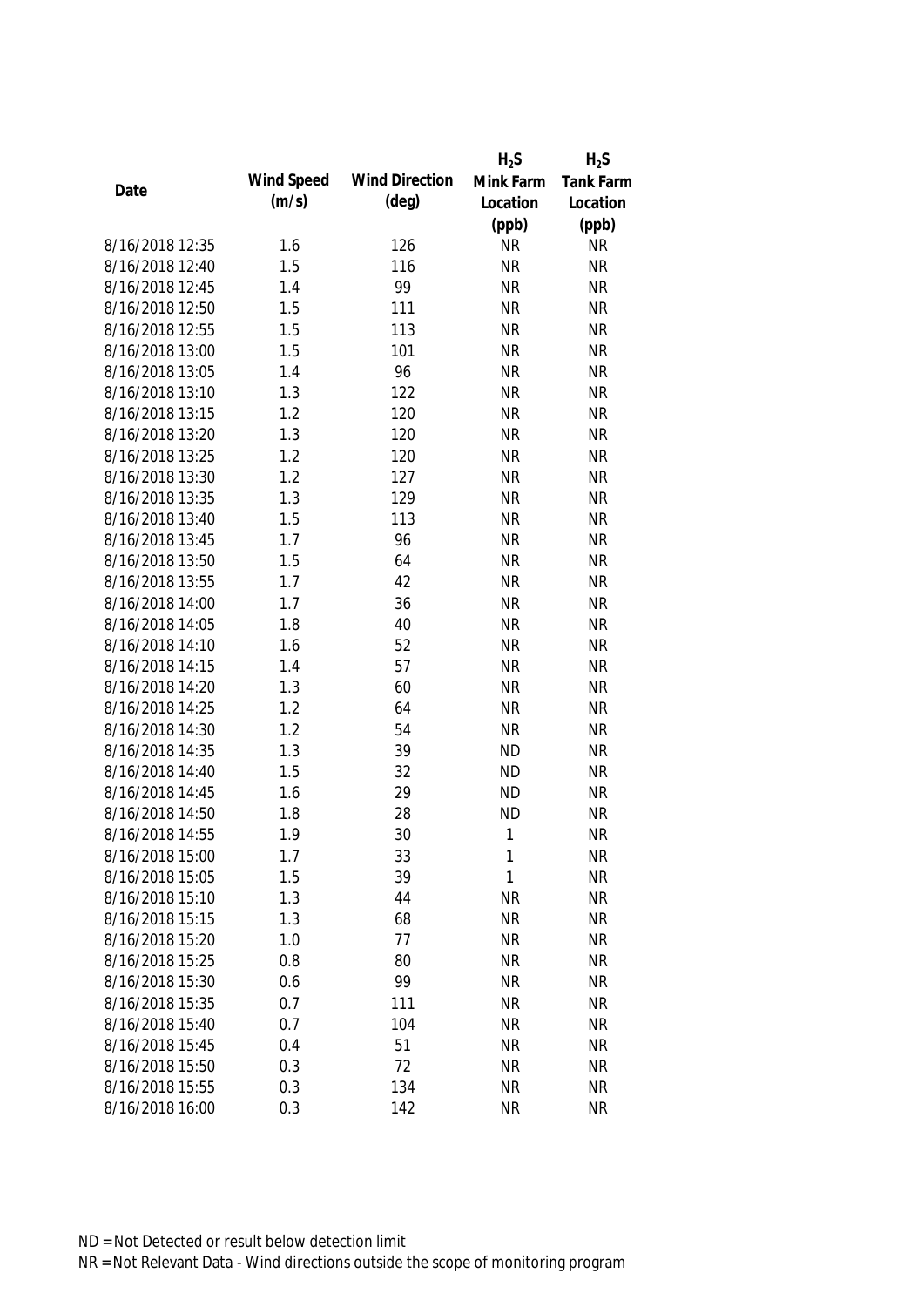|                 |            |                       | $H_2S$    | $H_2S$       |
|-----------------|------------|-----------------------|-----------|--------------|
|                 | Wind Speed | <b>Wind Direction</b> | Mink Farm | Tank Farm    |
| Date            | (m/s)      | $(\text{deg})$        | Location  | Location     |
|                 |            |                       | (ppb)     | (ppb)        |
| 8/16/2018 16:05 | 0.1        | 284                   | <b>ND</b> | <b>NR</b>    |
| 8/16/2018 16:10 | 0.1        | 55                    | <b>NR</b> | <b>NR</b>    |
| 8/16/2018 16:15 | 0.2        | 58                    | <b>NR</b> | <b>NR</b>    |
| 8/16/2018 16:20 | 0.3        | 78                    | <b>NR</b> | <b>NR</b>    |
| 8/16/2018 16:25 | 0.4        | 72                    | <b>NR</b> | <b>NR</b>    |
| 8/16/2018 16:30 | 0.4        | 79                    | <b>NR</b> | <b>NR</b>    |
| 8/16/2018 16:35 | 0.5        | 75                    | <b>NR</b> | <b>NR</b>    |
| 8/16/2018 16:40 | 0.5        | 79                    | <b>NR</b> | <b>NR</b>    |
| 8/16/2018 16:45 | 0.6        | 47                    | <b>NR</b> | <b>NR</b>    |
| 8/16/2018 16:50 | 0.9        | 236                   | <b>NR</b> | <b>NR</b>    |
| 8/16/2018 16:55 | 1.0        | 235                   | 1         | $\mathbf{1}$ |
| 8/16/2018 17:00 | 1.2        | 234                   | 1         | 1            |
| 8/16/2018 17:05 | 1.4        | 228                   | <b>NR</b> | 1            |
| 8/16/2018 17:10 | 1.5        | 225                   | <b>NR</b> | 1            |
| 8/16/2018 17:15 | 1.6        | 218                   | <b>NR</b> | 1            |
| 8/16/2018 17:20 | 1.5        | 219                   | <b>NR</b> | 1            |
| 8/16/2018 17:25 | 1.4        | 218                   | <b>NR</b> | 1            |
| 8/16/2018 17:30 | 1.2        | 219                   | <b>NR</b> | 1            |
| 8/16/2018 17:35 | 1.2        | 221                   | <b>NR</b> | 1            |
| 8/16/2018 17:40 | 1.1        | 217                   | <b>NR</b> | 1            |
| 8/16/2018 17:45 | 1.0        | 216                   | <b>NR</b> | 1            |
| 8/16/2018 17:50 | 0.9        | 218                   | <b>NR</b> | 1            |
| 8/16/2018 17:55 | 0.8        | 219                   | <b>NR</b> | $\mathbf{1}$ |
| 8/16/2018 18:00 | 0.6        | 213                   | <b>NR</b> | $\mathbf{1}$ |
| 8/16/2018 18:05 | 0.5        | 203                   | <b>NR</b> | $\mathbf{1}$ |
| 8/16/2018 18:10 | 0.4        | 203                   | <b>NR</b> | $\mathbf{1}$ |
| 8/16/2018 18:15 | 0.2        | 54                    | <b>NR</b> | <b>NR</b>    |
| 8/16/2018 18:20 | 0.1        | 77                    | <b>NR</b> | <b>NR</b>    |
| 8/16/2018 18:25 | 0.2        | 107                   | <b>NR</b> | <b>NR</b>    |
| 8/16/2018 18:30 | 0.3        | 187                   | <b>NR</b> | 1            |
| 8/16/2018 18:35 | 0.5        | 197                   | <b>NR</b> | 1            |
| 8/16/2018 18:40 | 0.6        | 194                   | <b>NR</b> | 1            |
| 8/16/2018 18:45 | 0.7        | 198                   | <b>NR</b> | 1            |
| 8/16/2018 18:50 | 0.7        | 197                   | <b>NR</b> | 1            |
| 8/16/2018 18:55 | 0.7        | 202                   | <b>NR</b> | 1            |
| 8/16/2018 19:00 | 0.6        | 185                   | <b>NR</b> | 1            |
| 8/16/2018 19:05 | 0.5        | 173                   | <b>NR</b> | 1            |
| 8/16/2018 19:10 | 0.5        | 169                   | <b>NR</b> | <b>NR</b>    |
| 8/16/2018 19:15 | 0.4        | 149                   | <b>NR</b> | <b>NR</b>    |
| 8/16/2018 19:20 | 0.5        | 150                   | <b>NR</b> | <b>NR</b>    |
| 8/16/2018 19:25 | 0.8        | 148                   | <b>NR</b> | <b>NR</b>    |
| 8/16/2018 19:30 | 0.9        | 146                   | <b>NR</b> | <b>NR</b>    |
|                 |            |                       |           |              |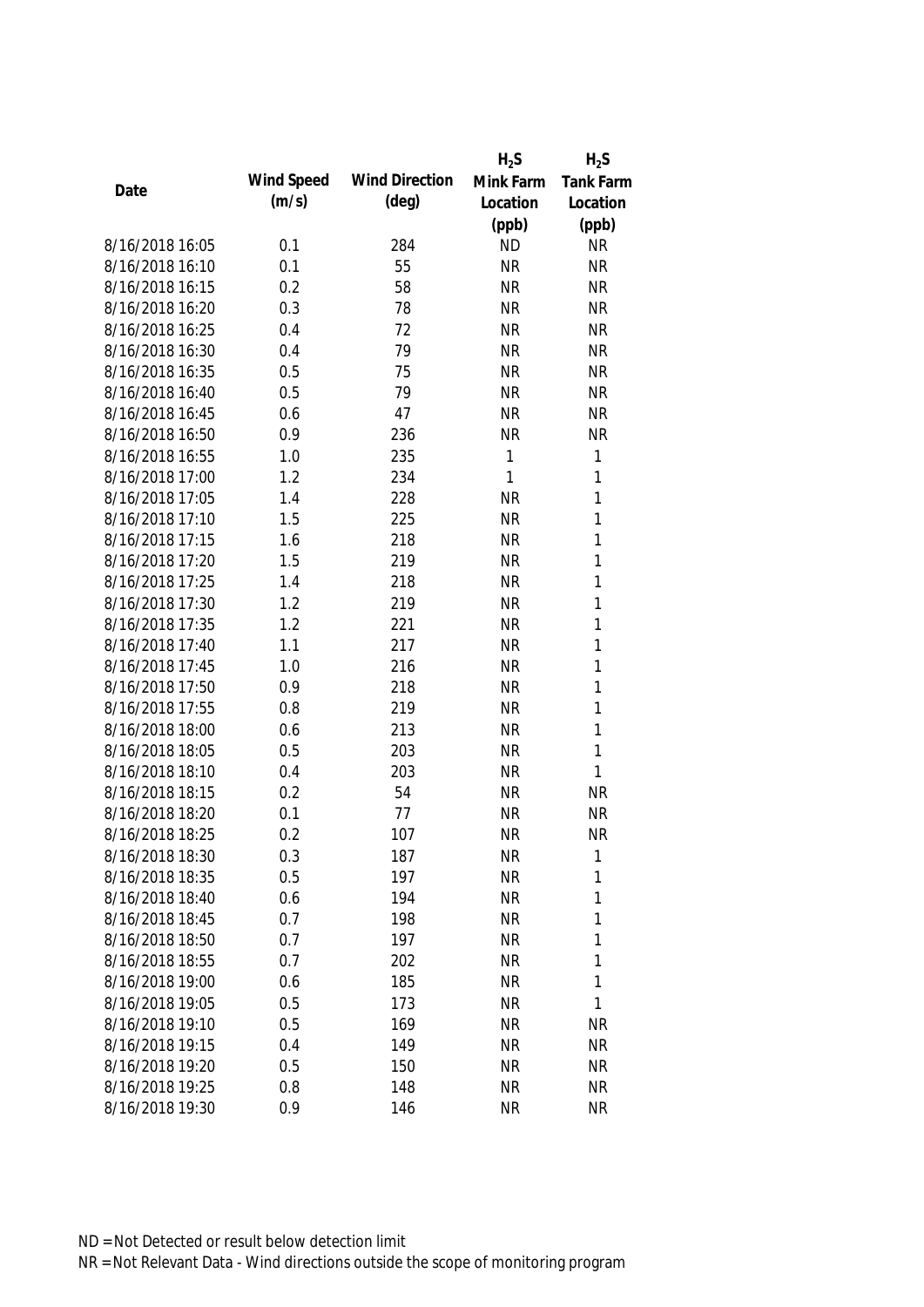|                 |            |                       | $H_2S$    | $H_2S$           |
|-----------------|------------|-----------------------|-----------|------------------|
| Date            | Wind Speed | <b>Wind Direction</b> | Mink Farm | <b>Tank Farm</b> |
|                 | (m/s)      | $(\text{deg})$        | Location  | Location         |
|                 |            |                       | (ppb)     | (ppb)            |
| 8/16/2018 19:35 | 1.0        | 138                   | <b>NR</b> | <b>NR</b>        |
| 8/16/2018 19:40 | 1.3        | 131                   | <b>NR</b> | <b>NR</b>        |
| 8/16/2018 19:45 | 1.6        | 126                   | <b>NR</b> | <b>NR</b>        |
| 8/16/2018 19:50 | 1.7        | 120                   | <b>NR</b> | <b>NR</b>        |
| 8/16/2018 19:55 | 1.8        | 114                   | <b>NR</b> | <b>NR</b>        |
| 8/16/2018 20:00 | 1.9        | 107                   | <b>NR</b> | <b>NR</b>        |
| 8/16/2018 20:05 | 1.9        | 105                   | <b>NR</b> | <b>NR</b>        |
| 8/16/2018 20:10 | 1.9        | 102                   | <b>NR</b> | <b>NR</b>        |
| 8/16/2018 20:15 | 1.6        | 98                    | <b>NR</b> | <b>NR</b>        |
| 8/16/2018 20:20 | 1.5        | 93                    | <b>NR</b> | <b>NR</b>        |
| 8/16/2018 20:25 | 1.6        | 88                    | <b>NR</b> | <b>NR</b>        |
| 8/16/2018 20:30 | 1.6        | 84                    | <b>NR</b> | <b>NR</b>        |
| 8/16/2018 20:35 | 1.6        | 82                    | <b>NR</b> | <b>NR</b>        |
| 8/16/2018 20:40 | 1.4        | 82                    | <b>NR</b> | <b>NR</b>        |
| 8/16/2018 20:45 | 1.5        | 87                    | <b>NR</b> | <b>NR</b>        |
| 8/16/2018 20:50 | 1.6        | 92                    | <b>NR</b> | <b>NR</b>        |
| 8/16/2018 20:55 | 1.5        | 94                    | <b>NR</b> | <b>NR</b>        |
| 8/16/2018 21:00 | 1.5        | 96                    | <b>NR</b> | <b>NR</b>        |
| 8/16/2018 21:05 | 1.5        | 99                    | <b>NR</b> | <b>NR</b>        |
| 8/16/2018 21:10 | 1.7        | 103                   | <b>NR</b> | <b>NR</b>        |
| 8/16/2018 21:15 | 1.8        | 107                   | <b>NR</b> | <b>NR</b>        |
| 8/16/2018 21:20 | 1.9        | 109                   | <b>NR</b> | <b>NR</b>        |
| 8/16/2018 21:25 | 1.9        | 108                   | <b>NR</b> | <b>NR</b>        |
| 8/16/2018 21:30 | 1.9        | 109                   | <b>NR</b> | <b>NR</b>        |
| 8/16/2018 21:35 | 2.1        | 109                   | <b>NR</b> | <b>NR</b>        |
| 8/16/2018 21:40 | 2.1        | 107                   | <b>NR</b> | <b>NR</b>        |
| 8/16/2018 21:45 | 2.0        | 103                   | <b>NR</b> | <b>NR</b>        |
| 8/16/2018 21:50 | 2.1        | 102                   | <b>NR</b> | <b>NR</b>        |
| 8/16/2018 21:55 | 2.2        | 103                   | <b>NR</b> | <b>NR</b>        |
| 8/16/2018 22:00 | 2.2        | 102                   | <b>NR</b> | <b>NR</b>        |
| 8/16/2018 22:05 | 2.0        | 97                    | <b>NR</b> | <b>NR</b>        |
| 8/16/2018 22:10 | 1.9        | 90                    | <b>NR</b> | <b>NR</b>        |
| 8/16/2018 22:15 | 1.8        | 86                    | <b>NR</b> | <b>NR</b>        |
| 8/16/2018 22:20 | 1.5        | 79                    | <b>NR</b> | <b>NR</b>        |
| 8/16/2018 22:25 | 1.2        | 73                    | <b>NR</b> | <b>NR</b>        |
| 8/16/2018 22:30 | 1.1        | 73                    | <b>NR</b> | <b>NR</b>        |
| 8/16/2018 22:35 | 1.2        | 79                    | <b>NR</b> | <b>NR</b>        |
| 8/16/2018 22:40 | 1.2        | 82                    | <b>NR</b> | <b>NR</b>        |
| 8/16/2018 22:45 | 1.1        | 80                    | <b>NR</b> | <b>NR</b>        |
| 8/16/2018 22:50 | 1.2        | 81                    | <b>NR</b> | <b>NR</b>        |
| 8/16/2018 22:55 | 1.4        | 86                    | <b>NR</b> | <b>NR</b>        |
| 8/16/2018 23:00 | 1.4        | 88                    | <b>NR</b> | <b>NR</b>        |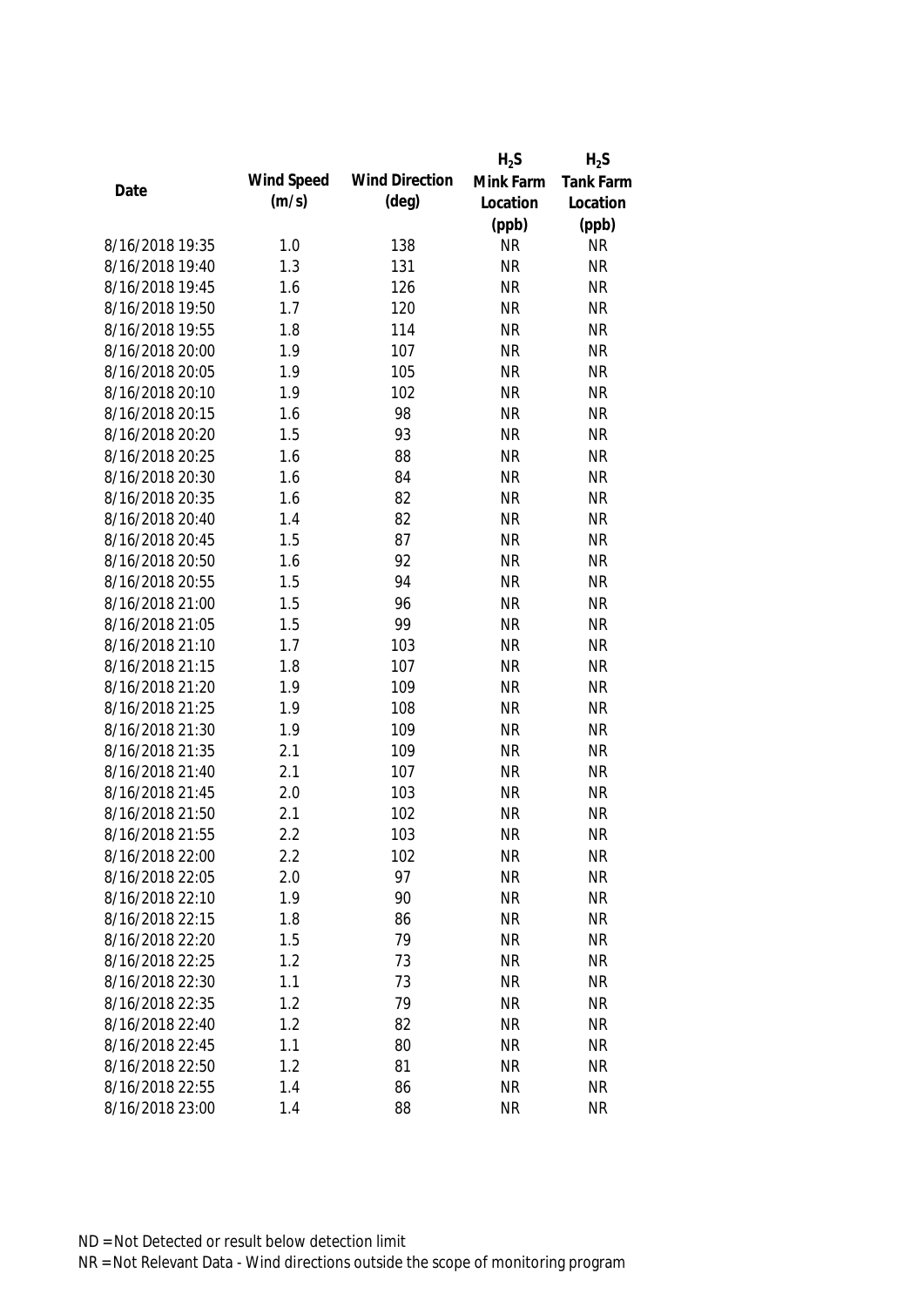|                 |            |                       | $H_2S$    | $H_2S$           |
|-----------------|------------|-----------------------|-----------|------------------|
|                 | Wind Speed | <b>Wind Direction</b> | Mink Farm | <b>Tank Farm</b> |
| Date            | (m/s)      | $(\text{deg})$        | Location  | Location         |
|                 |            |                       | (ppb)     | (ppb)            |
| 8/16/2018 23:05 | 1.5        | 89                    | <b>NR</b> | <b>NR</b>        |
| 8/16/2018 23:10 | 1.6        | 92                    | <b>NR</b> | <b>NR</b>        |
| 8/16/2018 23:15 | 1.8        | 97                    | <b>NR</b> | <b>NR</b>        |
| 8/16/2018 23:20 | 1.8        | 97                    | <b>NR</b> | <b>NR</b>        |
| 8/16/2018 23:25 | 1.8        | 94                    | <b>NR</b> | <b>NR</b>        |
| 8/16/2018 23:30 | 1.7        | 90                    | <b>NR</b> | <b>NR</b>        |
| 8/16/2018 23:35 | 1.6        | 82                    | <b>NR</b> | <b>NR</b>        |
| 8/16/2018 23:40 | 1.4        | 77                    | <b>NR</b> | <b>NR</b>        |
| 8/16/2018 23:45 | 1.2        | 70                    | <b>NR</b> | <b>NR</b>        |
| 8/16/2018 23:50 | 1.1        | 68                    | <b>NR</b> | <b>NR</b>        |
| 8/16/2018 23:55 | 1.0        | 64                    | <b>NR</b> | <b>NR</b>        |
| 8/16/2018 24:00 | 0.9        | 62                    | <b>NR</b> | <b>NR</b>        |
| 8/17/2018 00:05 | 1.3        | 49                    | <b>NR</b> | <b>NR</b>        |
| 8/17/2018 00:10 | 2.4        | 13                    | <b>NR</b> | <b>NR</b>        |
| 8/17/2018 00:15 | 3.2        | 330                   | <b>NR</b> | <b>NR</b>        |
| 8/17/2018 00:20 | 3.7        | 307                   | <b>NR</b> | <b>NR</b>        |
| 8/17/2018 00:25 | 4.2        | 298                   | <b>NR</b> | <b>NR</b>        |
| 8/17/2018 00:30 | 4.3        | 287                   | 4         | <b>NR</b>        |
| 8/17/2018 00:35 | 4.0        | 296                   | <b>NR</b> | <b>NR</b>        |
| 8/17/2018 00:40 | 3.3        | 313                   | <b>NR</b> | <b>NR</b>        |
| 8/17/2018 00:45 | 2.8        | 339                   | <b>NR</b> | <b>NR</b>        |
| 8/17/2018 00:50 | 2.4        | 12                    | <b>NR</b> | <b>NR</b>        |
| 8/17/2018 00:55 | 2.1        | 43                    | <b>NR</b> | <b>NR</b>        |
| 8/17/2018 01:00 | 2.1        | 52                    | <b>NR</b> | <b>NR</b>        |
| 8/17/2018 01:05 | 1.9        | 53                    | <b>NR</b> | <b>NR</b>        |
| 8/17/2018 01:10 | 1.6        | 65                    | <b>NR</b> | <b>NR</b>        |
| 8/17/2018 01:15 | 1.5        | 77                    | <b>NR</b> | <b>NR</b>        |
| 8/17/2018 01:20 | 1.5        | 80                    | <b>NR</b> | <b>NR</b>        |
| 8/17/2018 01:25 | 1.6        | 78                    | <b>NR</b> | <b>NR</b>        |
| 8/17/2018 01:30 | 1.6        | 84                    | <b>NR</b> | <b>NR</b>        |
| 8/17/2018 01:35 | 1.7        | 99                    | <b>NR</b> | <b>NR</b>        |
| 8/17/2018 01:40 | 1.9        | 105                   | <b>NR</b> | <b>NR</b>        |
| 8/17/2018 01:45 | 2.1        | 113                   | <b>NR</b> | <b>NR</b>        |
| 8/17/2018 01:50 | 2.2        | 125                   | <b>NR</b> | <b>NR</b>        |
| 8/17/2018 01:55 | 2.3        | 132                   | <b>NR</b> | <b>NR</b>        |
| 8/17/2018 02:00 | 2.6        | 138                   | <b>NR</b> | <b>NR</b>        |
| 8/17/2018 02:05 | 2.7        | 138                   | <b>NR</b> | <b>NR</b>        |
| 8/17/2018 02:10 | 2.6        | 139                   | <b>NR</b> | <b>NR</b>        |
| 8/17/2018 02:15 | 2.5        | 135                   | <b>NR</b> | <b>NR</b>        |
|                 |            |                       |           |                  |
| 8/17/2018 02:20 | 2.3        | 123                   | <b>NR</b> | <b>NR</b>        |
| 8/17/2018 02:25 | 1.9        | 116                   | <b>NR</b> | <b>NR</b>        |
| 8/17/2018 02:30 | 1.6        | 98                    | <b>NR</b> | <b>NR</b>        |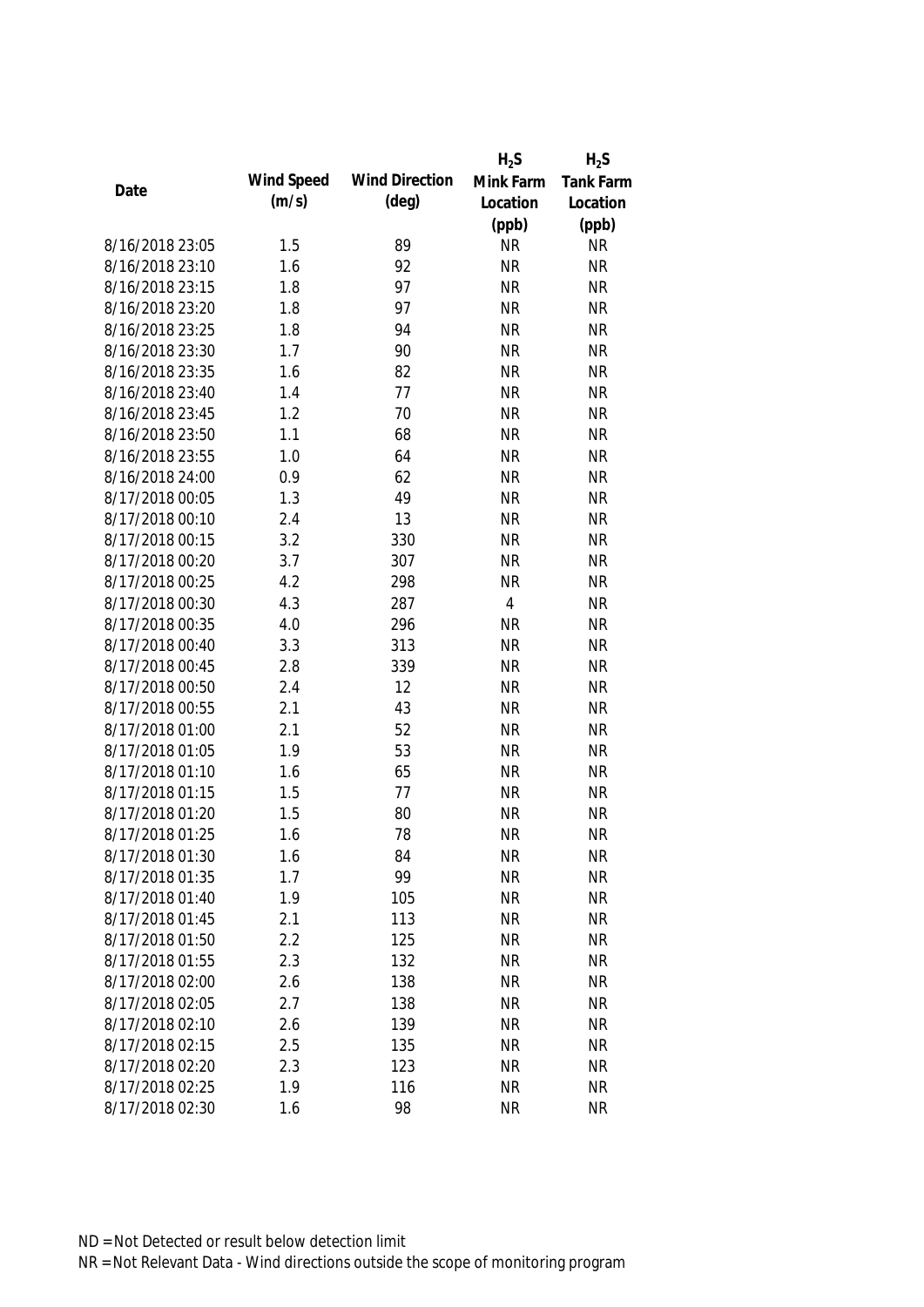|                 |            |                       | $H_2S$       | $H_2S$           |
|-----------------|------------|-----------------------|--------------|------------------|
| Date            | Wind Speed | <b>Wind Direction</b> | Mink Farm    | <b>Tank Farm</b> |
|                 | (m/s)      | $(\text{deg})$        | Location     | Location         |
|                 |            |                       | (ppb)        | (ppb)            |
| 8/17/2018 02:35 | 1.4        | 76                    | <b>NR</b>    | <b>NR</b>        |
| 8/17/2018 02:40 | 1.4        | 55                    | <b>NR</b>    | <b>NR</b>        |
| 8/17/2018 02:45 | 1.4        | 43                    | <b>NR</b>    | <b>NR</b>        |
| 8/17/2018 02:50 | 1.5        | 40                    | <b>ND</b>    | <b>NR</b>        |
| 8/17/2018 02:55 | 1.7        | 39                    | 1            | <b>NR</b>        |
| 8/17/2018 03:00 | 1.7        | 39                    | 1            | <b>NR</b>        |
| 8/17/2018 03:05 | 1.7        | 39                    | $\mathbf{1}$ | <b>NR</b>        |
| 8/17/2018 03:10 | 1.8        | 40                    | $\mathbf{1}$ | <b>NR</b>        |
| 8/17/2018 03:15 | 1.7        | 39                    | $\mathbf{1}$ | <b>NR</b>        |
| 8/17/2018 03:20 | 1.7        | 39                    | 1            | <b>NR</b>        |
| 8/17/2018 03:25 | 1.7        | 36                    | 1            | <b>NR</b>        |
| 8/17/2018 03:30 | 1.8        | 34                    | 1            | <b>NR</b>        |
| 8/17/2018 03:35 | 1.7        | 39                    | 1            | <b>NR</b>        |
| 8/17/2018 03:40 | 1.6        | 51                    | <b>NR</b>    | <b>NR</b>        |
| 8/17/2018 03:45 | 1.6        | 66                    | <b>NR</b>    | <b>NR</b>        |
| 8/17/2018 03:50 | 1.5        | 81                    | <b>NR</b>    | <b>NR</b>        |
| 8/17/2018 03:55 | 1.4        | 101                   | <b>NR</b>    | <b>NR</b>        |
| 8/17/2018 04:00 | 1.4        | 124                   | <b>NR</b>    | <b>NR</b>        |
| 8/17/2018 04:05 | 1.6        | 134                   | <b>NR</b>    | <b>NR</b>        |
| 8/17/2018 04:10 | 1.6        | 140                   | <b>NR</b>    | <b>NR</b>        |
| 8/17/2018 04:15 | 1.6        | 142                   | <b>NR</b>    | <b>NR</b>        |
| 8/17/2018 04:20 | 1.7        | 143                   | <b>NR</b>    | <b>NR</b>        |
| 8/17/2018 04:25 | 1.7        | 141                   | <b>NR</b>    | <b>NR</b>        |
| 8/17/2018 04:30 | 1.6        | 137                   | <b>NR</b>    | <b>NR</b>        |
| 8/17/2018 04:35 | 1.3        | 135                   | <b>NR</b>    | <b>NR</b>        |
| 8/17/2018 04:40 | 1.1        | 136                   | <b>NR</b>    | <b>NR</b>        |
| 8/17/2018 04:45 | 1.1        | 153                   | <b>NR</b>    | <b>NR</b>        |
| 8/17/2018 04:50 | 1.1        | 174                   | <b>NR</b>    | $\mathbf{1}$     |
| 8/17/2018 04:55 | 1.2        | 193                   | <b>NR</b>    | $\mathbf{1}$     |
| 8/17/2018 05:00 | 1.4        | 200                   | <b>NR</b>    | 1                |
| 8/17/2018 05:05 | 1.7        | 197                   | <b>NR</b>    | 1                |
| 8/17/2018 05:10 | 1.8        | 196                   | <b>NR</b>    | 1                |
| 8/17/2018 05:15 | 1.9        | 193                   | <b>NR</b>    | 1                |
| 8/17/2018 05:20 | 1.9        | 188                   | <b>NR</b>    | 1                |
| 8/17/2018 05:25 | 1.8        | 183                   | <b>NR</b>    | 1                |
| 8/17/2018 05:30 | 1.7        | 182                   | <b>NR</b>    | $\mathbf{1}$     |
| 8/17/2018 05:35 | 1.8        | 182                   | <b>NR</b>    | 1                |
| 8/17/2018 05:40 | 1.9        | 183                   | <b>NR</b>    | 1                |
| 8/17/2018 05:45 | 2.0        | 182                   | <b>NR</b>    | 1                |
| 8/17/2018 05:50 | 2.1        | 182                   | <b>NR</b>    | 1                |
| 8/17/2018 05:55 | 2.3        | 182                   | <b>NR</b>    | 1                |
| 8/17/2018 06:00 | 2.5        | 183                   | <b>NR</b>    | 1                |
|                 |            |                       |              |                  |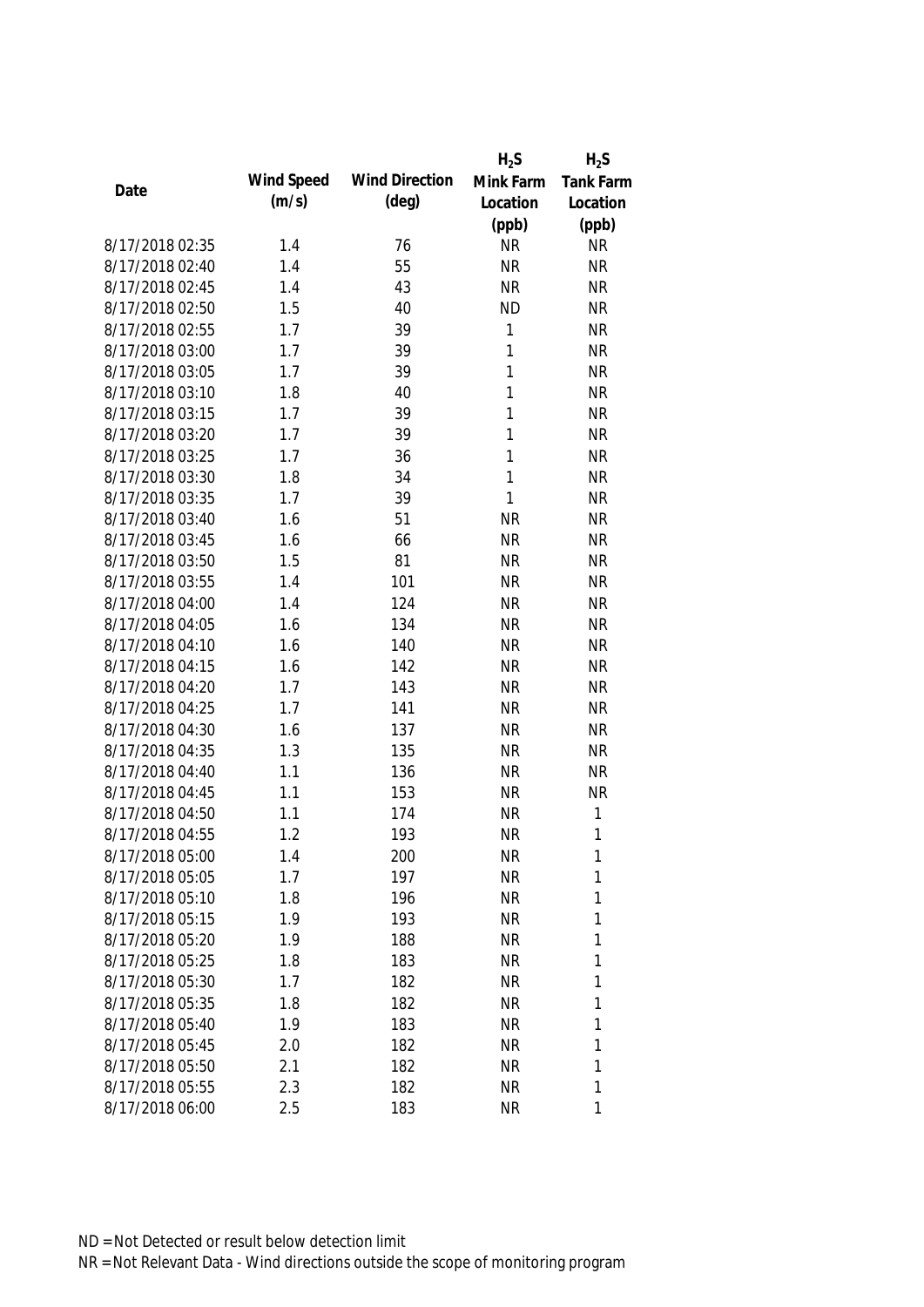|                 |            |                       | $H_2S$    | $H_2S$         |
|-----------------|------------|-----------------------|-----------|----------------|
|                 | Wind Speed | <b>Wind Direction</b> | Mink Farm | Tank Farm      |
| Date            | (m/s)      | $(\text{deg})$        | Location  | Location       |
|                 |            |                       | (ppb)     | (ppb)          |
| 8/17/2018 06:05 | 2.6        | 183                   | <b>NR</b> | 1              |
| 8/17/2018 06:10 | 2.7        | 182                   | <b>NR</b> | <b>ND</b>      |
| 8/17/2018 06:15 | 2.9        | 183                   | <b>NR</b> | $\mathbf{1}$   |
| 8/17/2018 06:20 | 3.0        | 183                   | <b>NR</b> | $\mathbf{1}$   |
| 8/17/2018 06:25 | 3.0        | 183                   | <b>NR</b> | $\mathbf{1}$   |
| 8/17/2018 06:30 | 3.0        | 181                   | <b>NR</b> | $\mathbf{1}$   |
| 8/17/2018 06:35 | 3.0        | 180                   | <b>NR</b> | $\mathbf{1}$   |
| 8/17/2018 06:40 | 3.0        | 177                   | <b>NR</b> | $\mathbf{1}$   |
| 8/17/2018 06:45 | 2.8        | 172                   | <b>NR</b> | $\mathbf{1}$   |
| 8/17/2018 06:50 | 2.7        | 166                   | <b>NR</b> | <b>NR</b>      |
| 8/17/2018 06:55 | 2.5        | 161                   | <b>NR</b> | <b>NR</b>      |
| 8/17/2018 07:00 | 2.4        | 155                   | <b>NR</b> | <b>NR</b>      |
| 8/17/2018 07:05 | 2.2        | 149                   | <b>NR</b> | <b>NR</b>      |
| 8/17/2018 07:10 | 1.8        | 144                   | <b>NR</b> | <b>NR</b>      |
| 8/17/2018 07:15 | 1.5        | 141                   | <b>NR</b> | <b>NR</b>      |
| 8/17/2018 07:20 | 1.2        | 134                   | <b>NR</b> | <b>NR</b>      |
| 8/17/2018 07:25 | 0.8        | 127                   | <b>NR</b> | <b>NR</b>      |
| 8/17/2018 07:30 | 0.5        | 119                   | <b>NR</b> | <b>NR</b>      |
| 8/17/2018 07:35 | 0.2        | 82                    | <b>NR</b> | <b>NR</b>      |
| 8/17/2018 07:40 | 0.1        | 360                   | 1         | <b>NR</b>      |
| 8/17/2018 07:45 | 0.0        | CALM                  | <b>NR</b> | <b>NR</b>      |
| 8/17/2018 07:50 | 0.0        | CALM                  | <b>NR</b> | <b>NR</b>      |
| 8/17/2018 07:55 | 0.0        | CALM                  | <b>NR</b> | <b>NR</b>      |
| 8/17/2018 08:00 | 0.0        | CALM                  | <b>NR</b> | <b>NR</b>      |
| 8/17/2018 08:05 | 0.0        | CALM                  | <b>NR</b> | <b>NR</b>      |
| 8/17/2018 08:10 | 0.1        | 207                   | <b>NR</b> | $\mathbf{1}$   |
| 8/17/2018 08:15 | 0.2        | 222                   | <b>NR</b> | $\mathbf{1}$   |
| 8/17/2018 08:20 | 0.4        | 221                   | <b>NR</b> | $\mathbf{1}$   |
| 8/17/2018 08:25 | 0.7        | 216                   | <b>NR</b> | $\mathbf{1}$   |
| 8/17/2018 08:30 | 0.8        | 217                   | <b>NR</b> | 1              |
| 8/17/2018 08:35 | 1.1        | 216                   | <b>NR</b> | $\mathbf{1}$   |
| 8/17/2018 08:40 | 1.1        | 213                   | <b>NR</b> | $\mathbf{1}$   |
| 8/17/2018 08:45 | 1.0        | 210                   | <b>NR</b> | 1              |
| 8/17/2018 08:50 | 0.8        | 206                   | <b>NR</b> | 1              |
| 8/17/2018 08:55 | 0.6        | 204                   | <b>NR</b> | $\overline{2}$ |
| 8/17/2018 09:00 | 0.6        | 193                   | <b>NR</b> | $\overline{2}$ |
| 8/17/2018 09:05 | 0.6        | 178                   | <b>NR</b> | $\overline{2}$ |
| 8/17/2018 09:10 | 0.6        | 169                   | <b>NR</b> | <b>NR</b>      |
| 8/17/2018 09:15 | 0.7        | 164                   | <b>NR</b> | <b>NR</b>      |
| 8/17/2018 09:20 | 0.9        | 157                   | <b>NR</b> | <b>NR</b>      |
| 8/17/2018 09:25 | 0.9        | 150                   | <b>NR</b> | <b>NR</b>      |
| 8/17/2018 09:30 | 0.9        | 143                   | <b>NR</b> | <b>NR</b>      |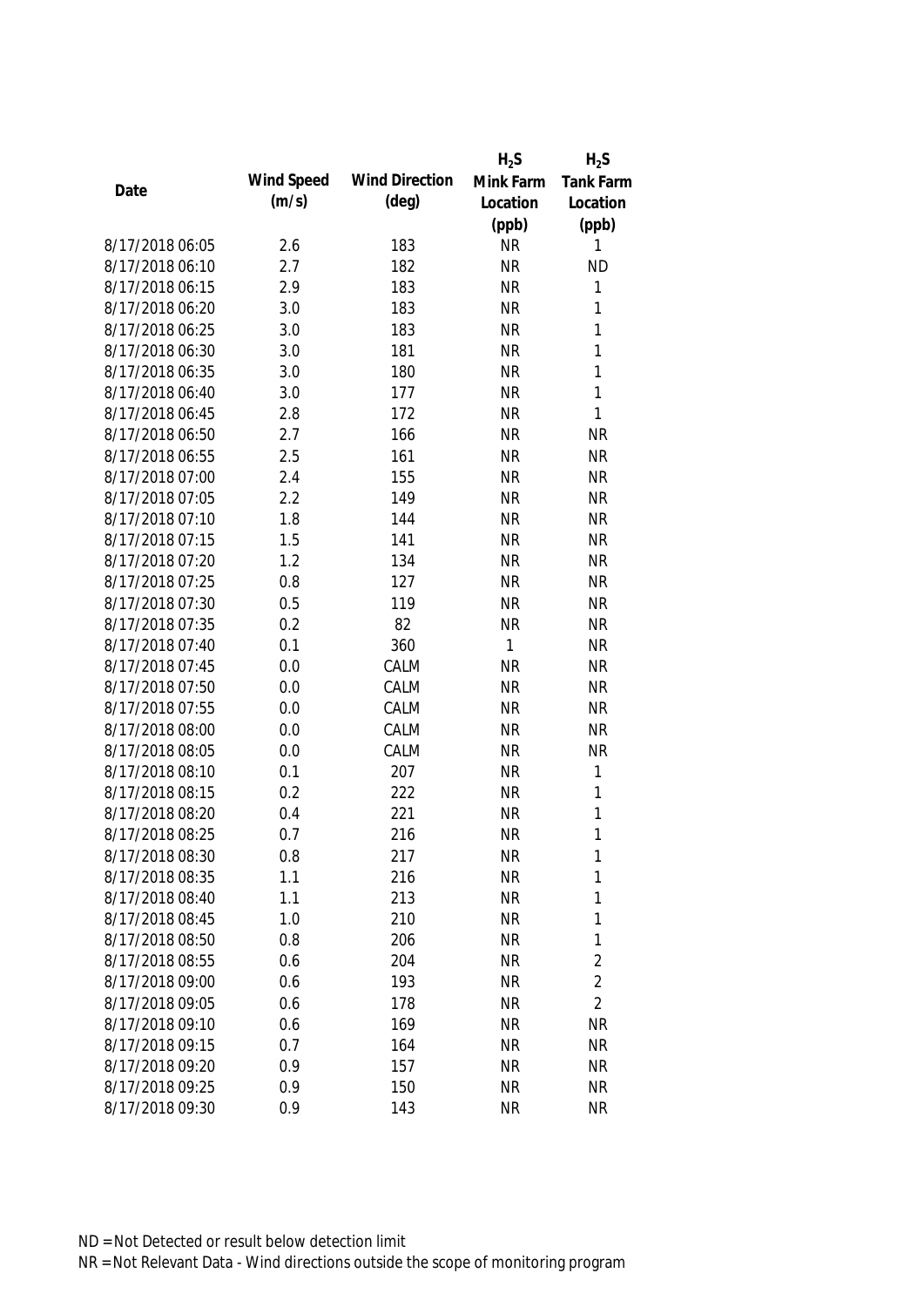|                 |            |                       | $H_2S$    | $H_2S$           |
|-----------------|------------|-----------------------|-----------|------------------|
| Date            | Wind Speed | <b>Wind Direction</b> | Mink Farm | <b>Tank Farm</b> |
|                 | (m/s)      | $(\text{deg})$        | Location  | Location         |
|                 |            |                       | (ppb)     | (ppb)            |
| 8/17/2018 09:35 | 0.9        | 139                   | <b>NR</b> | <b>NR</b>        |
| 8/17/2018 09:40 | 1.0        | 145                   | <b>NR</b> | <b>NR</b>        |
| 8/17/2018 09:45 | 1.0        | 153                   | <b>NR</b> | <b>NR</b>        |
| 8/17/2018 09:50 | 1.0        | 154                   | <b>NR</b> | <b>NR</b>        |
| 8/17/2018 09:55 | 1.2        | 154                   | <b>NR</b> | <b>NR</b>        |
| 8/17/2018 10:00 | 1.3        | 159                   | <b>NR</b> | <b>NR</b>        |
| 8/17/2018 10:05 | 1.4        | 159                   | <b>NR</b> | <b>NR</b>        |
| 8/17/2018 10:10 | 1.4        | 156                   | <b>NR</b> | <b>NR</b>        |
| 8/17/2018 10:15 | 1.4        | 153                   | <b>NR</b> | <b>NR</b>        |
| 8/17/2018 10:20 | 1.4        | 157                   | <b>NR</b> | <b>NR</b>        |
| 8/17/2018 10:25 | 1.4        | 156                   | <b>NR</b> | <b>NR</b>        |
| 8/17/2018 10:30 | 1.5        | 152                   | <b>NR</b> | <b>NR</b>        |
| 8/17/2018 10:35 | 1.5        | 150                   | <b>NR</b> | <b>NR</b>        |
| 8/17/2018 10:40 | 1.6        | 154                   | <b>NR</b> | <b>NR</b>        |
| 8/17/2018 10:45 | 1.8        | 154                   | <b>NR</b> | <b>NR</b>        |
| 8/17/2018 10:50 | 1.9        | 158                   | <b>NR</b> | <b>NR</b>        |
| 8/17/2018 10:55 | 2.0        | 163                   | <b>NR</b> | <b>NR</b>        |
| 8/17/2018 11:00 | 2.1        | 166                   | <b>NR</b> | <b>NR</b>        |
| 8/17/2018 11:05 | 2.0        | 170                   | <b>NR</b> | $\overline{2}$   |
| 8/17/2018 11:10 | 2.0        | 170                   | <b>NR</b> | $\mathbf{1}$     |
| 8/17/2018 11:15 | 2.0        | 172                   | <b>NR</b> | $\mathbf{1}$     |
| 8/17/2018 11:20 | 2.1        | 172                   | <b>NR</b> | $\mathbf{1}$     |
| 8/17/2018 11:25 | 2.0        | 176                   | <b>NR</b> | $\mathbf{1}$     |
| 8/17/2018 11:30 | 1.9        | 184                   | <b>NR</b> | $\mathbf{1}$     |
| 8/17/2018 11:35 | 2.0        | 191                   | <b>NR</b> | $\mathbf{1}$     |
| 8/17/2018 11:40 | 2.0        | 200                   | <b>NR</b> | $\mathbf{1}$     |
| 8/17/2018 11:45 | 1.9        | 208                   | <b>NR</b> | $\mathbf{1}$     |
| 8/17/2018 11:50 | 1.8        | 208                   | <b>NR</b> | 1                |
| 8/17/2018 11:55 | 2.0        | 202                   | <b>NR</b> | 1                |
| 8/17/2018 12:00 | 2.2        | 192                   | <b>NR</b> | 1                |
| 8/17/2018 12:05 | 2.3        | 185                   | <b>NR</b> | $\mathbf{1}$     |
| 8/17/2018 12:10 | 2.3        | 178                   | <b>NR</b> | 1                |
| 8/17/2018 12:15 | 2.3        | 170                   | <b>NR</b> | $\mathbf{1}$     |
| 8/17/2018 12:20 | 2.2        | 165                   | <b>NR</b> | <b>NR</b>        |
| 8/17/2018 12:25 | 2.1        | 161                   | <b>NR</b> | <b>NR</b>        |
| 8/17/2018 12:30 | 1.9        | 161                   | <b>NR</b> | <b>NR</b>        |
| 8/17/2018 12:35 | 1.8        | 161                   | <b>NR</b> | <b>NR</b>        |
| 8/17/2018 12:40 | 1.7        | 163                   | <b>NR</b> | <b>NR</b>        |
| 8/17/2018 12:45 | 1.7        | 167                   | <b>NR</b> | <b>NR</b>        |
| 8/17/2018 12:50 | 1.7        | 171                   | <b>NR</b> | 1                |
| 8/17/2018 12:55 | 1.7        | 177                   | <b>NR</b> | 1                |
| 8/17/2018 13:00 | 1.7        | 179                   | <b>NR</b> | 1                |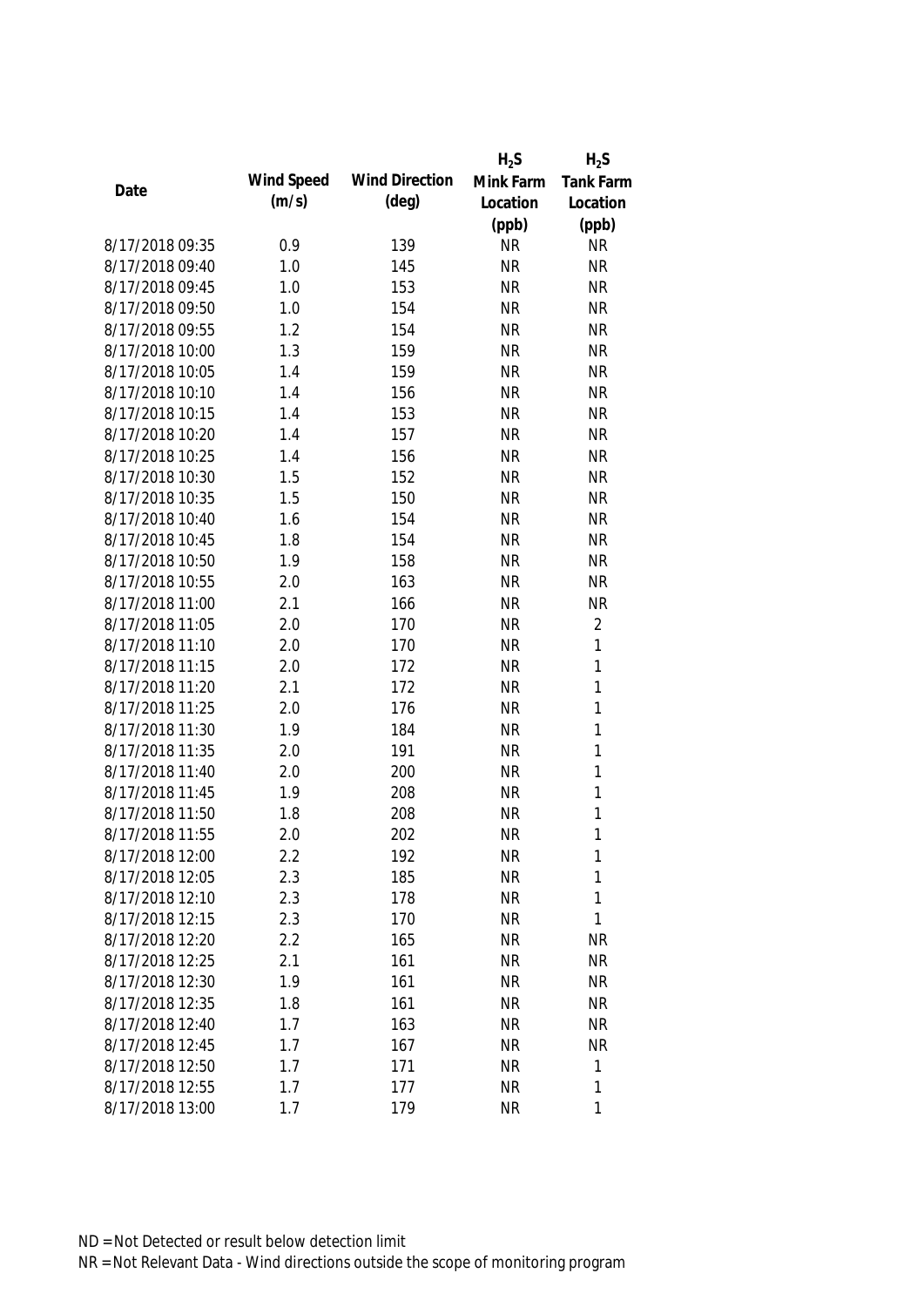|                 |            |                       | $H_2S$       | $H_2S$           |
|-----------------|------------|-----------------------|--------------|------------------|
| Date            | Wind Speed | <b>Wind Direction</b> | Mink Farm    | <b>Tank Farm</b> |
|                 | (m/s)      | $(\text{deg})$        | Location     | Location         |
|                 |            |                       | (ppb)        | (ppb)            |
| 8/17/2018 13:05 | 1.5        | 183                   | <b>NR</b>    | 1                |
| 8/17/2018 13:10 | 1.5        | 195                   | <b>NR</b>    | <b>NR</b>        |
| 8/17/2018 13:15 | 1.5        | 216                   | <b>NR</b>    | <b>NR</b>        |
| 8/17/2018 13:20 | 1.6        | 249                   | <b>NR</b>    | <b>NR</b>        |
| 8/17/2018 13:25 | 1.6        | 268                   | <b>NR</b>    | <b>NR</b>        |
| 8/17/2018 13:30 | 1.7        | 288                   | $\mathbf{1}$ | <b>NR</b>        |
| 8/17/2018 13:35 | 1.8        | 291                   | 1            | <b>NR</b>        |
| 8/17/2018 13:40 | 1.7        | 288                   | 1            | <b>NR</b>        |
| 8/17/2018 13:45 | 1.6        | 287                   | <b>NR</b>    | <b>NR</b>        |
| 8/17/2018 13:50 | 1.6        | 305                   | <b>NR</b>    | <b>NR</b>        |
| 8/17/2018 13:55 | 1.4        | 321                   | <b>NR</b>    | <b>NR</b>        |
| 8/17/2018 14:00 | 1.2        | 318                   | <b>NR</b>    | <b>NR</b>        |
| 8/17/2018 14:05 | 1.2        | 303                   | <b>NR</b>    | <b>NR</b>        |
| 8/17/2018 14:10 | 1.2        | 303                   | <b>NR</b>    | <b>NR</b>        |
| 8/17/2018 14:15 | 1.3        | 291                   | <b>NR</b>    | <b>NR</b>        |
| 8/17/2018 14:20 | 1.3        | 264                   | <b>NR</b>    | <b>NR</b>        |
| 8/17/2018 14:25 | 1.4        | 252                   | <b>ND</b>    | 1                |
| 8/17/2018 14:30 | 1.5        | 253                   | <b>ND</b>    | 1                |
| 8/17/2018 14:35 | 1.6        | 259                   | <b>ND</b>    | 1                |
| 8/17/2018 14:40 | 1.4        | 257                   | <b>ND</b>    | 1                |
| 8/17/2018 14:45 | 1.3        | 247                   | <b>ND</b>    | 1                |
| 8/17/2018 14:50 | 1.3        | 248                   | <b>ND</b>    | 1                |
| 8/17/2018 14:55 | 1.4        | 238                   | <b>ND</b>    | 1                |
| 8/17/2018 15:00 | 1.4        | 229                   | <b>NR</b>    | 1                |
| 8/17/2018 15:05 | 1.3        | 227                   | <b>NR</b>    | $\mathbf{1}$     |
| 8/17/2018 15:10 | 1.2        | 223                   | <b>NR</b>    | 1                |
| 8/17/2018 15:15 | 1.1        | 214                   | <b>NR</b>    | 1                |
| 8/17/2018 15:20 | 1.1        | 184                   | <b>NR</b>    | 1                |
| 8/17/2018 15:25 | 1.2        | 164                   | <b>NR</b>    | <b>NR</b>        |
| 8/17/2018 15:30 | 1.2        | 149                   | <b>NR</b>    | <b>NR</b>        |
| 8/17/2018 15:35 | 1.3        | 131                   | <b>NR</b>    | <b>NR</b>        |
| 8/17/2018 15:40 | 1.5        | 126                   | <b>NR</b>    | <b>NR</b>        |
| 8/17/2018 15:45 | 1.7        | 123                   | <b>NR</b>    | <b>NR</b>        |
| 8/17/2018 15:50 | 1.6        | 117                   | <b>NR</b>    | <b>NR</b>        |
| 8/17/2018 15:55 | 1.5        | 113                   | <b>NR</b>    | <b>NR</b>        |
| 8/17/2018 16:00 | 1.4        | 107                   | <b>NR</b>    | <b>NR</b>        |
| 8/17/2018 16:05 | 1.4        | 110                   | <b>NR</b>    | <b>NR</b>        |
| 8/17/2018 16:10 | 1.3        | 114                   | <b>NR</b>    | <b>NR</b>        |
| 8/17/2018 16:15 | 1.1        | 115                   | <b>NR</b>    | <b>NR</b>        |
| 8/17/2018 16:20 | 1.1        | 121                   | <b>NR</b>    | <b>NR</b>        |
| 8/17/2018 16:25 | 1.2        | 133                   | <b>NR</b>    | <b>NR</b>        |
| 8/17/2018 16:30 | 1.4        | 141                   | <b>NR</b>    | <b>NR</b>        |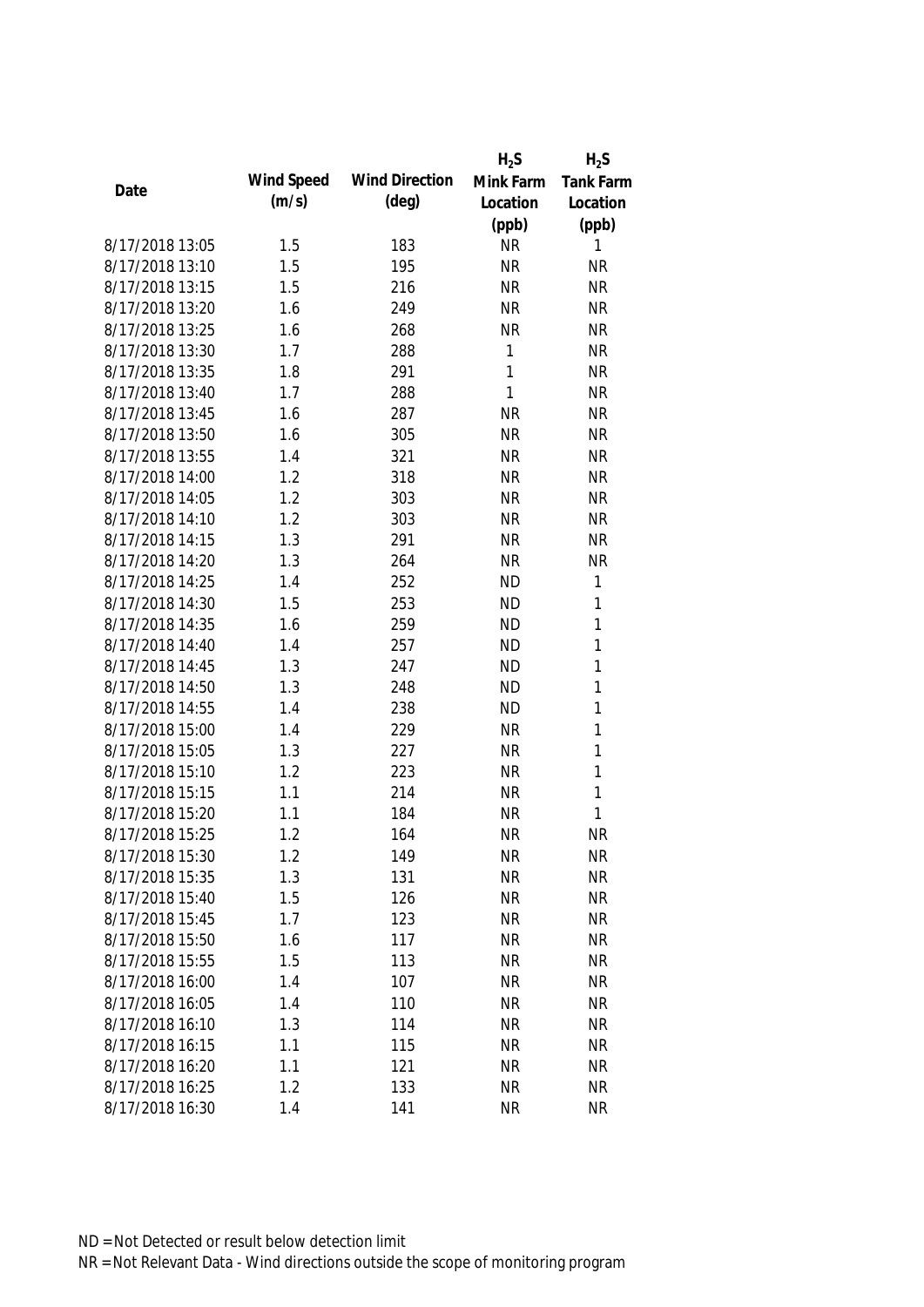|                 |            |                       | $H_2S$    | $H_2S$       |
|-----------------|------------|-----------------------|-----------|--------------|
|                 | Wind Speed | <b>Wind Direction</b> | Mink Farm | Tank Farm    |
| Date            | (m/s)      | $(\text{deg})$        | Location  | Location     |
|                 |            |                       | (ppb)     | (ppb)        |
| 8/17/2018 16:35 | 1.6        | 157                   | <b>NR</b> | <b>NR</b>    |
| 8/17/2018 16:40 | 2.0        | 167                   | <b>NR</b> | <b>NR</b>    |
| 8/17/2018 16:45 | 2.6        | 175                   | <b>NR</b> | $\mathbf 1$  |
| 8/17/2018 16:50 | 2.9        | 186                   | <b>NR</b> | $\mathbf{1}$ |
| 8/17/2018 16:55 | 3.0        | 191                   | <b>NR</b> | $\mathbf{1}$ |
| 8/17/2018 17:00 | 3.2        | 196                   | <b>NR</b> | $\mathbf{1}$ |
| 8/17/2018 17:05 | 3.2        | 194                   | <b>NR</b> | $\mathbf{1}$ |
| 8/17/2018 17:10 | 3.1        | 193                   | <b>NR</b> | $\mathbf{1}$ |
| 8/17/2018 17:15 | 2.9        | 199                   | <b>NR</b> | $\mathbf{1}$ |
| 8/17/2018 17:20 | 2.8        | 201                   | <b>NR</b> | $\mathbf{1}$ |
| 8/17/2018 17:25 | 2.8        | 206                   | <b>NR</b> | $\mathbf{1}$ |
| 8/17/2018 17:30 | 2.7        | 211                   | <b>NR</b> | $\mathbf{1}$ |
| 8/17/2018 17:35 | 2.6        | 214                   | <b>NR</b> | <b>NR</b>    |
| 8/17/2018 17:40 | 2.6        | 206                   | <b>NR</b> | <b>NR</b>    |
| 8/17/2018 17:45 | 2.5        | 165                   | <b>NR</b> | <b>NR</b>    |
| 8/17/2018 17:50 | 2.4        | 112                   | <b>NR</b> | <b>NR</b>    |
| 8/17/2018 17:55 | 2.2        | 84                    | <b>NR</b> | <b>NR</b>    |
| 8/17/2018 18:00 | 2.1        | 72                    | <b>NR</b> | <b>NR</b>    |
| 8/17/2018 18:05 | 2.2        | 74                    | <b>NR</b> | <b>NR</b>    |
| 8/17/2018 18:10 | 2.1        | 66                    | <b>NR</b> | <b>NR</b>    |
| 8/17/2018 18:15 | 2.2        | 56                    | <b>NR</b> | <b>NR</b>    |
| 8/17/2018 18:20 | 2.2        | 55                    | <b>NR</b> | <b>NR</b>    |
| 8/17/2018 18:25 | 2.2        | 59                    | <b>NR</b> | <b>NR</b>    |
| 8/17/2018 18:30 | 2.3        | 63                    | <b>NR</b> | <b>NR</b>    |
| 8/17/2018 18:35 | 2.2        | 72                    | <b>NR</b> | <b>NR</b>    |
| 8/17/2018 18:40 | 2.2        | 81                    | <b>NR</b> | <b>NR</b>    |
| 8/17/2018 18:45 | 2.1        | 89                    | <b>NR</b> | <b>NR</b>    |
| 8/17/2018 18:50 | 2.1        | 91                    | <b>NR</b> | <b>NR</b>    |
| 8/17/2018 18:55 | 2.0        | 90                    | <b>NR</b> | <b>NR</b>    |
| 8/17/2018 19:00 | 2.0        | 90                    | <b>NR</b> | <b>NR</b>    |
| 8/17/2018 19:05 | 1.8        | 86                    | <b>NR</b> | <b>NR</b>    |
| 8/17/2018 19:10 | 1.8        | 91                    | <b>NR</b> | <b>NR</b>    |
| 8/17/2018 19:15 | 1.6        | 94                    | <b>NR</b> | <b>NR</b>    |
| 8/17/2018 19:20 | 1.5        | 98                    | <b>NR</b> | <b>NR</b>    |
| 8/17/2018 19:25 | 1.1        | 102                   | <b>NR</b> | <b>NR</b>    |
| 8/17/2018 19:30 | 0.9        | 108                   | <b>NR</b> | <b>NR</b>    |
| 8/17/2018 19:35 | 0.9        | 131                   | <b>NR</b> | <b>NR</b>    |
| 8/17/2018 19:40 | 0.8        | 150                   | <b>NR</b> | <b>NR</b>    |
| 8/17/2018 19:45 | 0.6        | 163                   | <b>NR</b> | <b>NR</b>    |
| 8/17/2018 19:50 | 0.5        | 174                   | <b>NR</b> | 1            |
| 8/17/2018 19:55 | 0.5        | 174                   | <b>NR</b> | 1            |
| 8/17/2018 20:00 | 0.4        | 180                   | <b>NR</b> | 1            |
|                 |            |                       |           |              |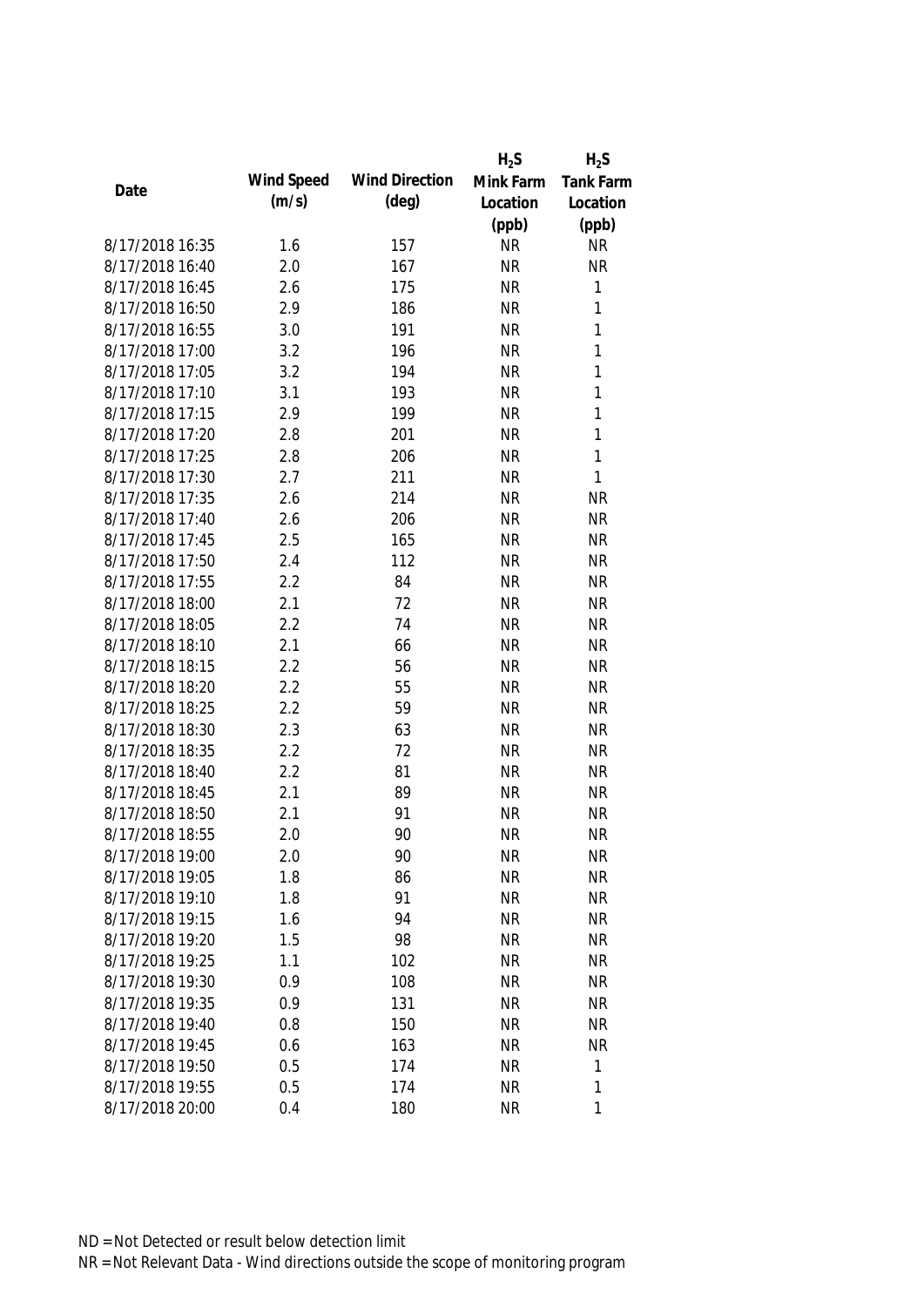|                 |            |                       | $H_2S$       | $H_2S$           |
|-----------------|------------|-----------------------|--------------|------------------|
| Date            | Wind Speed | <b>Wind Direction</b> | Mink Farm    | <b>Tank Farm</b> |
|                 | (m/s)      | $(\text{deg})$        | Location     | Location         |
|                 |            |                       | (ppb)        | (ppb)            |
| 8/17/2018 20:05 | 0.2        | 184                   | <b>NR</b>    | 1                |
| 8/17/2018 20:10 | 0.0        | CALM                  | <b>NR</b>    | <b>NR</b>        |
| 8/17/2018 20:15 | 0.0        | CALM                  | <b>NR</b>    | <b>NR</b>        |
| 8/17/2018 20:20 | 0.1        | 3                     | 1            | <b>NR</b>        |
| 8/17/2018 20:25 | 0.2        | $\overline{4}$        | <b>ND</b>    | <b>NR</b>        |
| 8/17/2018 20:30 | 0.2        | 32                    | <b>ND</b>    | <b>NR</b>        |
| 8/17/2018 20:35 | 0.4        | 65                    | <b>NR</b>    | <b>NR</b>        |
| 8/17/2018 20:40 | 0.5        | 77                    | <b>NR</b>    | <b>NR</b>        |
| 8/17/2018 20:45 | 0.7        | 73                    | <b>NR</b>    | <b>NR</b>        |
| 8/17/2018 20:50 | 0.7        | 79                    | <b>NR</b>    | <b>NR</b>        |
| 8/17/2018 20:55 | 0.8        | 78                    | <b>NR</b>    | <b>NR</b>        |
| 8/17/2018 21:00 | 0.8        | 69                    | <b>NR</b>    | <b>NR</b>        |
| 8/17/2018 21:05 | 0.9        | 58                    | <b>NR</b>    | <b>NR</b>        |
| 8/17/2018 21:10 | 0.8        | 50                    | <b>NR</b>    | <b>NR</b>        |
| 8/17/2018 21:15 | 0.8        | 46                    | <b>NR</b>    | <b>NR</b>        |
| 8/17/2018 21:20 | 0.7        | 43                    | <b>NR</b>    | <b>NR</b>        |
| 8/17/2018 21:25 | 0.7        | 42                    | <b>NR</b>    | <b>NR</b>        |
| 8/17/2018 21:30 | 0.7        | 43                    | <b>NR</b>    | <b>NR</b>        |
| 8/17/2018 21:35 | 0.6        | 42                    | <b>NR</b>    | <b>NR</b>        |
| 8/17/2018 21:40 | 0.7        | 36                    | 1            | <b>NR</b>        |
| 8/17/2018 21:45 | 0.7        | 33                    | 1            | <b>NR</b>        |
| 8/17/2018 21:50 | 0.8        | 30                    | 1            | <b>NR</b>        |
| 8/17/2018 21:55 | 1.0        | 27                    | 1            | <b>NR</b>        |
| 8/17/2018 22:00 | 1.1        | 26                    | $\mathbf{1}$ | <b>NR</b>        |
| 8/17/2018 22:05 | 1.2        | 27                    | 1            | <b>NR</b>        |
| 8/17/2018 22:10 | 1.1        | 28                    | 1            | <b>NR</b>        |
| 8/17/2018 22:15 | 1.1        | 31                    | 1            | <b>NR</b>        |
| 8/17/2018 22:20 | 1.0        | 34                    | 1            | <b>NR</b>        |
| 8/17/2018 22:25 | 0.8        | 39                    | 1            | <b>NR</b>        |
| 8/17/2018 22:30 | 0.8        | 45                    | <b>NR</b>    | <b>NR</b>        |
| 8/17/2018 22:35 | 0.7        | 54                    | <b>NR</b>    | <b>NR</b>        |
| 8/17/2018 22:40 | 0.7        | 57                    | <b>NR</b>    | <b>NR</b>        |
| 8/17/2018 22:45 | 0.7        | 61                    | <b>NR</b>    | <b>NR</b>        |
| 8/17/2018 22:50 | 0.8        | 61                    | <b>NR</b>    | <b>NR</b>        |
| 8/17/2018 22:55 | 0.9        | 56                    | <b>NR</b>    | <b>NR</b>        |
| 8/17/2018 23:00 | 1.0        | 52                    | <b>NR</b>    | <b>NR</b>        |
| 8/17/2018 23:05 | 1.0        | 46                    | <b>NR</b>    | <b>NR</b>        |
| 8/17/2018 23:10 | 0.9        | 45                    | <b>NR</b>    | <b>NR</b>        |
| 8/17/2018 23:15 | 0.9        | 40                    | <b>ND</b>    | <b>NR</b>        |
| 8/17/2018 23:20 | 0.8        | 39                    | 1            | <b>NR</b>        |
| 8/17/2018 23:25 | 0.7        | 42                    | <b>NR</b>    | <b>NR</b>        |
| 8/17/2018 23:30 | 0.5        | 40                    | <b>ND</b>    | <b>NR</b>        |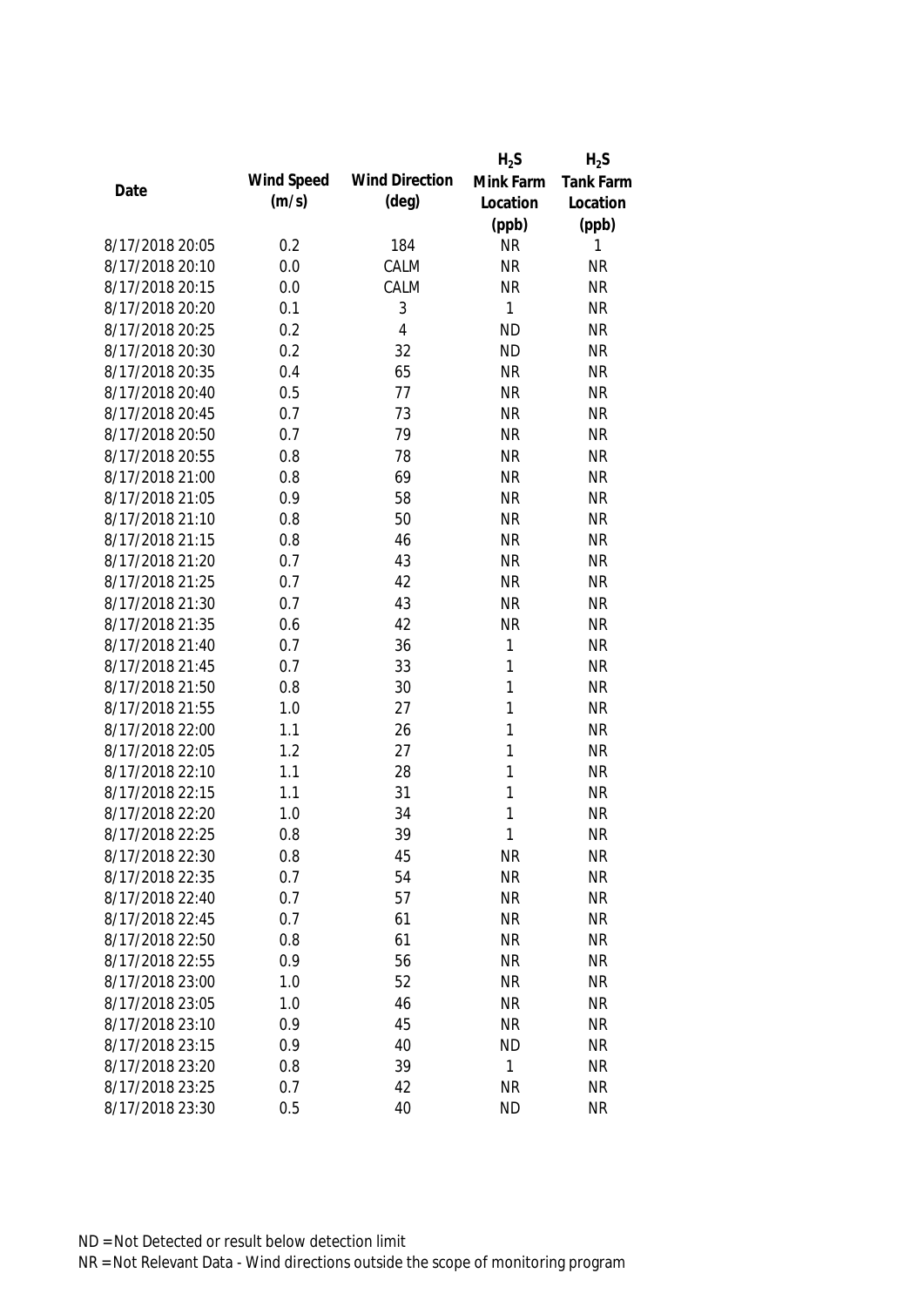|                 |            |                       | $H_2S$    | $H_2S$           |
|-----------------|------------|-----------------------|-----------|------------------|
| Date            | Wind Speed | <b>Wind Direction</b> | Mink Farm | <b>Tank Farm</b> |
|                 | (m/s)      | $(\text{deg})$        | Location  | Location         |
|                 |            |                       | (ppb)     | (ppb)            |
| 8/17/2018 23:35 | 0.4        | 38                    | 1         | <b>NR</b>        |
| 8/17/2018 23:40 | 0.4        | 33                    | 1         | <b>NR</b>        |
| 8/17/2018 23:45 | 0.3        | 34                    | 1         | <b>NR</b>        |
| 8/17/2018 23:50 | 0.3        | 27                    | 1         | <b>NR</b>        |
| 8/17/2018 23:55 | 0.4        | 12                    | 1         | <b>NR</b>        |
| 8/17/2018 24:00 | 0.5        | $\sqrt{3}$            | 1         | <b>NR</b>        |
| 8/18/2018 00:05 | 0.6        | 3                     | 1         | <b>NR</b>        |
| 8/18/2018 00:10 | 0.6        | 4                     | 1         | <b>NR</b>        |
| 8/18/2018 00:15 | 0.6        | 4                     | 1         | <b>NR</b>        |
| 8/18/2018 00:20 | 0.6        | 6                     | 1         | <b>NR</b>        |
| 8/18/2018 00:25 | 0.5        | 8                     | 1         | <b>NR</b>        |
| 8/18/2018 00:30 | 0.4        | 21                    | 1         | <b>NR</b>        |
| 8/18/2018 00:35 | 0.4        | 31                    | 1         | <b>NR</b>        |
| 8/18/2018 00:40 | 0.5        | 33                    | 1         | <b>NR</b>        |
| 8/18/2018 00:45 | 0.5        | 34                    | <b>ND</b> | <b>NR</b>        |
| 8/18/2018 00:50 | 0.6        | 36                    | 1         | <b>NR</b>        |
| 8/18/2018 00:55 | 0.7        | 36                    | 1         | <b>NR</b>        |
| 8/18/2018 01:00 | 0.7        | 37                    | 1         | <b>NR</b>        |
| 8/18/2018 01:05 | 0.6        | 36                    | 1         | <b>NR</b>        |
| 8/18/2018 01:10 | 0.6        | 32                    | 1         | <b>NR</b>        |
| 8/18/2018 01:15 | 0.5        | 31                    | 1         | <b>NR</b>        |
| 8/18/2018 01:20 | 0.4        | 26                    | 1         | <b>NR</b>        |
| 8/18/2018 01:25 | 0.3        | 19                    | 1         | <b>NR</b>        |
| 8/18/2018 01:30 | 0.3        | 18                    | 1         | <b>NR</b>        |
| 8/18/2018 01:35 | 0.3        | 18                    | 1         | <b>NR</b>        |
| 8/18/2018 01:40 | 0.2        | 18                    | 1         | <b>NR</b>        |
| 8/18/2018 01:45 | 0.2        | 16                    | 1         | <b>NR</b>        |
| 8/18/2018 01:50 | 0.2        | 16                    | 1         | <b>NR</b>        |
| 8/18/2018 01:55 | 0.3        | 16                    | 1         | <b>NR</b>        |
| 8/18/2018 02:00 | 0.4        | 15                    | 1         | <b>NR</b>        |
| 8/18/2018 02:05 | 0.5        | 13                    | 1         | <b>NR</b>        |
| 8/18/2018 02:10 | 0.6        | 13                    | 1         | <b>NR</b>        |
| 8/18/2018 02:15 | 0.8        | 13                    | 1         | <b>NR</b>        |
| 8/18/2018 02:20 | 0.9        | 13                    | 1         | <b>NR</b>        |
| 8/18/2018 02:25 | 1.1        | 13                    | 1         | <b>NR</b>        |
| 8/18/2018 02:30 | 1.3        | 14                    | 1         | <b>NR</b>        |
| 8/18/2018 02:35 | 1.3        | 16                    | 1         | <b>NR</b>        |
| 8/18/2018 02:40 | 1.3        | 16                    | 1         | <b>NR</b>        |
| 8/18/2018 02:45 | 1.4        | 17                    | 1         | <b>NR</b>        |
| 8/18/2018 02:50 | 1.5        | 18                    | 1         | <b>NR</b>        |
| 8/18/2018 02:55 | 1.5        | 18                    | 1         | <b>NR</b>        |
| 8/18/2018 03:00 | 1.6        | 19                    | 1         | <b>NR</b>        |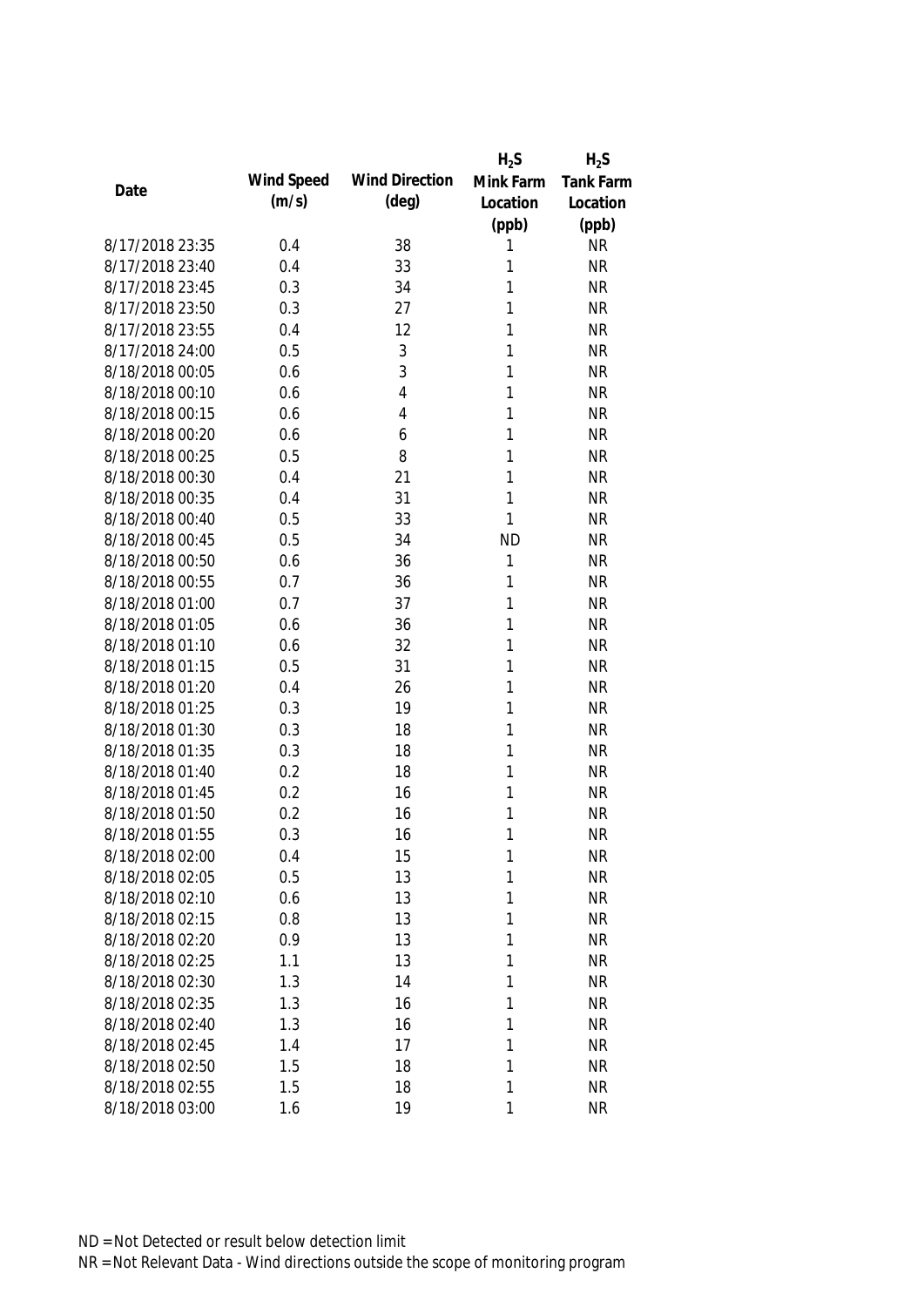|                 |            |                       | $H_2S$         | $H_2S$           |
|-----------------|------------|-----------------------|----------------|------------------|
| Date            | Wind Speed | <b>Wind Direction</b> | Mink Farm      | <b>Tank Farm</b> |
|                 | (m/s)      | $(\text{deg})$        | Location       | Location         |
|                 |            |                       | (ppb)          | (ppb)            |
| 8/18/2018 03:05 | 1.6        | 19                    | 1              | <b>NR</b>        |
| 8/18/2018 03:10 | 1.7        | 19                    | 1              | <b>NR</b>        |
| 8/18/2018 03:15 | 1.8        | 19                    | 1              | <b>NR</b>        |
| 8/18/2018 03:20 | 1.7        | 18                    | 1              | <b>NR</b>        |
| 8/18/2018 03:25 | 1.5        | 16                    | 1              | <b>NR</b>        |
| 8/18/2018 03:30 | 1.4        | 12                    | 1              | <b>NR</b>        |
| 8/18/2018 03:35 | 1.3        | 8                     | 1              | <b>NR</b>        |
| 8/18/2018 03:40 | 1.3        | $\overline{7}$        | 1              | <b>NR</b>        |
| 8/18/2018 03:45 | 1.1        | 8                     | 1              | <b>NR</b>        |
| 8/18/2018 03:50 | 1.1        | 10                    | 1              | <b>NR</b>        |
| 8/18/2018 03:55 | 1.2        | 12                    | 1              | <b>NR</b>        |
| 8/18/2018 04:00 | 1.3        | 15                    | $\mathbf{1}$   | <b>NR</b>        |
| 8/18/2018 04:05 | 1.2        | 16                    | 1              | <b>NR</b>        |
| 8/18/2018 04:10 | 1.1        | 16                    | <b>ND</b>      | <b>NR</b>        |
| 8/18/2018 04:15 | 1.0        | 14                    | 1              | <b>NR</b>        |
| 8/18/2018 04:20 | 0.9        | 15                    | $\mathbf{1}$   | <b>NR</b>        |
| 8/18/2018 04:25 | 0.8        | 16                    | 1              | <b>NR</b>        |
| 8/18/2018 04:30 | 0.8        | 19                    | 1              | <b>NR</b>        |
| 8/18/2018 04:35 | 1.0        | 19                    | 1              | <b>NR</b>        |
| 8/18/2018 04:40 | 1.0        | 18                    | 1              | <b>NR</b>        |
| 8/18/2018 04:45 | 1.2        | 14                    | 1              | <b>NR</b>        |
| 8/18/2018 04:50 | 1.3        | 12                    | 1              | <b>NR</b>        |
| 8/18/2018 04:55 | 1.5        | 11                    | 1              | <b>NR</b>        |
| 8/18/2018 05:00 | 1.3        | 10                    | $\mathbf{1}$   | <b>NR</b>        |
| 8/18/2018 05:05 | 1.3        | 11                    | 1              | <b>NR</b>        |
| 8/18/2018 05:10 | 1.4        | 14                    | 1              | <b>NR</b>        |
| 8/18/2018 05:15 | 1.4        | 18                    | 1              | <b>NR</b>        |
| 8/18/2018 05:20 | 1.4        | 23                    | $\overline{2}$ | <b>NR</b>        |
| 8/18/2018 05:25 | 1.5        | 23                    | $\mathbf{1}$   | <b>NR</b>        |
| 8/18/2018 05:30 | 1.7        | 21                    | 1              | <b>NR</b>        |
| 8/18/2018 05:35 | 1.7        | 19                    | 1              | <b>NR</b>        |
| 8/18/2018 05:40 | 1.8        | 18                    | 1              | <b>NR</b>        |
| 8/18/2018 05:45 | 1.8        | 15                    | 1              | <b>NR</b>        |
| 8/18/2018 05:50 | 1.8        | 14                    | 1              | <b>NR</b>        |
| 8/18/2018 05:55 | 1.7        | 14                    | $\mathbf{1}$   | <b>NR</b>        |
| 8/18/2018 06:00 | 1.5        | 14                    | 1              | <b>NR</b>        |
| 8/18/2018 06:05 | 1.5        | 16                    | <b>ND</b>      | <b>NR</b>        |
| 8/18/2018 06:10 | 1.3        | 14                    | <b>ND</b>      | <b>NR</b>        |
| 8/18/2018 06:15 | 1.4        | 12                    | <b>ND</b>      | <b>NR</b>        |
| 8/18/2018 06:20 | 1.4        | 7                     | <b>ND</b>      | <b>NR</b>        |
| 8/18/2018 06:25 | 1.4        | 5                     | <b>ND</b>      | <b>NR</b>        |
| 8/18/2018 06:30 | 1.4        | 5                     | <b>ND</b>      | <b>NR</b>        |
|                 |            |                       |                |                  |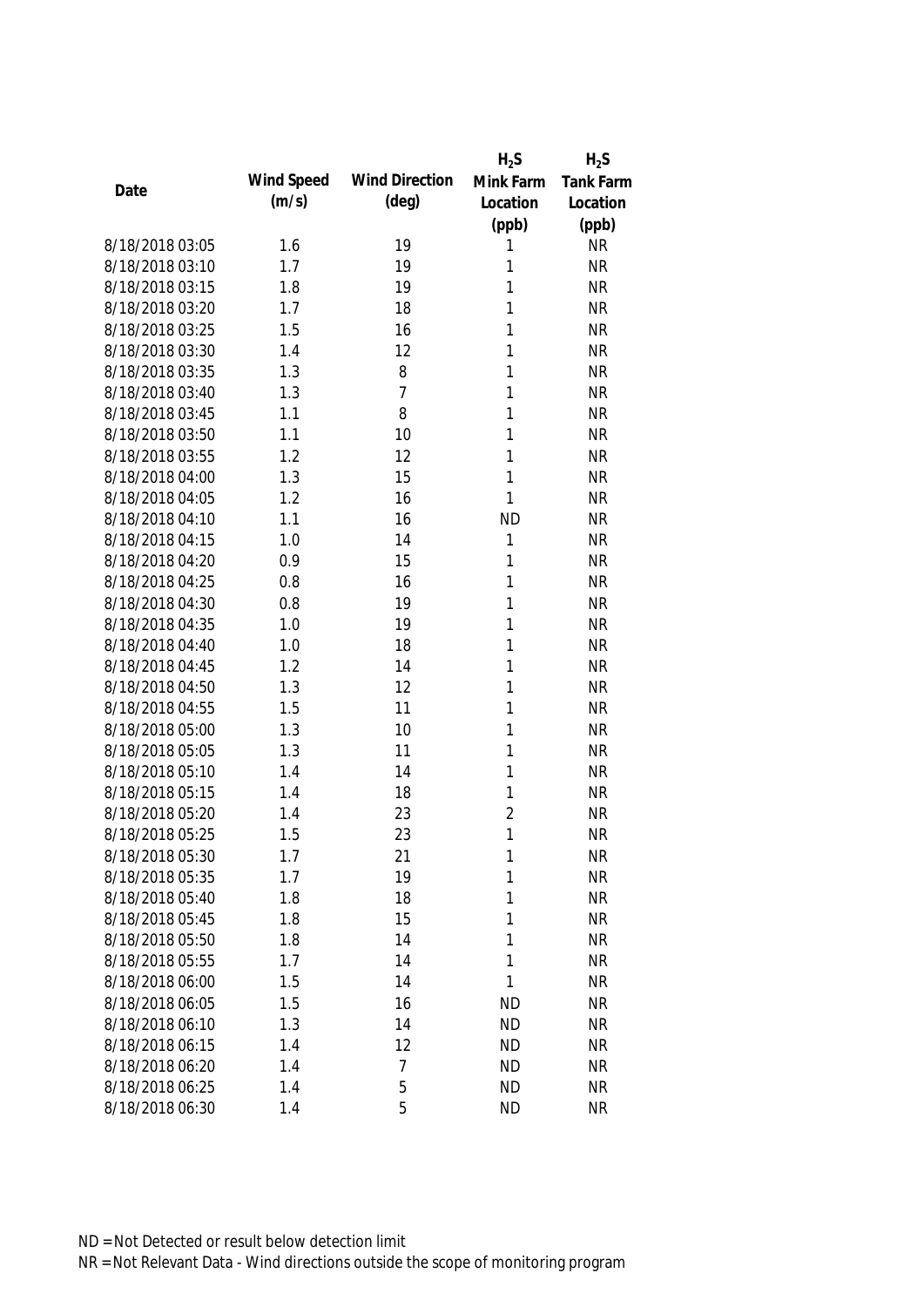|                 |            |                       | $H_2S$         | $H_2S$           |
|-----------------|------------|-----------------------|----------------|------------------|
| Date            | Wind Speed | <b>Wind Direction</b> | Mink Farm      | <b>Tank Farm</b> |
|                 | (m/s)      | $(\text{deg})$        | Location       | Location         |
|                 |            |                       | (ppb)          | (ppb)            |
| 8/18/2018 06:35 | 1.3        | $\overline{2}$        | <b>ND</b>      | <b>NR</b>        |
| 8/18/2018 06:40 | 1.3        | $\overline{2}$        | 1              | <b>NR</b>        |
| 8/18/2018 06:45 | 1.4        | 5                     | 1              | <b>NR</b>        |
| 8/18/2018 06:50 | 1.6        | 8                     | 1              | <b>NR</b>        |
| 8/18/2018 06:55 | 1.7        | 8                     | 1              | <b>NR</b>        |
| 8/18/2018 07:00 | 1.6        | $\overline{7}$        | 1              | <b>NR</b>        |
| 8/18/2018 07:05 | 1.7        | 6                     | 1              | <b>NR</b>        |
| 8/18/2018 07:10 | 1.8        | 7                     | 1              | <b>NR</b>        |
| 8/18/2018 07:15 | 1.7        | 5                     | 1              | <b>NR</b>        |
| 8/18/2018 07:20 | 1.5        | 3                     | 1              | <b>NR</b>        |
| 8/18/2018 07:25 | 1.3        | $\overline{2}$        | 1              | <b>NR</b>        |
| 8/18/2018 07:30 | 1.3        | 359                   | 1              | <b>NR</b>        |
| 8/18/2018 07:35 | 1.2        | 357                   | 1              | <b>NR</b>        |
| 8/18/2018 07:40 | 1.1        | 352                   | $\overline{2}$ | <b>NR</b>        |
| 8/18/2018 07:45 | 1.1        | 345                   | $\mathbf{1}$   | <b>NR</b>        |
| 8/18/2018 07:50 | 1.0        | 341                   | 1              | <b>NR</b>        |
| 8/18/2018 07:55 | 1.1        | 338                   | 1              | <b>NR</b>        |
| 8/18/2018 08:00 | 1.2        | 340                   | 1              | <b>NR</b>        |
| 8/18/2018 08:05 | 1.3        | 342                   | 1              | <b>NR</b>        |
| 8/18/2018 08:10 | 1.4        | 342                   | 1              | <b>NR</b>        |
| 8/18/2018 08:15 | 1.4        | 344                   | 1              | <b>NR</b>        |
| 8/18/2018 08:20 | 1.4        | 345                   | 1              | <b>NR</b>        |
| 8/18/2018 08:25 | 1.4        | 348                   | 1              | <b>NR</b>        |
| 8/18/2018 08:30 | 1.6        | 352                   | 1              | <b>NR</b>        |
| 8/18/2018 08:35 | 1.6        | 356                   | 1              | <b>NR</b>        |
| 8/18/2018 08:40 | 1.7        | $\overline{2}$        | 1              | <b>NR</b>        |
| 8/18/2018 08:45 | 1.7        | 5                     | 1              | <b>NR</b>        |
| 8/18/2018 08:50 | 1.9        | 8                     | 1              | <b>NR</b>        |
| 8/18/2018 08:55 | 1.9        | 12                    | <b>ND</b>      | <b>NR</b>        |
| 8/18/2018 09:00 | 1.9        | 13                    | <b>ND</b>      | <b>NR</b>        |
| 8/18/2018 09:05 | 2.1        | 13                    | <b>ND</b>      | <b>NR</b>        |
| 8/18/2018 09:10 | 2.1        | 14                    | 1              | <b>NR</b>        |
| 8/18/2018 09:15 | 2.2        | 16                    | <b>ND</b>      | <b>NR</b>        |
| 8/18/2018 09:20 | 2.2        | 18                    | <b>ND</b>      | <b>NR</b>        |
| 8/18/2018 09:25 | 2.4        | 20                    | <b>ND</b>      | <b>NR</b>        |
| 8/18/2018 09:30 | 2.7        | 21                    | 1              | <b>NR</b>        |
| 8/18/2018 09:35 | 2.8        | 25                    | <b>ND</b>      | <b>NR</b>        |
| 8/18/2018 09:40 | 2.8        | 26                    | <b>ND</b>      | <b>NR</b>        |
| 8/18/2018 09:45 | 2.9        | 29                    | <b>ND</b>      | <b>NR</b>        |
| 8/18/2018 09:50 | 3.0        | 28                    | <b>ND</b>      | <b>NR</b>        |
| 8/18/2018 09:55 | 2.9        | 26                    | 1              | <b>NR</b>        |
| 8/18/2018 10:00 | 2.9        | 25                    | 1              | <b>NR</b>        |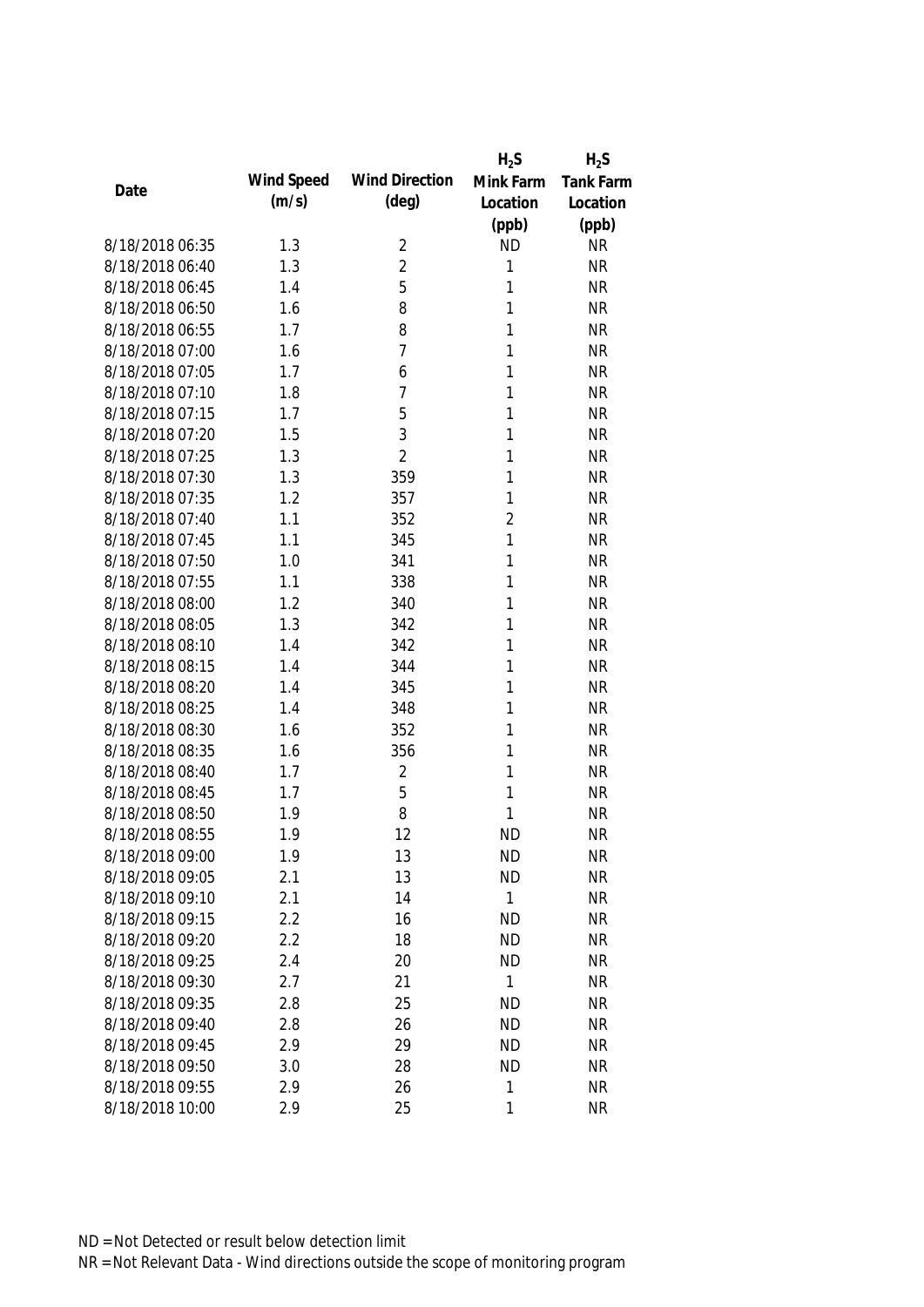|                 |            |                       | $H_2S$    | $H_2S$           |
|-----------------|------------|-----------------------|-----------|------------------|
| Date            | Wind Speed | <b>Wind Direction</b> | Mink Farm | <b>Tank Farm</b> |
|                 | (m/s)      | $(\text{deg})$        | Location  | Location         |
|                 |            |                       | (ppb)     | (ppb)            |
| 8/18/2018 10:05 | 2.9        | 26                    | 1         | <b>NR</b>        |
| 8/18/2018 10:10 | 3.1        | 26                    | 1         | <b>NR</b>        |
| 8/18/2018 10:15 | 3.1        | 25                    | 1         | <b>NR</b>        |
| 8/18/2018 10:20 | 3.1        | 27                    | 1         | <b>NR</b>        |
| 8/18/2018 10:25 | 3.1        | 30                    | 1         | <b>NR</b>        |
| 8/18/2018 10:30 | 3.0        | 33                    | 1         | <b>NR</b>        |
| 8/18/2018 10:35 | 3.0        | 31                    | 1         | <b>NR</b>        |
| 8/18/2018 10:40 | 3.0        | 31                    | <b>ND</b> | <b>NR</b>        |
| 8/18/2018 10:45 | 3.1        | 31                    | <b>ND</b> | <b>NR</b>        |
| 8/18/2018 10:50 | 3.1        | 30                    | <b>ND</b> | <b>NR</b>        |
| 8/18/2018 10:55 | 3.0        | 31                    | <b>ND</b> | <b>NR</b>        |
| 8/18/2018 11:00 | 3.0        | 32                    | <b>ND</b> | <b>NR</b>        |
| 8/18/2018 11:05 | 3.0        | 36                    | <b>ND</b> | <b>NR</b>        |
| 8/18/2018 11:10 | 2.8        | 37                    | <b>ND</b> | <b>NR</b>        |
| 8/18/2018 11:15 | 2.5        | 37                    | <b>ND</b> | <b>NR</b>        |
| 8/18/2018 11:20 | 2.6        | 37                    | 1         | <b>NR</b>        |
| 8/18/2018 11:25 | 2.6        | 34                    | 1         | <b>NR</b>        |
| 8/18/2018 11:30 | 2.6        | 33                    | 1         | <b>NR</b>        |
| 8/18/2018 11:35 | 2.6        | 30                    | 1         | <b>NR</b>        |
| 8/18/2018 11:40 | 2.8        | 31                    | 1         | <b>NR</b>        |
| 8/18/2018 11:45 | 3.1        | 34                    | 1         | <b>NR</b>        |
| 8/18/2018 11:50 | 3.0        | 36                    | 1         | <b>NR</b>        |
| 8/18/2018 11:55 | 3.0        | 39                    | 1         | <b>NR</b>        |
| 8/18/2018 12:00 | 3.1        | 40                    | 1         | <b>NR</b>        |
| 8/18/2018 12:05 | 3.2        | 37                    | 1         | <b>NR</b>        |
| 8/18/2018 12:10 | 3.1        | 34                    | <b>ND</b> | <b>NR</b>        |
| 8/18/2018 12:15 | 3.1        | 33                    | <b>ND</b> | <b>NR</b>        |
| 8/18/2018 12:20 | 3.1        | 29                    | <b>ND</b> | <b>NR</b>        |
| 8/18/2018 12:25 | 3.2        | 25                    | <b>ND</b> | <b>NR</b>        |
| 8/18/2018 12:30 | 3.1        | 22                    | <b>ND</b> | <b>NR</b>        |
| 8/18/2018 12:35 | 3.1        | 25                    | <b>ND</b> | <b>NR</b>        |
| 8/18/2018 12:40 | 3.1        | 28                    | <b>ND</b> | <b>NR</b>        |
| 8/18/2018 12:45 | 3.0        | 30                    | <b>ND</b> | <b>NR</b>        |
| 8/18/2018 12:50 | 2.8        | 36                    | <b>ND</b> | <b>NR</b>        |
| 8/18/2018 12:55 | 2.9        | 37                    | <b>ND</b> | <b>NR</b>        |
| 8/18/2018 13:00 | 3.0        | 37                    | <b>ND</b> | <b>NR</b>        |
| 8/18/2018 13:05 | 2.9        | 36                    | <b>ND</b> | <b>NR</b>        |
| 8/18/2018 13:10 | 2.8        | 32                    | <b>ND</b> | <b>NR</b>        |
| 8/18/2018 13:15 | 2.9        | 28                    | <b>ND</b> | <b>NR</b>        |
| 8/18/2018 13:20 | 3.0        | 28                    | <b>ND</b> | <b>NR</b>        |
| 8/18/2018 13:25 | 2.9        | 29                    | <b>ND</b> | <b>NR</b>        |
| 8/18/2018 13:30 | 2.8        | 32                    | <b>ND</b> | <b>NR</b>        |
|                 |            |                       |           |                  |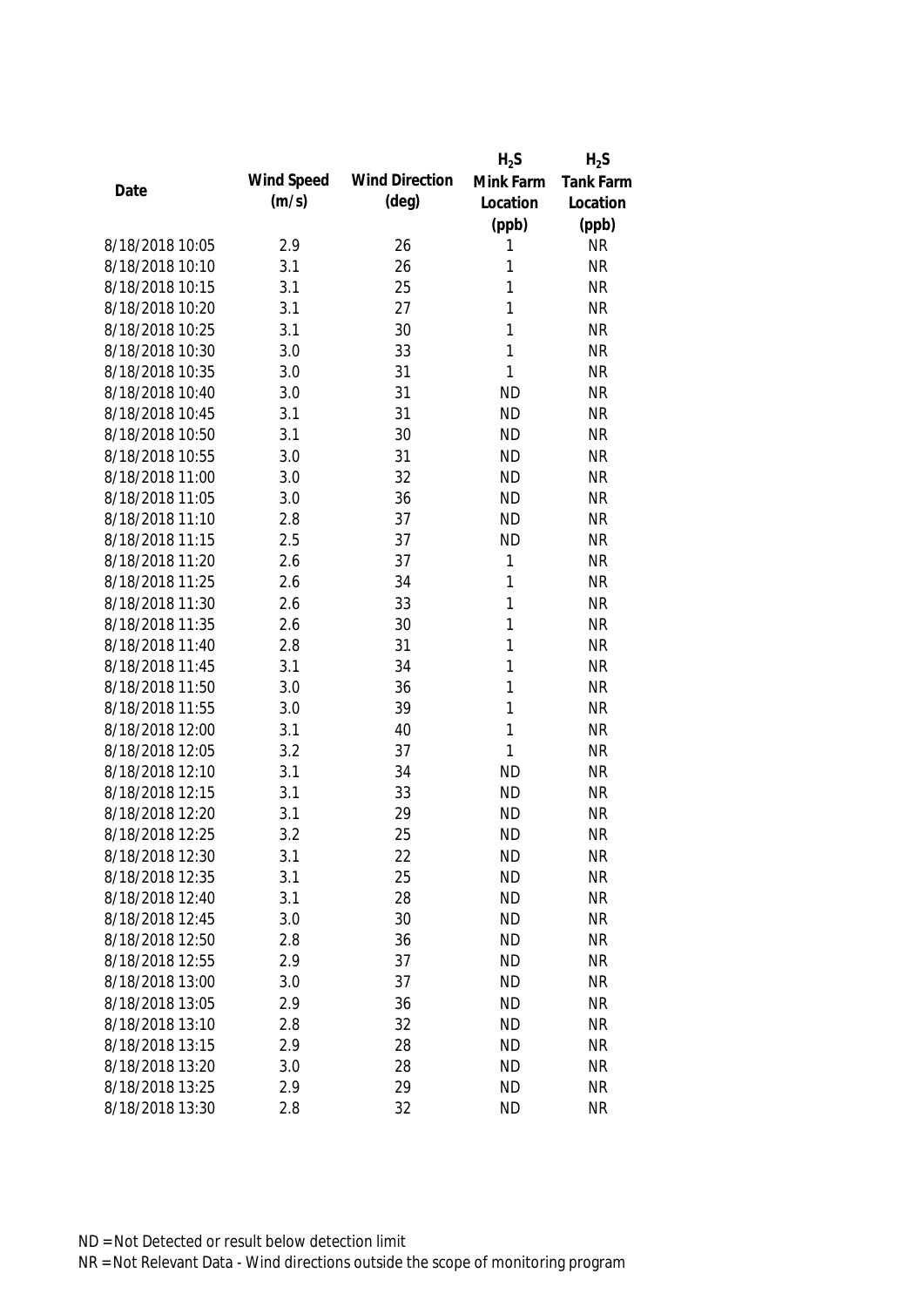|                 |            |                       | $H_2S$       | $H_2S$           |
|-----------------|------------|-----------------------|--------------|------------------|
|                 | Wind Speed | <b>Wind Direction</b> | Mink Farm    | <b>Tank Farm</b> |
| Date            | (m/s)      | $(\text{deg})$        | Location     | Location         |
|                 |            |                       | (ppb)        | (ppb)            |
| 8/18/2018 13:35 | 2.8        | 32                    | <b>ND</b>    | <b>NR</b>        |
| 8/18/2018 13:40 | 2.9        | 34                    | 1            | <b>NR</b>        |
| 8/18/2018 13:45 | 3.0        | 34                    | <b>ND</b>    | <b>NR</b>        |
| 8/18/2018 13:50 | 3.1        | 33                    | <b>ND</b>    | <b>NR</b>        |
| 8/18/2018 13:55 | 3.0        | 33                    | 1            | <b>NR</b>        |
| 8/18/2018 14:00 | 3.0        | 34                    | 1            | <b>NR</b>        |
| 8/18/2018 14:05 | 2.8        | 37                    | $\mathbf{1}$ | <b>NR</b>        |
| 8/18/2018 14:10 | 2.6        | 37                    | $\mathbf{1}$ | <b>NR</b>        |
| 8/18/2018 14:15 | 2.6        | 40                    | $\mathbf{1}$ | <b>NR</b>        |
| 8/18/2018 14:20 | 2.5        | 40                    | $\mathbf{1}$ | <b>NR</b>        |
| 8/18/2018 14:25 | 2.6        | 38                    | <b>ND</b>    | <b>NR</b>        |
| 8/18/2018 14:30 | 2.8        | 36                    | <b>ND</b>    | <b>NR</b>        |
| 8/18/2018 14:35 | 2.9        | 34                    | <b>ND</b>    | <b>NR</b>        |
| 8/18/2018 14:40 | 3.1        | 32                    | <b>ND</b>    | <b>NR</b>        |
| 8/18/2018 14:45 | 3.0        | 32                    | <b>ND</b>    | <b>NR</b>        |
| 8/18/2018 14:50 | 2.9        | 33                    | <b>ND</b>    | <b>NR</b>        |
| 8/18/2018 14:55 | 2.9        | 35                    | <b>ND</b>    | <b>NR</b>        |
| 8/18/2018 15:00 | 2.9        | 36                    | <b>ND</b>    | <b>NR</b>        |
| 8/18/2018 15:05 | 2.9        | 36                    | <b>ND</b>    | <b>NR</b>        |
| 8/18/2018 15:10 | 2.7        | 35                    | <b>ND</b>    | <b>NR</b>        |
| 8/18/2018 15:15 | 2.8        | 33                    | <b>ND</b>    | <b>NR</b>        |
| 8/18/2018 15:20 | 3.0        | 31                    | <b>ND</b>    | <b>NR</b>        |
| 8/18/2018 15:25 | 3.0        | 28                    | <b>ND</b>    | <b>NR</b>        |
| 8/18/2018 15:30 | 3.0        | 30                    | <b>ND</b>    | <b>NR</b>        |
| 8/18/2018 15:35 | 3.0        | 27                    | <b>ND</b>    | <b>NR</b>        |
| 8/18/2018 15:40 | 3.1        | 28                    | <b>ND</b>    | <b>NR</b>        |
| 8/18/2018 15:45 | 3.0        | 30                    | <b>ND</b>    | <b>NR</b>        |
| 8/18/2018 15:50 | 2.8        | 30                    | <b>ND</b>    | <b>NR</b>        |
| 8/18/2018 15:55 | 2.9        | 32                    | <b>ND</b>    | <b>NR</b>        |
| 8/18/2018 16:00 | 2.9        | 27                    | <b>ND</b>    | <b>NR</b>        |
| 8/18/2018 16:05 | 2.9        | 30                    | <b>ND</b>    | <b>NR</b>        |
| 8/18/2018 16:10 | 2.9        | 30                    | <b>ND</b>    | <b>NR</b>        |
| 8/18/2018 16:15 | 3.1        | 28                    | <b>ND</b>    | <b>NR</b>        |
| 8/18/2018 16:20 | 3.1        | 30                    | <b>ND</b>    | <b>NR</b>        |
| 8/18/2018 16:25 | 3.2        | 31                    | 1            | <b>NR</b>        |
| 8/18/2018 16:30 | 3.3        | 33                    | 1            | <b>NR</b>        |
| 8/18/2018 16:35 | 3.2        | 34                    | 1            | <b>NR</b>        |
| 8/18/2018 16:40 | 3.1        | 35                    | <b>ND</b>    | <b>NR</b>        |
| 8/18/2018 16:45 | 2.9        | 36                    | <b>ND</b>    | <b>NR</b>        |
| 8/18/2018 16:50 | 2.9        | 35                    | <b>ND</b>    | <b>NR</b>        |
| 8/18/2018 16:55 | 2.8        | 35                    | <b>ND</b>    | <b>NR</b>        |
| 8/18/2018 17:00 | 2.7        | 36                    | <b>ND</b>    | <b>NR</b>        |
|                 |            |                       |              |                  |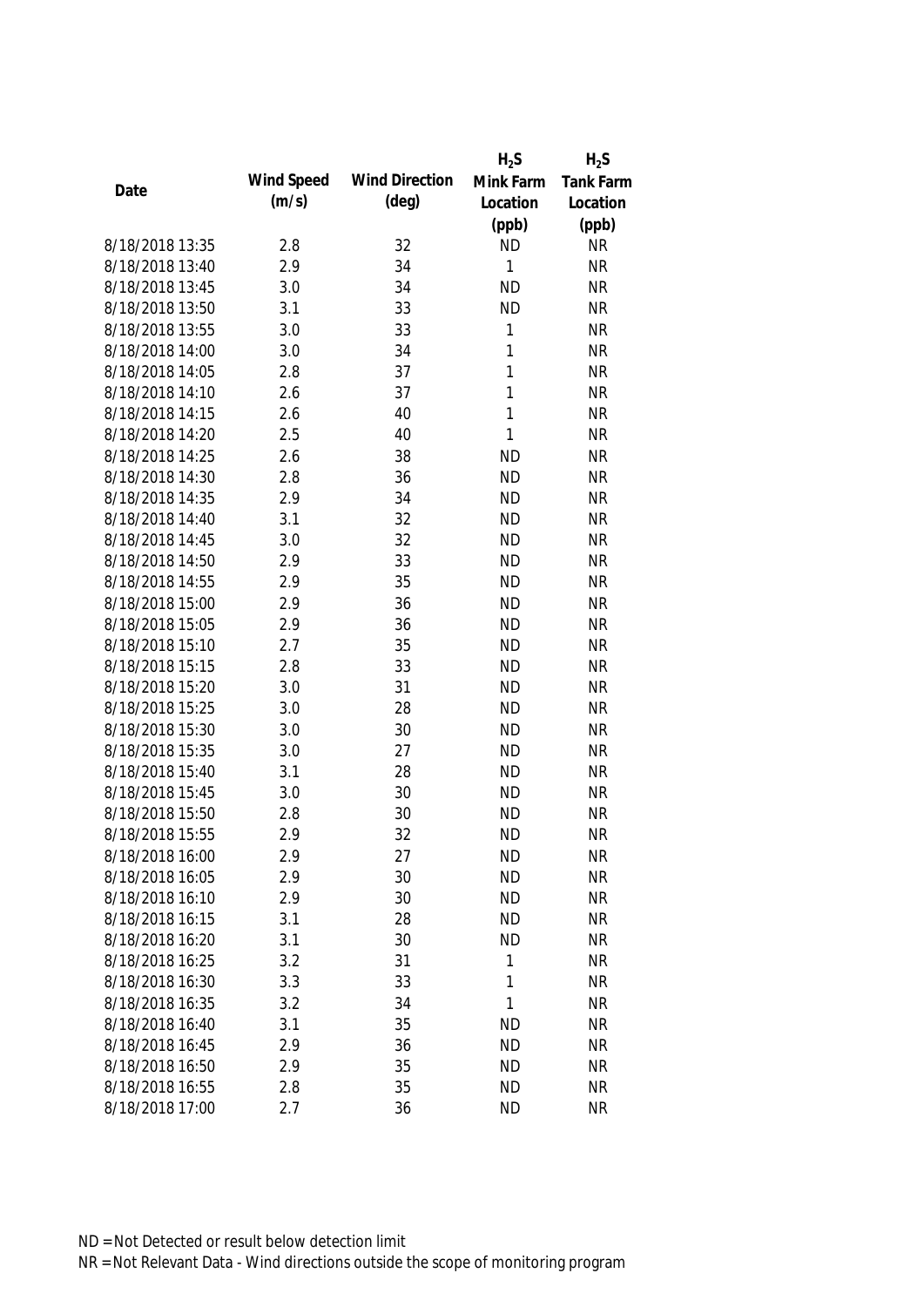|                 |            |                       | $H_2S$       | $H_2S$           |
|-----------------|------------|-----------------------|--------------|------------------|
|                 | Wind Speed | <b>Wind Direction</b> | Mink Farm    | <b>Tank Farm</b> |
| Date            | (m/s)      | $(\text{deg})$        | Location     | Location         |
|                 |            |                       | (ppb)        | (ppb)            |
| 8/18/2018 17:05 | 2.6        | 36                    | <b>ND</b>    | <b>NR</b>        |
| 8/18/2018 17:10 | 2.6        | 36                    | <b>ND</b>    | <b>NR</b>        |
| 8/18/2018 17:15 | 2.6        | 34                    | <b>ND</b>    | <b>NR</b>        |
| 8/18/2018 17:20 | 2.5        | 35                    | <b>ND</b>    | <b>NR</b>        |
| 8/18/2018 17:25 | 2.5        | 36                    | <b>ND</b>    | <b>NR</b>        |
| 8/18/2018 17:30 | 2.5        | 32                    | <b>ND</b>    | <b>NR</b>        |
| 8/18/2018 17:35 | 2.6        | 33                    | <b>ND</b>    | <b>NR</b>        |
| 8/18/2018 17:40 | 2.7        | 33                    | <b>ND</b>    | <b>NR</b>        |
| 8/18/2018 17:45 | 2.8        | 35                    | <b>ND</b>    | <b>NR</b>        |
| 8/18/2018 17:50 | 2.8        | 34                    | <b>ND</b>    | <b>NR</b>        |
| 8/18/2018 17:55 | 3.0        | 31                    | <b>ND</b>    | <b>NR</b>        |
| 8/18/2018 18:00 | 3.1        | 30                    | <b>ND</b>    | <b>NR</b>        |
| 8/18/2018 18:05 | 3.2        | 26                    | <b>ND</b>    | <b>NR</b>        |
| 8/18/2018 18:10 | 3.2        | 24                    | <b>ND</b>    | <b>NR</b>        |
| 8/18/2018 18:15 | 3.2        | 23                    | <b>ND</b>    | <b>NR</b>        |
| 8/18/2018 18:20 | 3.3        | 23                    | <b>ND</b>    | <b>NR</b>        |
| 8/18/2018 18:25 | 3.1        | 24                    | $\mathbf{1}$ | <b>NR</b>        |
| 8/18/2018 18:30 | 3.0        | 25                    | $\mathbf{1}$ | <b>NR</b>        |
| 8/18/2018 18:35 | 2.9        | 28                    | $\mathbf{1}$ | <b>NR</b>        |
| 8/18/2018 18:40 | 2.8        | 28                    | <b>ND</b>    | <b>NR</b>        |
| 8/18/2018 18:45 | 2.8        | 29                    | <b>ND</b>    | <b>NR</b>        |
| 8/18/2018 18:50 | 2.7        | 29                    | <b>ND</b>    | <b>NR</b>        |
| 8/18/2018 18:55 | 2.6        | 29                    | <b>ND</b>    | <b>NR</b>        |
| 8/18/2018 19:00 | 2.6        | 31                    | <b>ND</b>    | <b>NR</b>        |
| 8/18/2018 19:05 | 2.5        | 32                    | <b>ND</b>    | <b>NR</b>        |
| 8/18/2018 19:10 | 2.4        | 33                    | <b>ND</b>    | <b>NR</b>        |
| 8/18/2018 19:15 | 2.2        | 35                    | <b>ND</b>    | <b>NR</b>        |
| 8/18/2018 19:20 | 2.0        | 36                    | <b>ND</b>    | <b>NR</b>        |
| 8/18/2018 19:25 | 1.9        | 38                    | <b>ND</b>    | <b>NR</b>        |
| 8/18/2018 19:30 | 1.8        | 38                    | <b>ND</b>    | <b>NR</b>        |
| 8/18/2018 19:35 | 1.6        | 39                    | <b>ND</b>    | <b>NR</b>        |
| 8/18/2018 19:40 | 1.4        | 41                    | <b>NR</b>    | <b>NR</b>        |
| 8/18/2018 19:45 | 1.3        | 41                    | <b>NR</b>    | <b>NR</b>        |
| 8/18/2018 19:50 | 1.4        | 41                    | <b>NR</b>    | <b>NR</b>        |
| 8/18/2018 19:55 | 1.4        | 41                    | <b>NR</b>    | <b>NR</b>        |
| 8/18/2018 20:00 | 1.3        | 42                    | <b>NR</b>    | <b>NR</b>        |
| 8/18/2018 20:05 | 1.2        | 42                    | <b>NR</b>    | <b>NR</b>        |
| 8/18/2018 20:10 | 1.1        | 43                    | <b>NR</b>    | <b>NR</b>        |
| 8/18/2018 20:15 | 1.1        | 47                    | <b>NR</b>    | <b>NR</b>        |
| 8/18/2018 20:20 | 1.0        | 52                    | <b>NR</b>    | <b>NR</b>        |
| 8/18/2018 20:25 | 0.8        | 58                    | <b>NR</b>    | <b>NR</b>        |
|                 |            |                       |              |                  |
| 8/18/2018 20:30 | 0.8        | 63                    | <b>NR</b>    | <b>NR</b>        |